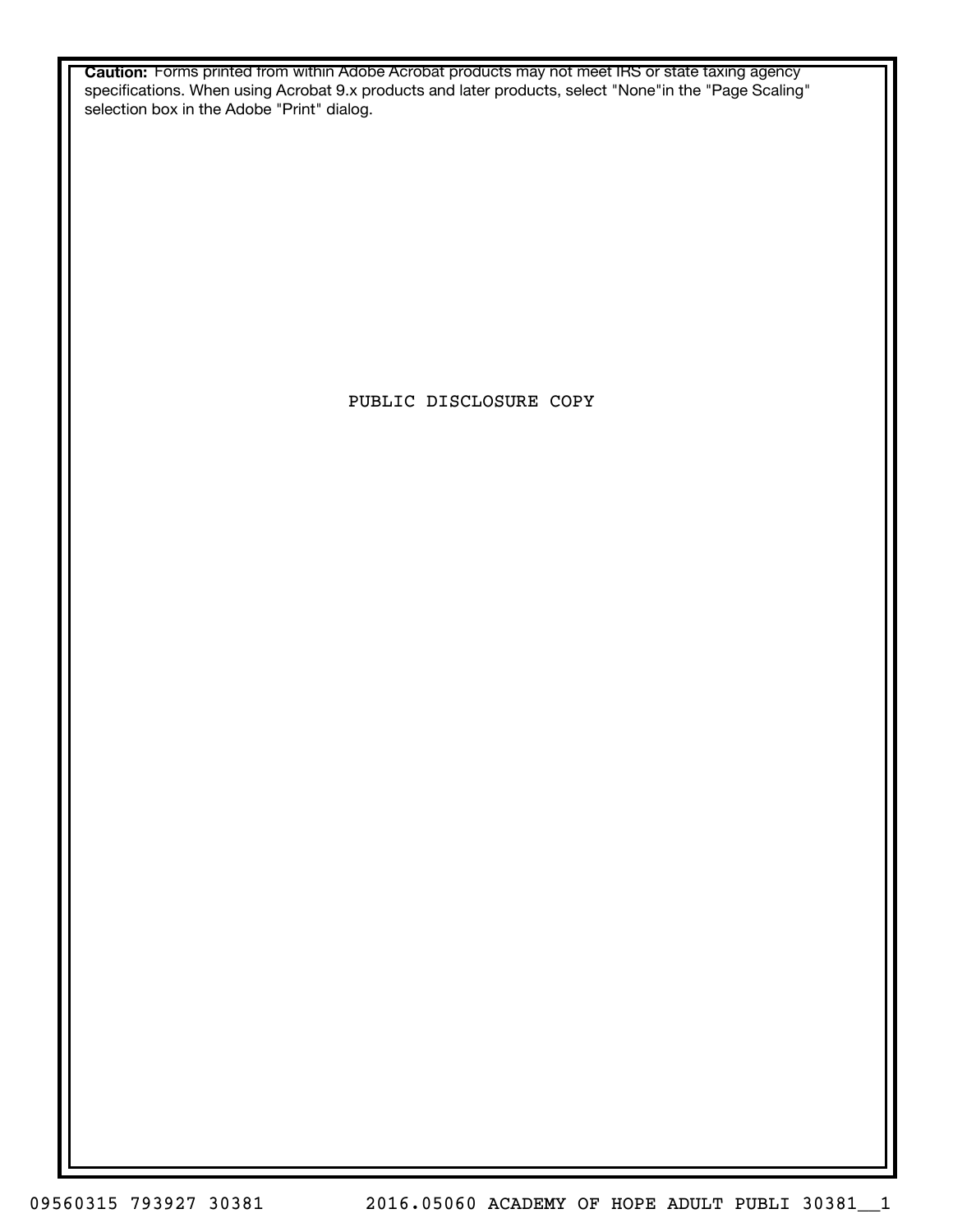|                         |                                                                                                           |                                | ** PUBLIC DISCLOSURE COPY **                                                                                                                                                       |            |                                                         |                                                                                       |
|-------------------------|-----------------------------------------------------------------------------------------------------------|--------------------------------|------------------------------------------------------------------------------------------------------------------------------------------------------------------------------------|------------|---------------------------------------------------------|---------------------------------------------------------------------------------------|
|                         |                                                                                                           |                                | <b>Return of Organization Exempt From Income Tax</b>                                                                                                                               |            |                                                         | OMB No. 1545-0047                                                                     |
|                         |                                                                                                           | Form 990                       | Under section 501(c), 527, or 4947(a)(1) of the Internal Revenue Code (except private foundations)                                                                                 |            |                                                         |                                                                                       |
|                         | Do not enter social security numbers on this form as it may be made public.<br>Department of the Treasury |                                |                                                                                                                                                                                    |            |                                                         | <b>Open to Public</b>                                                                 |
|                         |                                                                                                           | Internal Revenue Service       | Information about Form 990 and its instructions is at www.irs.gov/form990.                                                                                                         |            |                                                         | Inspection                                                                            |
|                         |                                                                                                           |                                | JUL 1, 2016<br>A For the 2016 calendar year, or tax year beginning                                                                                                                 |            | and ending JUN 30, 2017                                 |                                                                                       |
|                         | <b>B</b> Check if applicable:                                                                             |                                | <b>C</b> Name of organization                                                                                                                                                      |            | D Employer identification number                        |                                                                                       |
|                         |                                                                                                           |                                | <b>ACADEMY OF HOPE</b>                                                                                                                                                             |            |                                                         |                                                                                       |
|                         | Address<br>change                                                                                         |                                | ADULT PUBLIC CHARTER SCHOOL                                                                                                                                                        |            |                                                         |                                                                                       |
|                         | Name<br>change                                                                                            |                                | Doing business as                                                                                                                                                                  |            |                                                         | 52-1730021                                                                            |
|                         | Initial<br>return                                                                                         |                                | Number and street (or P.O. box if mail is not delivered to street address)                                                                                                         | Room/suite | E Telephone number                                      |                                                                                       |
|                         | Final<br>return/<br>termin-                                                                               |                                | 2315 18TH PLACE N.E.                                                                                                                                                               |            |                                                         | $202 - 269 - 6623$                                                                    |
|                         | ated                                                                                                      |                                | City or town, state or province, country, and ZIP or foreign postal code                                                                                                           |            | G Gross receipts \$                                     | 5,882,658.                                                                            |
|                         | Amended<br>Ireturn<br>Applica-                                                                            |                                | 20018<br>WASHINGTON, DC                                                                                                                                                            |            | H(a) Is this a group return                             |                                                                                       |
|                         | tion<br>pending                                                                                           |                                | F Name and address of principal officer: LECESTER JOHNSON                                                                                                                          |            | for subordinates?                                       | $\sqrt{}$ Yes $\left\lfloor \frac{X}{X} \right\rfloor$ No                             |
|                         |                                                                                                           |                                | SAME AS C ABOVE                                                                                                                                                                    |            | $H(b)$ Are all subordinates included? $\Box$ Yes $\Box$ | <b>No</b>                                                                             |
|                         |                                                                                                           |                                | Tax-exempt status: $X \over 301(c)(3)$<br>$501(c)$ (<br>$\sqrt{\frac{1}{1}}$ (insert no.)<br>$4947(a)(1)$ or                                                                       | 527        |                                                         | If "No," attach a list. (see instructions)                                            |
|                         |                                                                                                           |                                | J Website: WWW.AOHDC.ORG                                                                                                                                                           |            | $H(c)$ Group exemption number $\blacktriangleright$     |                                                                                       |
|                         |                                                                                                           |                                | K Form of organization: $X$ Corporation<br>Other $\blacktriangleright$<br>Trust<br>Association                                                                                     |            |                                                         | L Year of formation: $1990 \text{ m}$ State of legal domicile: $\overline{\text{DC}}$ |
|                         | Part I                                                                                                    | <b>Summary</b>                 |                                                                                                                                                                                    |            |                                                         |                                                                                       |
|                         | 1                                                                                                         |                                | Briefly describe the organization's mission or most significant activities: ACADEMY OF HOPE'S MISSION IS TO<br>PROVIDE HIGH QUALITY ADULT BASIC EDUCATION IN A MANNER THAT CHANGES |            |                                                         |                                                                                       |
| Governance              |                                                                                                           |                                |                                                                                                                                                                                    |            |                                                         |                                                                                       |
|                         | 2                                                                                                         |                                | Check this box $\blacktriangleright$ $\Box$ if the organization discontinued its operations or disposed of more than 25% of its net assets.                                        |            |                                                         | 11                                                                                    |
|                         | З                                                                                                         |                                | Number of voting members of the governing body (Part VI, line 1a)                                                                                                                  |            | $\mathbf{3}$<br>$\overline{4}$                          | $\overline{11}$                                                                       |
|                         | 4                                                                                                         |                                |                                                                                                                                                                                    |            |                                                         |                                                                                       |
| <b>Activities &amp;</b> | 5                                                                                                         |                                |                                                                                                                                                                                    | 5          | 63<br>57                                                |                                                                                       |
|                         | 6                                                                                                         |                                |                                                                                                                                                                                    |            | 6                                                       | $\overline{0}$ .                                                                      |
|                         |                                                                                                           |                                |                                                                                                                                                                                    |            | 7a<br>7b                                                | $\overline{0}$ .                                                                      |
|                         |                                                                                                           |                                |                                                                                                                                                                                    |            |                                                         |                                                                                       |
|                         | 8                                                                                                         |                                |                                                                                                                                                                                    |            | <b>Prior Year</b><br>1,018,708.                         | <b>Current Year</b><br>1,363,161.                                                     |
| Revenue                 | 9                                                                                                         |                                | Program service revenue (Part VIII, line 2g)                                                                                                                                       |            | 3,950,230.                                              | 4,469,356.                                                                            |
|                         | 10                                                                                                        |                                |                                                                                                                                                                                    |            | 5,292.                                                  | 360.                                                                                  |
|                         | 11                                                                                                        |                                | Other revenue (Part VIII, column (A), lines 5, 6d, 8c, 9c, 10c, and 11e)                                                                                                           |            | 7,282.                                                  | $-1,485.$                                                                             |
|                         | 12                                                                                                        |                                | Total revenue - add lines 8 through 11 (must equal Part VIII, column (A), line 12)                                                                                                 |            | 4,981,512.                                              | 5,831,392.                                                                            |
|                         | 13                                                                                                        |                                | Grants and similar amounts paid (Part IX, column (A), lines 1-3)                                                                                                                   |            | о.                                                      | $0$ .                                                                                 |
|                         |                                                                                                           |                                |                                                                                                                                                                                    |            | $\overline{0}$ .                                        | $\overline{0}$ .                                                                      |
|                         |                                                                                                           |                                | Salaries, other compensation, employee benefits (Part IX, column (A), lines 5-10)                                                                                                  |            | 2,905,435.                                              | 3,348,514.                                                                            |
|                         |                                                                                                           |                                |                                                                                                                                                                                    |            | 200,960.                                                | 174,841.                                                                              |
| Expenses                |                                                                                                           |                                |                                                                                                                                                                                    |            |                                                         |                                                                                       |
|                         |                                                                                                           |                                |                                                                                                                                                                                    |            | 1,583,108.                                              | 2, 125, 294.                                                                          |
|                         | 18                                                                                                        |                                | Total expenses. Add lines 13-17 (must equal Part IX, column (A), line 25) [                                                                                                        |            | 4,689,503.                                              | 5,648,649.                                                                            |
|                         | 19                                                                                                        |                                |                                                                                                                                                                                    |            | 292,009.                                                | 182, 743.                                                                             |
| Net Assets or           |                                                                                                           |                                |                                                                                                                                                                                    |            | <b>Beginning of Current Year</b>                        | <b>End of Year</b>                                                                    |
|                         | 20                                                                                                        | Total assets (Part X, line 16) |                                                                                                                                                                                    |            | 6,503,498.                                              | 6, 313, 889.                                                                          |
|                         | 21                                                                                                        |                                | Total liabilities (Part X, line 26)                                                                                                                                                |            | 4,911,184.                                              | 4,538,832.                                                                            |
|                         | 22                                                                                                        |                                |                                                                                                                                                                                    |            | 1,592,314.                                              | 1,775,057.                                                                            |
|                         | Part II                                                                                                   | <b>Signature Block</b>         |                                                                                                                                                                                    |            |                                                         |                                                                                       |
|                         |                                                                                                           |                                | Under penalties of perjury, I declare that I have examined this return, including accompanying schedules and statements, and to the best of my knowledge and belief, it is         |            |                                                         |                                                                                       |
|                         |                                                                                                           |                                | true, correct, and complete. Declaration of preparer (other than officer) is based on all information of which preparer has any knowledge.                                         |            |                                                         |                                                                                       |
|                         |                                                                                                           |                                |                                                                                                                                                                                    |            |                                                         |                                                                                       |
| Sign                    |                                                                                                           |                                | Signature of officer                                                                                                                                                               |            | Date                                                    |                                                                                       |
| Here                    |                                                                                                           |                                | LECESTER JOHNSON, CHIEF EXECUTIVE OFFICER                                                                                                                                          |            |                                                         |                                                                                       |
|                         |                                                                                                           |                                | Type or print name and title                                                                                                                                                       |            |                                                         |                                                                                       |

|          | .                                                                                              |                      |        |                              |  |  |  |  |
|----------|------------------------------------------------------------------------------------------------|----------------------|--------|------------------------------|--|--|--|--|
|          | Print/Type preparer's name                                                                     | Preparer's signature | l Date | PTIN<br>Check                |  |  |  |  |
| Paid     | DAVID JONES                                                                                    |                      |        | P01361002<br>self-emploved   |  |  |  |  |
| Preparer | JONES MARESCA & MCQUADE PA<br>Firm's name                                                      |                      |        | 52-1853933<br>Firm's $EIN$   |  |  |  |  |
| Use Only | Firm's address 1730 RHODE ISLAND AVE, N.W.,                                                    | SUITE 800            |        |                              |  |  |  |  |
|          | WASHINGTON, DC 20036                                                                           |                      |        | Phone no. $202 - 296 - 3306$ |  |  |  |  |
|          | Yes<br>May the IRS discuss this return with the preparer shown above? (see instructions)<br>No |                      |        |                              |  |  |  |  |
|          |                                                                                                |                      |        | $\mathbf{A}$                 |  |  |  |  |

632001 11-11-16 **For Paperwork Reduction Act Notice, see the separate instructions.** LHA Form (2016) SEE SCHEDULE O FOR ORGANIZATION MISSION STATEMENT CONTINUATION

Form **990** (2016)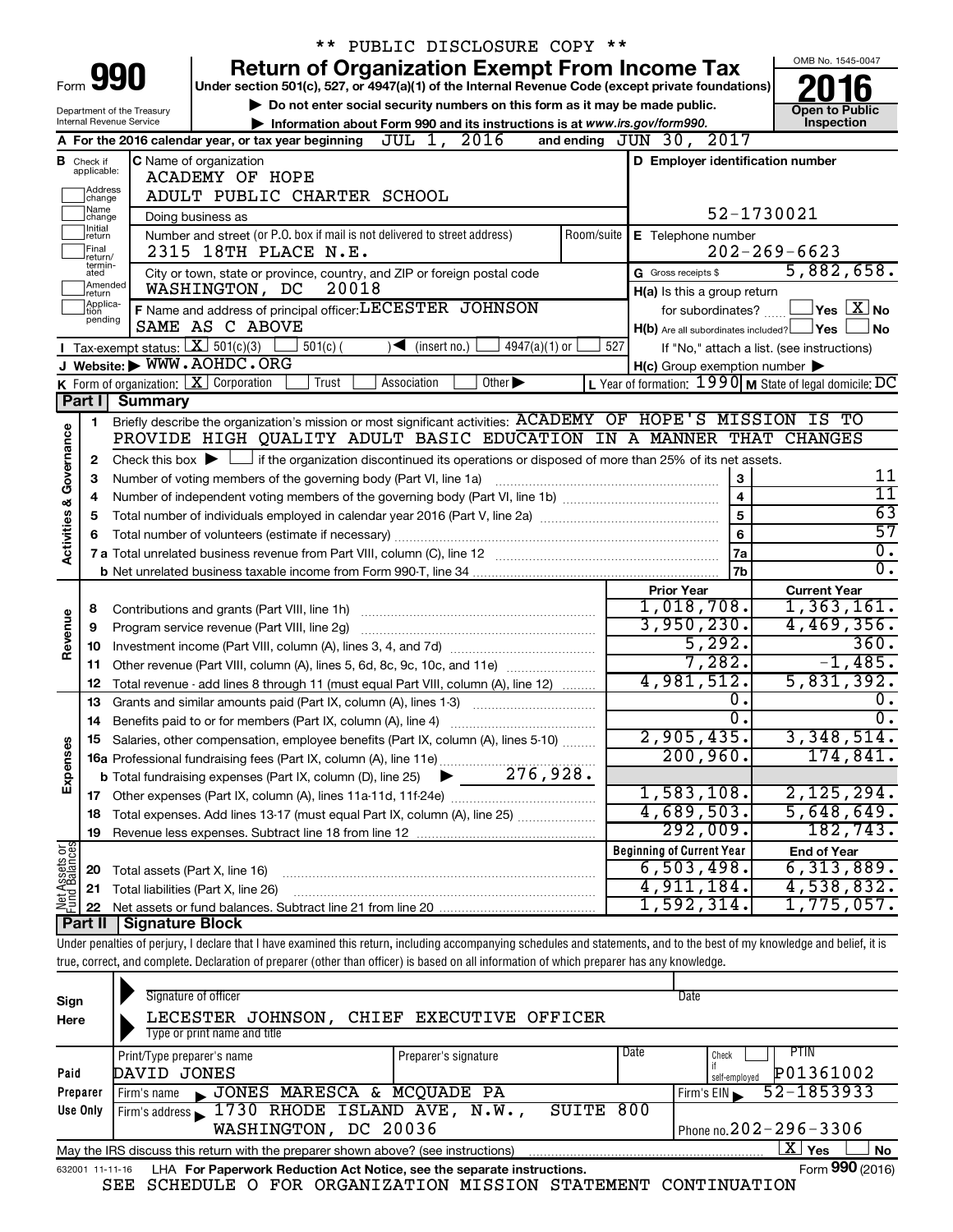|                |                                                                                                                                                                 | ACADEMY OF HOPE | ADULT PUBLIC CHARTER SCHOOL                    |   |             |               | 52-1730021 |                                         |                 |
|----------------|-----------------------------------------------------------------------------------------------------------------------------------------------------------------|-----------------|------------------------------------------------|---|-------------|---------------|------------|-----------------------------------------|-----------------|
|                | Form 990 (2016)<br>Part III   Statement of Program Service Accomplishments                                                                                      |                 |                                                |   |             |               |            |                                         | Page 2          |
|                |                                                                                                                                                                 |                 |                                                |   |             |               |            |                                         |                 |
| 1.             | Briefly describe the organization's mission:                                                                                                                    |                 |                                                |   |             |               |            |                                         |                 |
|                | TO PROVIDE HIGH QUALITY ADULT BASIC EDUCATION IN A MANNER THAT CHANGES                                                                                          |                 |                                                |   |             |               |            |                                         |                 |
|                | LIVES AND IMPROVES OUR COMMUNITY.                                                                                                                               |                 |                                                |   |             |               |            |                                         |                 |
|                |                                                                                                                                                                 |                 |                                                |   |             |               |            |                                         |                 |
| $\overline{2}$ | Did the organization undertake any significant program services during the year which were not listed on the                                                    |                 |                                                |   |             |               |            | $\Box$ Yes $[\overline{\mathrm{X}}]$ No |                 |
|                | If "Yes." describe these new services on Schedule O.                                                                                                            |                 |                                                |   |             |               |            |                                         |                 |
| 3              | Did the organization cease conducting, or make significant changes in how it conducts, any program services?<br>If "Yes," describe these changes on Schedule O. |                 |                                                |   |             |               |            | $\Box$ Yes $[\overline{\mathrm{X}}]$ No |                 |
| 4              | Describe the organization's program service accomplishments for each of its three largest program services, as measured by expenses.                            |                 |                                                |   |             |               |            |                                         |                 |
|                | Section 501(c)(3) and 501(c)(4) organizations are required to report the amount of grants and allocations to others, the total expenses, and                    |                 |                                                |   |             |               |            |                                         |                 |
|                | revenue, if any, for each program service reported.                                                                                                             |                 |                                                |   |             |               |            |                                         |                 |
| 4a             | ) (Expenses \$<br>(Code:<br>TO PROVIDE TUITION-FREE INSTRUCTION TO INDIVIDUALS IN BASIC LITERACY,                                                               |                 | 4,549,158. including grants of \$              |   |             | ) (Revenue \$ |            | 4,469,356.                              |                 |
|                | GED PREPARATION AND JOB SKILLS TRAINING.                                                                                                                        |                 |                                                |   |             |               |            |                                         |                 |
|                |                                                                                                                                                                 |                 |                                                |   |             |               |            |                                         |                 |
|                |                                                                                                                                                                 |                 |                                                |   |             |               |            |                                         |                 |
|                |                                                                                                                                                                 |                 |                                                |   |             |               |            |                                         |                 |
|                |                                                                                                                                                                 |                 |                                                |   |             |               |            |                                         |                 |
|                |                                                                                                                                                                 |                 |                                                |   |             |               |            |                                         |                 |
|                |                                                                                                                                                                 |                 |                                                |   |             |               |            |                                         |                 |
|                |                                                                                                                                                                 |                 |                                                |   |             |               |            |                                         |                 |
|                |                                                                                                                                                                 |                 |                                                |   |             |               |            |                                         |                 |
|                |                                                                                                                                                                 |                 |                                                |   |             |               |            |                                         |                 |
| 4b             |                                                                                                                                                                 |                 |                                                |   |             |               |            |                                         |                 |
|                |                                                                                                                                                                 |                 |                                                |   |             |               |            |                                         |                 |
|                |                                                                                                                                                                 |                 |                                                |   |             |               |            |                                         |                 |
|                |                                                                                                                                                                 |                 |                                                |   |             |               |            |                                         |                 |
|                |                                                                                                                                                                 |                 |                                                |   |             |               |            |                                         |                 |
|                |                                                                                                                                                                 |                 |                                                |   |             |               |            |                                         |                 |
|                |                                                                                                                                                                 |                 |                                                |   |             |               |            |                                         |                 |
|                |                                                                                                                                                                 |                 |                                                |   |             |               |            |                                         |                 |
|                |                                                                                                                                                                 |                 |                                                |   |             |               |            |                                         |                 |
|                |                                                                                                                                                                 |                 |                                                |   |             |               |            |                                         |                 |
|                |                                                                                                                                                                 |                 |                                                |   |             |               |            |                                         |                 |
| 4с             | ) (Expenses \$<br>$\left(\text{Code:}\right)$                                                                                                                   |                 | including grants of \$                         |   |             | ) (Revenue \$ |            |                                         |                 |
|                |                                                                                                                                                                 |                 |                                                |   |             |               |            |                                         |                 |
|                |                                                                                                                                                                 |                 |                                                |   |             |               |            |                                         |                 |
|                |                                                                                                                                                                 |                 |                                                |   |             |               |            |                                         |                 |
|                |                                                                                                                                                                 |                 |                                                |   |             |               |            |                                         |                 |
|                |                                                                                                                                                                 |                 |                                                |   |             |               |            |                                         |                 |
|                |                                                                                                                                                                 |                 |                                                |   |             |               |            |                                         |                 |
|                |                                                                                                                                                                 |                 |                                                |   |             |               |            |                                         |                 |
|                |                                                                                                                                                                 |                 |                                                |   |             |               |            |                                         |                 |
|                |                                                                                                                                                                 |                 |                                                |   |             |               |            |                                         |                 |
| 4d             | Other program services (Describe in Schedule O.)                                                                                                                |                 |                                                |   |             |               |            |                                         |                 |
|                | (Expenses \$                                                                                                                                                    |                 | including grants of \$                         |   | (Revenue \$ |               |            |                                         |                 |
|                | Total program service expenses                                                                                                                                  |                 | 4,549,158.                                     |   |             |               |            |                                         |                 |
|                |                                                                                                                                                                 |                 |                                                |   |             |               |            |                                         | Form 990 (2016) |
|                | 632002 11-11-16                                                                                                                                                 |                 |                                                | 2 |             |               |            |                                         |                 |
|                | 09560315 793927 30381                                                                                                                                           |                 | 2016.05060 ACADEMY OF HOPE ADULT PUBLI 30381_1 |   |             |               |            |                                         |                 |
|                |                                                                                                                                                                 |                 |                                                |   |             |               |            |                                         |                 |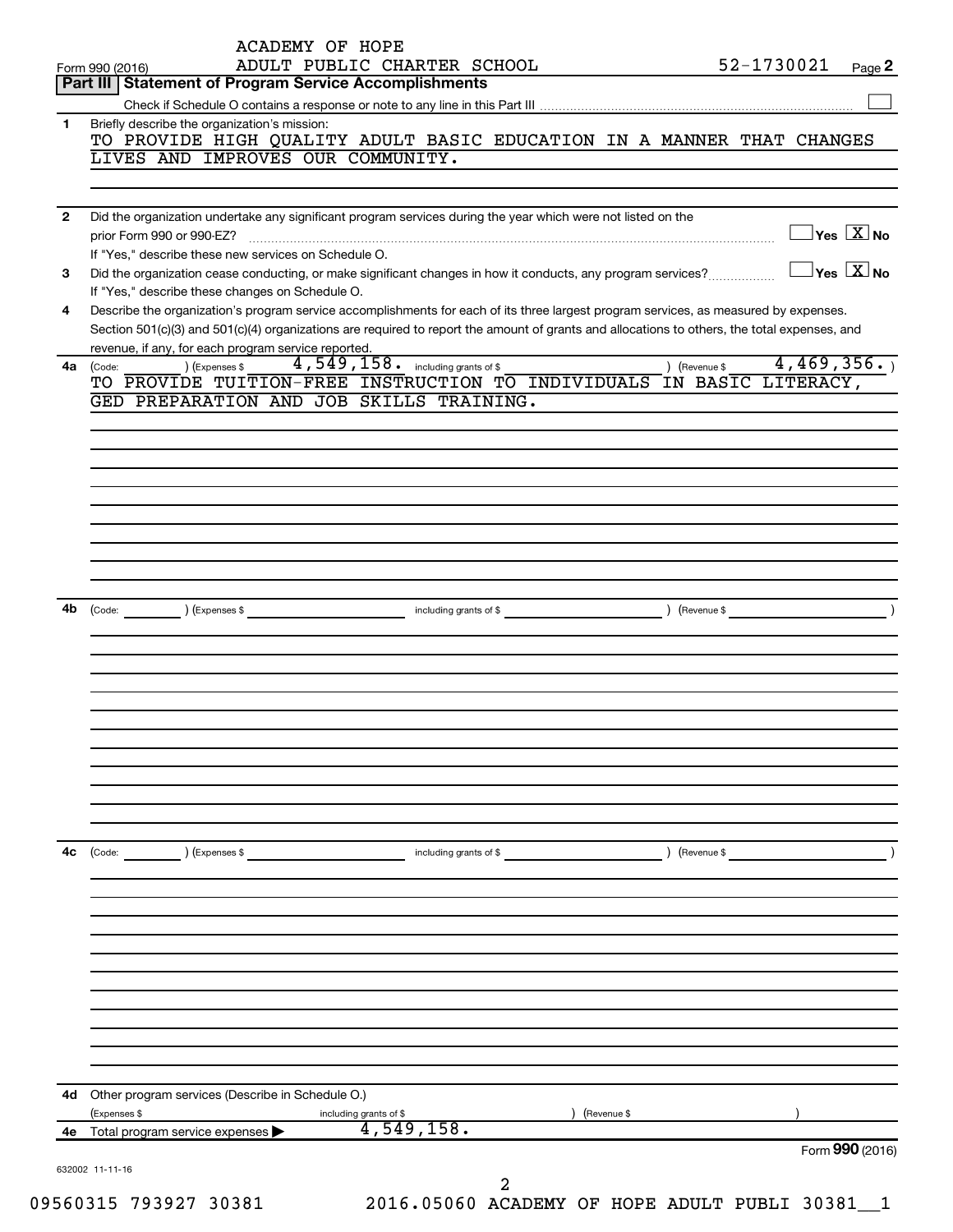|     | <b>Part IV   Checklist of Required Schedules</b>                                                                                                                                                                                     |                |                         |                       |
|-----|--------------------------------------------------------------------------------------------------------------------------------------------------------------------------------------------------------------------------------------|----------------|-------------------------|-----------------------|
|     |                                                                                                                                                                                                                                      |                | Yes                     | No.                   |
| 1.  | Is the organization described in section $501(c)(3)$ or $4947(a)(1)$ (other than a private foundation)?                                                                                                                              |                |                         |                       |
|     |                                                                                                                                                                                                                                      | 1              | х                       |                       |
| 2   |                                                                                                                                                                                                                                      | $\mathbf{2}$   | $\overline{\texttt{x}}$ |                       |
| 3   | Did the organization engage in direct or indirect political campaign activities on behalf of or in opposition to candidates for                                                                                                      |                |                         |                       |
|     |                                                                                                                                                                                                                                      | 3              |                         | x                     |
| 4   | Section 501(c)(3) organizations. Did the organization engage in lobbying activities, or have a section 501(h) election in effect                                                                                                     |                |                         |                       |
|     |                                                                                                                                                                                                                                      | 4              |                         | х                     |
| 5   | Is the organization a section 501(c)(4), 501(c)(5), or 501(c)(6) organization that receives membership dues, assessments, or                                                                                                         |                |                         |                       |
|     |                                                                                                                                                                                                                                      | 5              |                         | х                     |
| 6   | Did the organization maintain any donor advised funds or any similar funds or accounts for which donors have the right to                                                                                                            |                |                         |                       |
|     | provide advice on the distribution or investment of amounts in such funds or accounts? If "Yes," complete Schedule D, Part I                                                                                                         | 6              |                         | х                     |
| 7   | Did the organization receive or hold a conservation easement, including easements to preserve open space,                                                                                                                            |                |                         |                       |
|     |                                                                                                                                                                                                                                      | $\overline{7}$ |                         | х                     |
| 8   | Did the organization maintain collections of works of art, historical treasures, or other similar assets? If "Yes," complete                                                                                                         |                |                         |                       |
|     | Schedule D, Part III <b>Marting Community Contract Contract Contract Contract Contract Contract Contract Contract Contract Contract Contract Contract Contract Contract Contract Contract Contract Contract Contract Contract Co</b> | 8              |                         | x                     |
| 9   | Did the organization report an amount in Part X, line 21, for escrow or custodial account liability, serve as a custodian for                                                                                                        |                |                         |                       |
|     | amounts not listed in Part X; or provide credit counseling, debt management, credit repair, or debt negotiation services?                                                                                                            |                |                         |                       |
|     |                                                                                                                                                                                                                                      | 9              |                         | x                     |
| 10  | Did the organization, directly or through a related organization, hold assets in temporarily restricted endowments, permanent                                                                                                        |                |                         |                       |
|     |                                                                                                                                                                                                                                      | 10             |                         | x                     |
| 11  | If the organization's answer to any of the following questions is "Yes," then complete Schedule D, Parts VI, VII, VIII, IX, or X                                                                                                     |                |                         |                       |
|     | as applicable.                                                                                                                                                                                                                       |                |                         |                       |
|     | a Did the organization report an amount for land, buildings, and equipment in Part X, line 10? If "Yes," complete Schedule D,                                                                                                        |                |                         |                       |
|     | Part VI                                                                                                                                                                                                                              | 11a            | x                       |                       |
|     | <b>b</b> Did the organization report an amount for investments - other securities in Part X, line 12 that is 5% or more of its total                                                                                                 |                |                         |                       |
|     |                                                                                                                                                                                                                                      | 11b            |                         | x                     |
|     | c Did the organization report an amount for investments - program related in Part X, line 13 that is 5% or more of its total                                                                                                         |                |                         |                       |
|     |                                                                                                                                                                                                                                      | 11c            |                         | x                     |
|     | d Did the organization report an amount for other assets in Part X, line 15 that is 5% or more of its total assets reported in                                                                                                       |                |                         |                       |
|     |                                                                                                                                                                                                                                      | 11d            |                         | х                     |
|     |                                                                                                                                                                                                                                      | 11e            | $\overline{\mathbf{X}}$ |                       |
| f   | Did the organization's separate or consolidated financial statements for the tax year include a footnote that addresses                                                                                                              |                |                         |                       |
|     | the organization's liability for uncertain tax positions under FIN 48 (ASC 740)? If "Yes," complete Schedule D, Part X                                                                                                               | 11f            | х                       |                       |
|     | 12a Did the organization obtain separate, independent audited financial statements for the tax year? If "Yes," complete                                                                                                              |                |                         |                       |
|     | Schedule D, Parts XI and XII                                                                                                                                                                                                         | 12a            | x                       |                       |
|     | <b>b</b> Was the organization included in consolidated, independent audited financial statements for the tax year?                                                                                                                   |                |                         |                       |
|     | If "Yes," and if the organization answered "No" to line 12a, then completing Schedule D, Parts XI and XII is optional                                                                                                                | 12b            |                         | х                     |
| 13  |                                                                                                                                                                                                                                      | 13             | $\overline{\textbf{x}}$ |                       |
| 14a |                                                                                                                                                                                                                                      | 14a            |                         | $\overline{\text{X}}$ |
|     | <b>b</b> Did the organization have aggregate revenues or expenses of more than \$10,000 from grantmaking, fundraising, business,                                                                                                     |                |                         |                       |
|     | investment, and program service activities outside the United States, or aggregate foreign investments valued at \$100,000                                                                                                           |                |                         |                       |
|     |                                                                                                                                                                                                                                      | 14b            |                         | x                     |
| 15  | Did the organization report on Part IX, column (A), line 3, more than \$5,000 of grants or other assistance to or for any                                                                                                            |                |                         |                       |
|     |                                                                                                                                                                                                                                      | 15             |                         | x                     |
| 16  | Did the organization report on Part IX, column (A), line 3, more than \$5,000 of aggregate grants or other assistance to                                                                                                             |                |                         |                       |
|     |                                                                                                                                                                                                                                      | 16             |                         | x                     |
| 17  | Did the organization report a total of more than \$15,000 of expenses for professional fundraising services on Part IX,                                                                                                              |                |                         |                       |
|     |                                                                                                                                                                                                                                      | 17             | x                       |                       |
| 18  | Did the organization report more than \$15,000 total of fundraising event gross income and contributions on Part VIII, lines                                                                                                         |                |                         |                       |
|     |                                                                                                                                                                                                                                      | 18             | х                       |                       |
| 19  | Did the organization report more than \$15,000 of gross income from gaming activities on Part VIII, line 9a? If "Yes,"                                                                                                               |                |                         |                       |
|     |                                                                                                                                                                                                                                      | 19             |                         | x                     |

Form (2016) **990**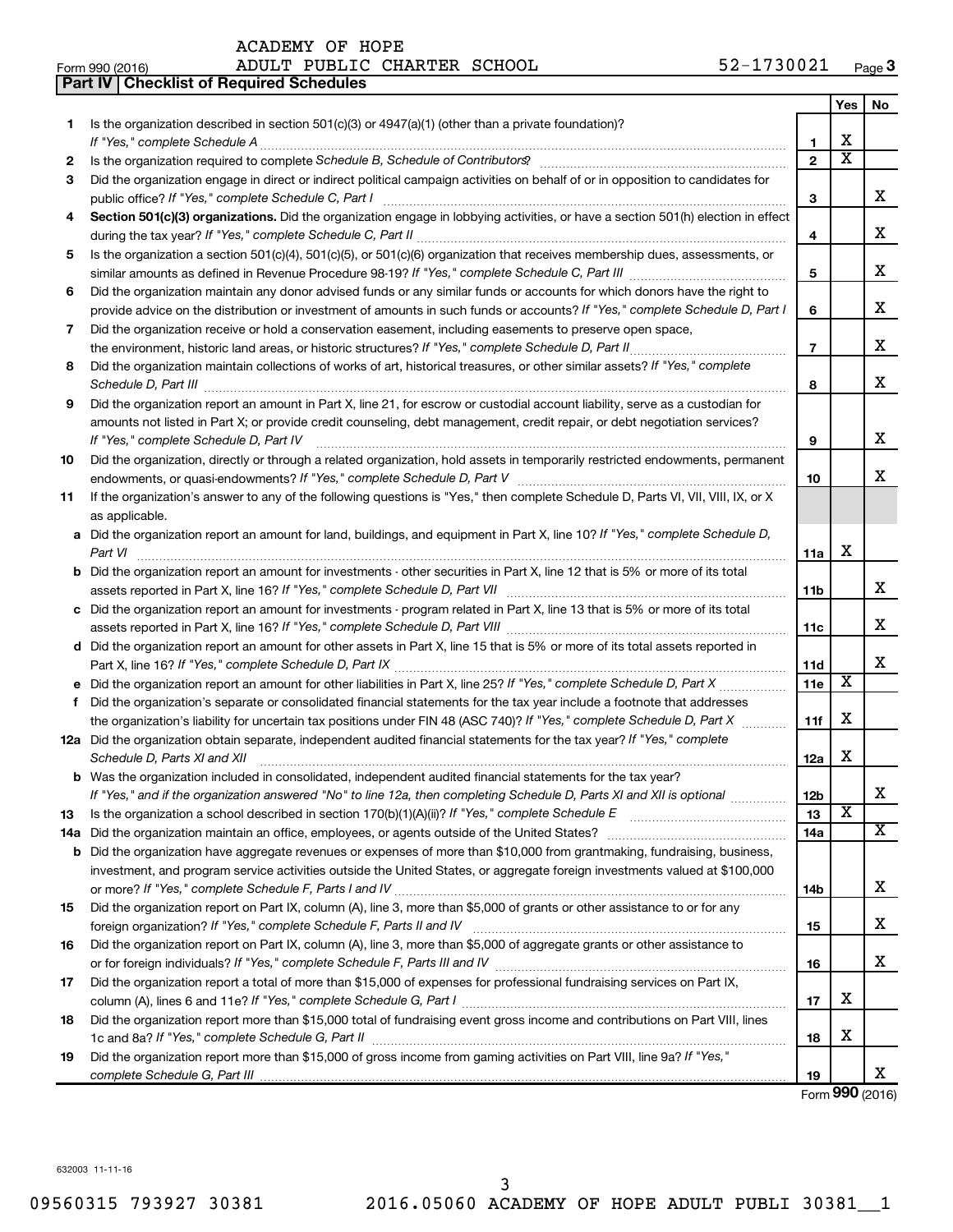| ACADEMY OF HOPE |  |  |
|-----------------|--|--|
|-----------------|--|--|

| Form 990 (2016) | ADULT PUBLIC CHARTER SCHOOL | 52-1730021<br>Page 4 |
|-----------------|-----------------------------|----------------------|
|-----------------|-----------------------------|----------------------|

|    | <b>Part IV   Checklist of Required Schedules (continued)</b>                                                                                                                                                                                   |                 |     |                         |
|----|------------------------------------------------------------------------------------------------------------------------------------------------------------------------------------------------------------------------------------------------|-----------------|-----|-------------------------|
|    |                                                                                                                                                                                                                                                |                 | Yes | No                      |
|    | 20a Did the organization operate one or more hospital facilities? If "Yes," complete Schedule H                                                                                                                                                | 20a             |     | x                       |
|    |                                                                                                                                                                                                                                                | 20 <sub>b</sub> |     |                         |
| 21 | Did the organization report more than \$5,000 of grants or other assistance to any domestic organization or                                                                                                                                    |                 |     |                         |
|    |                                                                                                                                                                                                                                                | 21              |     | х                       |
| 22 | Did the organization report more than \$5,000 of grants or other assistance to or for domestic individuals on                                                                                                                                  |                 |     |                         |
|    |                                                                                                                                                                                                                                                | 22              |     | х                       |
| 23 | Did the organization answer "Yes" to Part VII, Section A, line 3, 4, or 5 about compensation of the organization's current                                                                                                                     |                 |     |                         |
|    | and former officers, directors, trustees, key employees, and highest compensated employees? If "Yes," complete                                                                                                                                 |                 |     |                         |
|    | Schedule J <b>Execute Schedule J Execute Schedule J</b>                                                                                                                                                                                        | 23              | X   |                         |
|    | 24a Did the organization have a tax-exempt bond issue with an outstanding principal amount of more than \$100,000 as of the                                                                                                                    |                 |     |                         |
|    | last day of the year, that was issued after December 31, 2002? If "Yes," answer lines 24b through 24d and complete                                                                                                                             |                 |     |                         |
|    | Schedule K. If "No", go to line 25a                                                                                                                                                                                                            | 24a             |     | x                       |
|    |                                                                                                                                                                                                                                                | 24 <sub>b</sub> |     |                         |
|    | c Did the organization maintain an escrow account other than a refunding escrow at any time during the year to defease                                                                                                                         |                 |     |                         |
|    |                                                                                                                                                                                                                                                | 24c             |     |                         |
|    |                                                                                                                                                                                                                                                | 24 <sub>d</sub> |     |                         |
|    | 25a Section 501(c)(3), 501(c)(4), and 501(c)(29) organizations. Did the organization engage in an excess benefit                                                                                                                               |                 |     |                         |
|    |                                                                                                                                                                                                                                                | 25a             |     | x                       |
|    | <b>b</b> Is the organization aware that it engaged in an excess benefit transaction with a disqualified person in a prior year, and                                                                                                            |                 |     |                         |
|    | that the transaction has not been reported on any of the organization's prior Forms 990 or 990-EZ? If "Yes," complete                                                                                                                          |                 |     |                         |
|    | Schedule L, Part I                                                                                                                                                                                                                             | 25b             |     | x                       |
| 26 | Did the organization report any amount on Part X, line 5, 6, or 22 for receivables from or payables to any current or                                                                                                                          |                 |     |                         |
|    | former officers, directors, trustees, key employees, highest compensated employees, or disqualified persons? If "Yes,"                                                                                                                         |                 |     | x                       |
|    |                                                                                                                                                                                                                                                | 26              |     |                         |
| 27 | Did the organization provide a grant or other assistance to an officer, director, trustee, key employee, substantial                                                                                                                           |                 |     |                         |
|    | contributor or employee thereof, a grant selection committee member, or to a 35% controlled entity or family member                                                                                                                            |                 |     | x                       |
|    |                                                                                                                                                                                                                                                | 27              |     |                         |
| 28 | Was the organization a party to a business transaction with one of the following parties (see Schedule L, Part IV                                                                                                                              |                 |     |                         |
|    | instructions for applicable filing thresholds, conditions, and exceptions):                                                                                                                                                                    | 28a             |     | x                       |
| а  | A current or former officer, director, trustee, or key employee? If "Yes," complete Schedule L, Part IV<br><b>b</b> A family member of a current or former officer, director, trustee, or key employee? If "Yes," complete Schedule L, Part IV | 28 <sub>b</sub> |     | $\overline{\texttt{x}}$ |
|    | c An entity of which a current or former officer, director, trustee, or key employee (or a family member thereof) was an officer,                                                                                                              |                 |     |                         |
|    | director, trustee, or direct or indirect owner? If "Yes," complete Schedule L, Part IV.                                                                                                                                                        | 28c             |     | x                       |
| 29 |                                                                                                                                                                                                                                                | 29              |     | X                       |
| 30 | Did the organization receive contributions of art, historical treasures, or other similar assets, or qualified conservation                                                                                                                    |                 |     |                         |
|    |                                                                                                                                                                                                                                                | 30              |     | Χ                       |
| 31 | Did the organization liquidate, terminate, or dissolve and cease operations?                                                                                                                                                                   |                 |     |                         |
|    |                                                                                                                                                                                                                                                | 31              |     | х                       |
| 32 | Did the organization sell, exchange, dispose of, or transfer more than 25% of its net assets? If "Yes," complete                                                                                                                               |                 |     |                         |
|    |                                                                                                                                                                                                                                                | 32              |     | x.                      |
| 33 | Did the organization own 100% of an entity disregarded as separate from the organization under Regulations                                                                                                                                     |                 |     |                         |
|    |                                                                                                                                                                                                                                                | 33              |     | x                       |
| 34 | Was the organization related to any tax-exempt or taxable entity? If "Yes," complete Schedule R, Part II, III, or IV, and                                                                                                                      |                 |     |                         |
|    | Part V, line 1                                                                                                                                                                                                                                 | 34              |     | x                       |
|    |                                                                                                                                                                                                                                                | 35a             |     | X                       |
|    | b If "Yes" to line 35a, did the organization receive any payment from or engage in any transaction with a controlled entity                                                                                                                    |                 |     |                         |
|    |                                                                                                                                                                                                                                                | 35 <sub>b</sub> |     |                         |
| 36 | Section 501(c)(3) organizations. Did the organization make any transfers to an exempt non-charitable related organization?                                                                                                                     |                 |     |                         |
|    |                                                                                                                                                                                                                                                | 36              |     | х                       |
| 37 | Did the organization conduct more than 5% of its activities through an entity that is not a related organization                                                                                                                               |                 |     |                         |
|    |                                                                                                                                                                                                                                                | 37              |     | х                       |
| 38 | Did the organization complete Schedule O and provide explanations in Schedule O for Part VI, lines 11b and 19?                                                                                                                                 |                 |     |                         |
|    |                                                                                                                                                                                                                                                | 38              | X   |                         |
|    |                                                                                                                                                                                                                                                |                 |     | Form 990 (2016)         |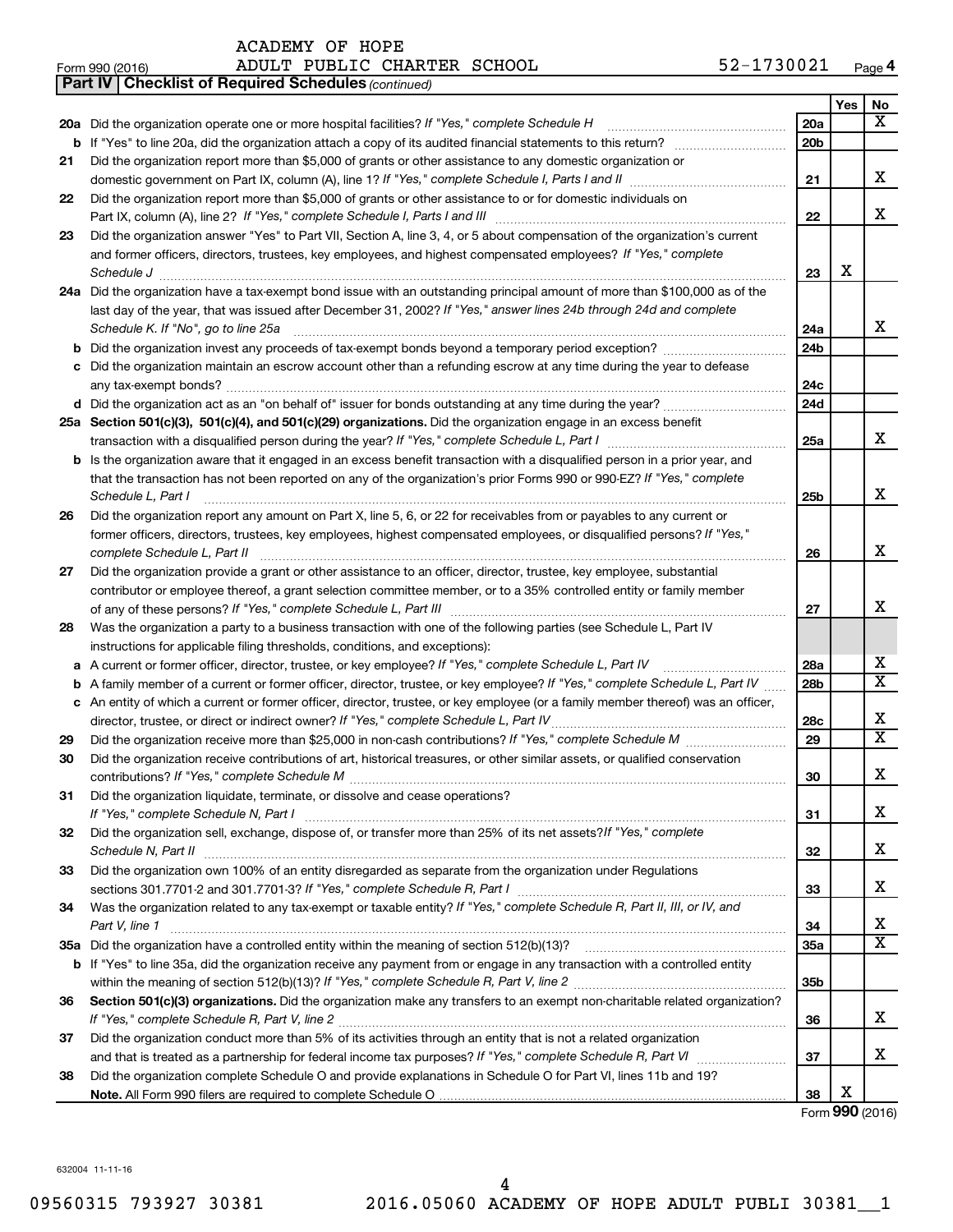|               | 52-1730021<br>ADULT PUBLIC CHARTER SCHOOL<br>Form 990 (2016)                                                                                                                                                                                                             |                |     | Page 5                |
|---------------|--------------------------------------------------------------------------------------------------------------------------------------------------------------------------------------------------------------------------------------------------------------------------|----------------|-----|-----------------------|
| <b>Part V</b> | <b>Statements Regarding Other IRS Filings and Tax Compliance</b>                                                                                                                                                                                                         |                |     |                       |
|               | Check if Schedule O contains a response or note to any line in this Part V                                                                                                                                                                                               |                |     |                       |
|               |                                                                                                                                                                                                                                                                          |                | Yes | No                    |
|               | 57<br>1a                                                                                                                                                                                                                                                                 |                |     |                       |
| b             | $\overline{0}$<br>1 <sub>b</sub><br>Enter the number of Forms W-2G included in line 1a. Enter -0- if not applicable                                                                                                                                                      |                |     |                       |
| c             | Did the organization comply with backup withholding rules for reportable payments to vendors and reportable gaming                                                                                                                                                       |                |     |                       |
|               |                                                                                                                                                                                                                                                                          | 1c             | х   |                       |
|               | 2a Enter the number of employees reported on Form W-3, Transmittal of Wage and Tax Statements,                                                                                                                                                                           |                |     |                       |
|               | <b>63</b><br>filed for the calendar year ending with or within the year covered by this return<br>2a                                                                                                                                                                     |                |     |                       |
|               |                                                                                                                                                                                                                                                                          | 2 <sub>b</sub> | X   |                       |
|               |                                                                                                                                                                                                                                                                          |                |     |                       |
|               | 3a Did the organization have unrelated business gross income of \$1,000 or more during the year?                                                                                                                                                                         | За             |     | х                     |
|               | b If "Yes," has it filed a Form 990-T for this year? If "No," to line 3b, provide an explanation in Schedule O                                                                                                                                                           | 3b             |     |                       |
|               | 4a At any time during the calendar year, did the organization have an interest in, or a signature or other authority over, a                                                                                                                                             |                |     |                       |
|               | financial account in a foreign country (such as a bank account, securities account, or other financial account)?                                                                                                                                                         | 4a             |     | x                     |
|               | <b>b</b> If "Yes," enter the name of the foreign country: $\blacktriangleright$                                                                                                                                                                                          |                |     |                       |
|               | See instructions for filing requirements for FinCEN Form 114, Report of Foreign Bank and Financial Accounts (FBAR).                                                                                                                                                      |                |     |                       |
|               |                                                                                                                                                                                                                                                                          | 5a             |     | х                     |
| b             |                                                                                                                                                                                                                                                                          | 5b             |     | $\overline{\text{X}}$ |
|               |                                                                                                                                                                                                                                                                          | 5c             |     |                       |
|               | 6a Does the organization have annual gross receipts that are normally greater than \$100,000, and did the organization solicit                                                                                                                                           |                |     |                       |
|               |                                                                                                                                                                                                                                                                          | 6a             |     | x                     |
|               | <b>b</b> If "Yes," did the organization include with every solicitation an express statement that such contributions or gifts                                                                                                                                            |                |     |                       |
|               | were not tax deductible?                                                                                                                                                                                                                                                 | 6b             |     |                       |
| 7             | Organizations that may receive deductible contributions under section 170(c).                                                                                                                                                                                            |                |     |                       |
| a             | Did the organization receive a payment in excess of \$75 made partly as a contribution and partly for goods and services provided to the payor?                                                                                                                          | 7a             |     | x                     |
| b             |                                                                                                                                                                                                                                                                          | 7b             |     |                       |
|               | c Did the organization sell, exchange, or otherwise dispose of tangible personal property for which it was required                                                                                                                                                      |                |     |                       |
|               |                                                                                                                                                                                                                                                                          | 7c             |     | x                     |
|               | 7d                                                                                                                                                                                                                                                                       |                |     | х                     |
|               |                                                                                                                                                                                                                                                                          | 7e<br>7f       |     | $\overline{\text{X}}$ |
| Ť.            | Did the organization, during the year, pay premiums, directly or indirectly, on a personal benefit contract?                                                                                                                                                             |                |     |                       |
| g             | If the organization received a contribution of qualified intellectual property, did the organization file Form 8899 as required?<br>h If the organization received a contribution of cars, boats, airplanes, or other vehicles, did the organization file a Form 1098-C? | 7g<br>7h       |     |                       |
| 8             | Sponsoring organizations maintaining donor advised funds. Did a donor advised fund maintained by the                                                                                                                                                                     |                |     |                       |
|               |                                                                                                                                                                                                                                                                          | 8              |     |                       |
|               | Sponsoring organizations maintaining donor advised funds.                                                                                                                                                                                                                |                |     |                       |
| а             | Did the sponsoring organization make any taxable distributions under section 4966?                                                                                                                                                                                       | 9а             |     |                       |
| b             | Did the sponsoring organization make a distribution to a donor, donor advisor, or related person?                                                                                                                                                                        | 9b             |     |                       |
| 10            | Section 501(c)(7) organizations. Enter:                                                                                                                                                                                                                                  |                |     |                       |
| a             | 10a                                                                                                                                                                                                                                                                      |                |     |                       |
| b             | 10 <sub>b</sub><br>Gross receipts, included on Form 990, Part VIII, line 12, for public use of club facilities                                                                                                                                                           |                |     |                       |
| 11            | Section 501(c)(12) organizations. Enter:                                                                                                                                                                                                                                 |                |     |                       |
| а             | 11a                                                                                                                                                                                                                                                                      |                |     |                       |
| b             | Gross income from other sources (Do not net amounts due or paid to other sources against                                                                                                                                                                                 |                |     |                       |
|               | 11b                                                                                                                                                                                                                                                                      |                |     |                       |
|               | 12a Section 4947(a)(1) non-exempt charitable trusts. Is the organization filing Form 990 in lieu of Form 1041?                                                                                                                                                           | 12a            |     |                       |
|               | <b>b</b> If "Yes," enter the amount of tax-exempt interest received or accrued during the year<br>12b                                                                                                                                                                    |                |     |                       |
| 13            | Section 501(c)(29) qualified nonprofit health insurance issuers.                                                                                                                                                                                                         |                |     |                       |
| а             |                                                                                                                                                                                                                                                                          | 1За            |     |                       |
|               | Note. See the instructions for additional information the organization must report on Schedule O.                                                                                                                                                                        |                |     |                       |
|               | <b>b</b> Enter the amount of reserves the organization is required to maintain by the states in which the                                                                                                                                                                |                |     |                       |
|               | 13b                                                                                                                                                                                                                                                                      |                |     |                       |
|               | 13c                                                                                                                                                                                                                                                                      |                |     |                       |
|               | 14a Did the organization receive any payments for indoor tanning services during the tax year?                                                                                                                                                                           | 14a            |     | х                     |
|               |                                                                                                                                                                                                                                                                          | 14b            |     |                       |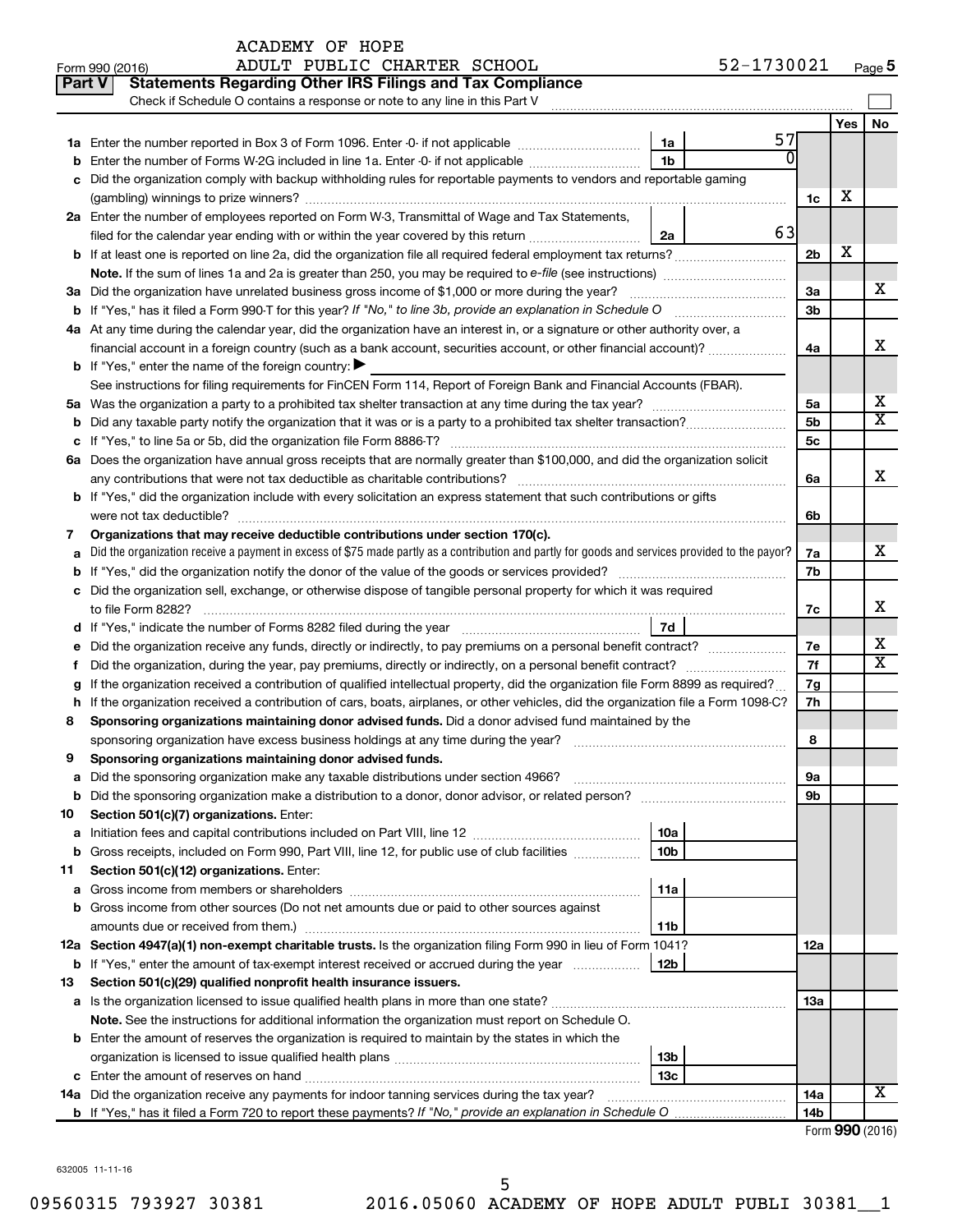| ACADEMY OF HOPE |  |
|-----------------|--|
|                 |  |

|     | 52-1730021<br>ADULT PUBLIC CHARTER SCHOOL<br>Form 990 (2016)                                                                                                                                                                   |    |                 |                         | Page 6                  |
|-----|--------------------------------------------------------------------------------------------------------------------------------------------------------------------------------------------------------------------------------|----|-----------------|-------------------------|-------------------------|
|     | Governance, Management, and Disclosure For each "Yes" response to lines 2 through 7b below, and for a "No" response<br>Part VI                                                                                                 |    |                 |                         |                         |
|     | to line 8a, 8b, or 10b below, describe the circumstances, processes, or changes in Schedule O. See instructions.                                                                                                               |    |                 |                         |                         |
|     | Check if Schedule O contains a response or note to any line in this Part VI [11] [12] [2] [2] [2] [3] Check if Schedule O contains a response or note to any line in this Part VI                                              |    |                 |                         | $\boxed{\text{X}}$      |
|     | <b>Section A. Governing Body and Management</b>                                                                                                                                                                                |    |                 |                         |                         |
|     |                                                                                                                                                                                                                                |    |                 | Yes                     | No                      |
|     | 1a Enter the number of voting members of the governing body at the end of the tax year manuscom<br>1a                                                                                                                          | 11 |                 |                         |                         |
|     | If there are material differences in voting rights among members of the governing body, or if the governing                                                                                                                    |    |                 |                         |                         |
|     | body delegated broad authority to an executive committee or similar committee, explain in Schedule O.                                                                                                                          |    |                 |                         |                         |
| b   | Enter the number of voting members included in line 1a, above, who are independent<br>1b                                                                                                                                       | 11 |                 |                         |                         |
| 2   | Did any officer, director, trustee, or key employee have a family relationship or a business relationship with any other                                                                                                       |    |                 |                         |                         |
|     |                                                                                                                                                                                                                                |    | 2               |                         | х                       |
| 3   | Did the organization delegate control over management duties customarily performed by or under the direct supervision                                                                                                          |    |                 |                         |                         |
|     |                                                                                                                                                                                                                                |    | 3               |                         | Χ                       |
| 4   | Did the organization make any significant changes to its governing documents since the prior Form 990 was filed?                                                                                                               |    | 4               |                         | $\overline{\text{x}}$   |
| 5   |                                                                                                                                                                                                                                |    | 5               |                         | $\overline{\textbf{X}}$ |
| 6   |                                                                                                                                                                                                                                |    | 6               |                         | $\overline{\textbf{X}}$ |
| 7a  | Did the organization have members, stockholders, or other persons who had the power to elect or appoint one or                                                                                                                 |    |                 |                         | Χ                       |
|     |                                                                                                                                                                                                                                |    | 7a              |                         |                         |
|     | b Are any governance decisions of the organization reserved to (or subject to approval by) members, stockholders, or                                                                                                           |    |                 |                         | x                       |
|     | persons other than the governing body?<br>Did the organization contemporaneously document the meetings held or written actions undertaken during the year by the following:                                                    |    | 7b              |                         |                         |
| 8   |                                                                                                                                                                                                                                |    |                 | х                       |                         |
| а   |                                                                                                                                                                                                                                |    | 8а<br>8b        | $\overline{\textbf{x}}$ |                         |
| 9   |                                                                                                                                                                                                                                |    |                 |                         |                         |
|     | Is there any officer, director, trustee, or key employee listed in Part VII, Section A, who cannot be reached at the                                                                                                           |    | 9               |                         | x                       |
|     | Section B. Policies (This Section B requests information about policies not required by the Internal Revenue Code.)                                                                                                            |    |                 |                         |                         |
|     |                                                                                                                                                                                                                                |    |                 | Yes                     | No                      |
|     |                                                                                                                                                                                                                                |    | 10a             |                         | х                       |
|     | <b>b</b> If "Yes," did the organization have written policies and procedures governing the activities of such chapters, affiliates,                                                                                            |    |                 |                         |                         |
|     | and branches to ensure their operations are consistent with the organization's exempt purposes? www.www.www.www.                                                                                                               |    | 10 <sub>b</sub> |                         |                         |
|     | 11a Has the organization provided a complete copy of this Form 990 to all members of its governing body before filing the form?                                                                                                |    | 11a             | X                       |                         |
|     | <b>b</b> Describe in Schedule O the process, if any, used by the organization to review this Form 990.                                                                                                                         |    |                 |                         |                         |
| 12a | Did the organization have a written conflict of interest policy? If "No," go to line 13                                                                                                                                        |    | 12a             | х                       |                         |
|     | Were officers, directors, or trustees, and key employees required to disclose annually interests that could give rise to conflicts?                                                                                            |    | 12 <sub>b</sub> | X                       |                         |
|     | Did the organization regularly and consistently monitor and enforce compliance with the policy? If "Yes," describe                                                                                                             |    |                 |                         |                         |
|     | in Schedule O how this was done manufactured and contain an account of the was done                                                                                                                                            |    | 12c             | х                       |                         |
| 13  |                                                                                                                                                                                                                                |    | 13              | $\overline{\texttt{x}}$ |                         |
| 14  |                                                                                                                                                                                                                                |    | 14              | $\overline{\texttt{x}}$ |                         |
| 15  | Did the process for determining compensation of the following persons include a review and approval by independent                                                                                                             |    |                 |                         |                         |
|     | persons, comparability data, and contemporaneous substantiation of the deliberation and decision?                                                                                                                              |    |                 |                         |                         |
| а   | The organization's CEO, Executive Director, or top management official manufactured content of the organization's CEO, Executive Director, or top management official manufactured content of the state of the state of the st |    | <b>15a</b>      | X                       |                         |
|     |                                                                                                                                                                                                                                |    | 15b             |                         | x                       |
|     | If "Yes" to line 15a or 15b, describe the process in Schedule O (see instructions).                                                                                                                                            |    |                 |                         |                         |
|     | 16a Did the organization invest in, contribute assets to, or participate in a joint venture or similar arrangement with a                                                                                                      |    |                 |                         |                         |
|     | taxable entity during the year?                                                                                                                                                                                                |    | 16a             |                         | х                       |
|     | b If "Yes," did the organization follow a written policy or procedure requiring the organization to evaluate its participation                                                                                                 |    |                 |                         |                         |
|     | in joint venture arrangements under applicable federal tax law, and take steps to safeguard the organization's                                                                                                                 |    |                 |                         |                         |
|     | exempt status with respect to such arrangements?                                                                                                                                                                               |    | 16b             |                         |                         |
|     | <b>Section C. Disclosure</b>                                                                                                                                                                                                   |    |                 |                         |                         |
| 17  | List the states with which a copy of this Form 990 is required to be filed $\blacktriangleright$ MD, VA                                                                                                                        |    |                 |                         |                         |
| 18  | Section 6104 requires an organization to make its Forms 1023 (or 1024 if applicable), 990, and 990-T (Section 501(c)(3)s only) available                                                                                       |    |                 |                         |                         |
|     | for public inspection. Indicate how you made these available. Check all that apply.                                                                                                                                            |    |                 |                         |                         |
|     | $ \underline{X} $ Upon request<br>Own website<br>Another's website<br>Other (explain in Schedule O)                                                                                                                            |    |                 |                         |                         |
| 19  | Describe in Schedule O whether (and if so, how) the organization made its governing documents, conflict of interest policy, and financial                                                                                      |    |                 |                         |                         |
|     | statements available to the public during the tax year.                                                                                                                                                                        |    |                 |                         |                         |
| 20  | State the name, address, and telephone number of the person who possesses the organization's books and records:<br>ACADEMY OF HOPE ADULT PUBLIC CHARTER SCHOOL - 202-269-6623                                                  |    |                 |                         |                         |
|     | 20018<br>2315 18TH PLACE N.E., WASHINGTON, DC                                                                                                                                                                                  |    |                 |                         |                         |
|     |                                                                                                                                                                                                                                |    |                 |                         |                         |

| 09560315 793927 30381 | 2016.05060 ACADEMY OF HOPE ADULT PUBLI 30381 |  |  |
|-----------------------|----------------------------------------------|--|--|

632006 11-11-16

6

Form (2016) **990**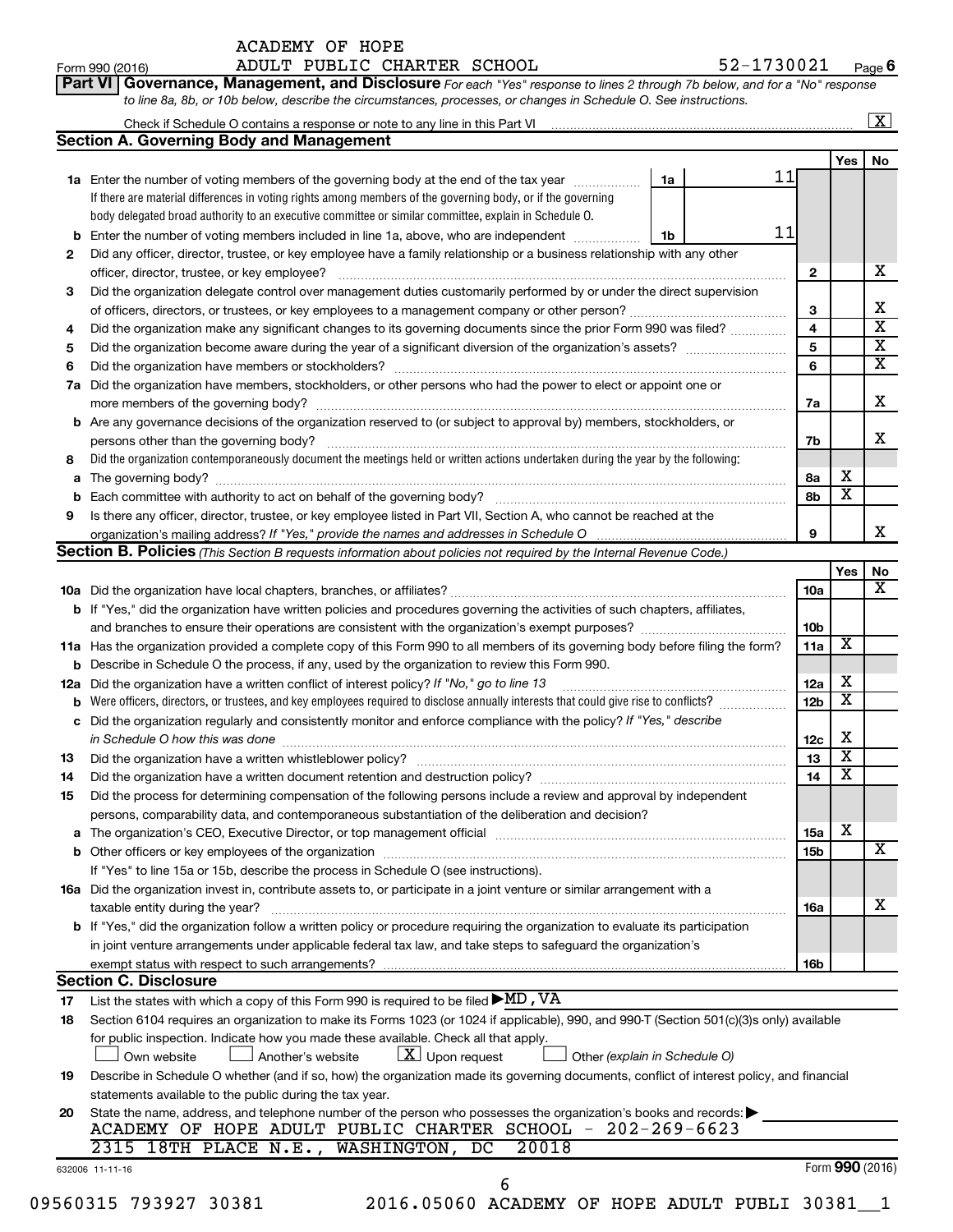Form 990 (2016) ADULT PUBLIC CHARTER SCHOOL 52-1730021 <sub>Page</sub>

| Part VII Compensation of Officers, Directors, Trustees, Key Employees, Highest Compensated |  |
|--------------------------------------------------------------------------------------------|--|
| <b>Employees, and Independent Contractors</b>                                              |  |
| Check if Schedule O contains a response or note to any line in this Part VII               |  |

**Section A. Officers, Directors, Trustees, Key Employees, and Highest Compensated Employees**

**1a**  Complete this table for all persons required to be listed. Report compensation for the calendar year ending with or within the organization's tax year.

**•** List all of the organization's current officers, directors, trustees (whether individuals or organizations), regardless of amount of compensation.

**•** List all of the organization's **current** key employees, if any. See instructions for definition of "key employee." Enter -0- in columns  $(D)$ ,  $(E)$ , and  $(F)$  if no compensation was paid.

**•** List the organization's five current highest compensated employees (other than an officer, director, trustee, or key employee) who received reportable compensation (Box 5 of Form W-2 and/or Box 7 of Form 1099-MISC) of more than \$100,000 from the organization and any related organizations.

**•** List all of the organization's former officers, key employees, and highest compensated employees who received more than \$100,000 of reportable compensation from the organization and any related organizations.

**•** List all of the organization's former directors or trustees that received, in the capacity as a former director or trustee of the organization, more than \$10,000 of reportable compensation from the organization and any related organizations.

List persons in the following order: individual trustees or directors; institutional trustees; officers; key employees; highest compensated employees; and former such persons.

Check this box if neither the organization nor any related organization compensated any current officer, director, or trustee.  $\Box$ 

| (A)                                  | (B)                    |                               |                                                                  | (C)         |              |                                 |        | (D)             | (E)             | (F)                          |
|--------------------------------------|------------------------|-------------------------------|------------------------------------------------------------------|-------------|--------------|---------------------------------|--------|-----------------|-----------------|------------------------------|
| Name and Title                       | Average                |                               | (do not check more than one                                      |             | Position     |                                 |        | Reportable      | Reportable      | Estimated                    |
|                                      | hours per              |                               | box, unless person is both an<br>officer and a director/trustee) |             |              |                                 |        | compensation    | compensation    | amount of                    |
|                                      | week                   |                               |                                                                  |             |              |                                 |        | from            | from related    | other                        |
|                                      | (list any              |                               |                                                                  |             |              |                                 |        | the             | organizations   | compensation                 |
|                                      | hours for              |                               |                                                                  |             |              |                                 |        | organization    | (W-2/1099-MISC) | from the                     |
|                                      | related                |                               |                                                                  |             |              |                                 |        | (W-2/1099-MISC) |                 | organization                 |
|                                      | organizations<br>below |                               |                                                                  |             |              |                                 |        |                 |                 | and related<br>organizations |
|                                      | line)                  | ndividual trustee or director | Institutional trustee                                            | Officer     | Key employee | Highest compensated<br>employee | Former |                 |                 |                              |
| PATRINA CLARK<br>(1)                 | 1.00                   |                               |                                                                  |             |              |                                 |        |                 |                 |                              |
| CHAIR                                |                        | X                             |                                                                  | $\mathbf X$ |              |                                 |        | 0.              | $\mathbf 0$ .   | $\boldsymbol{0}$ .           |
| (2)<br>TERRY SALINGER                | 1.00                   |                               |                                                                  |             |              |                                 |        |                 |                 |                              |
| VICE CHAIR                           |                        | $\mathbf X$                   |                                                                  | X           |              |                                 |        | 0.              | $\mathbf 0$ .   | $\boldsymbol{0}$ .           |
| THOMASENIA DUNCAN<br>(3)             | 1.00                   |                               |                                                                  |             |              |                                 |        |                 |                 |                              |
| <b>SECRETARY</b>                     |                        | X                             |                                                                  | $\mathbf X$ |              |                                 |        | $\mathbf 0$ .   | $\mathbf 0$ .   | $\boldsymbol{0}$ .           |
| (4)<br><b>MARK KUTNER</b>            | 1.00                   |                               |                                                                  |             |              |                                 |        |                 |                 |                              |
| <b>TREASURER</b>                     |                        | X                             |                                                                  | $\mathbf X$ |              |                                 |        | $\mathbf 0$ .   | $\mathbf 0$ .   | $\boldsymbol{0}$ .           |
| MICHAEL GROSS<br>(5)                 | 1.00                   |                               |                                                                  |             |              |                                 |        |                 |                 |                              |
| <b>MEMBER</b>                        |                        | X                             |                                                                  |             |              |                                 |        | 0.              | $\mathbf 0$ .   | $\mathbf 0$ .                |
| Y.K. KAREN LEUNG<br>(6)              | 1.00                   |                               |                                                                  |             |              |                                 |        |                 |                 |                              |
| <b>MEMBER</b>                        |                        | $\mathbf X$                   |                                                                  |             |              |                                 |        | 0.              | $\mathbf 0$ .   | $\mathbf 0$ .                |
| BEVERLY MANGUM<br>(7)                | 1.00                   |                               |                                                                  |             |              |                                 |        |                 |                 |                              |
| <b>MEMBER</b>                        |                        | $\mathbf X$                   |                                                                  |             |              |                                 |        | 0.              | $\mathbf 0$ .   | $\mathbf 0$ .                |
| (8)<br><b>LAWRENCE MEYER</b>         | 1.00                   |                               |                                                                  |             |              |                                 |        |                 |                 |                              |
| <b>MEMBER</b>                        |                        | $\mathbf X$                   |                                                                  |             |              |                                 |        | 0.              | $\mathbf 0$ .   | $\mathbf 0$ .                |
| (9)<br><b>BARBARA JUMPER</b>         | 1.00                   |                               |                                                                  |             |              |                                 |        |                 |                 |                              |
| <b>MEMBER</b>                        |                        | $\rm X$                       |                                                                  |             |              |                                 |        | 0.              | $\mathbf 0$ .   | $\mathbf 0$ .                |
| (10) RACHEL ZINN                     | 1.00                   |                               |                                                                  |             |              |                                 |        |                 |                 |                              |
| <b>MEMBER</b>                        |                        | $\mathbf X$                   |                                                                  |             |              |                                 |        | 0.              | $\mathbf 0$ .   | $\mathbf 0$ .                |
| (11) JOHN ZOLTNER                    | 1.00                   |                               |                                                                  |             |              |                                 |        |                 |                 |                              |
| <b>MEMBER</b>                        |                        | $\mathbf X$                   |                                                                  |             |              |                                 |        | 0.              | $\mathbf 0$ .   | $\mathbf 0$ .                |
| (12) LECESTER JOHNSON                | 40.00                  |                               |                                                                  |             |              |                                 |        |                 |                 |                              |
| CHIEF EXECUTIVE OFFICER              |                        |                               |                                                                  | $\rm X$     |              |                                 |        | 180,507.        | 0.              | 7,471.                       |
| (13) PATRICIA DEFERRARI (UNTIL 3/201 | 40.00                  |                               |                                                                  |             |              |                                 |        |                 |                 |                              |
| CHIEF PROGRAM OFFICER                |                        |                               |                                                                  |             |              | $\mathbf X$                     |        | 108,597.        | 0.              | 10,907.                      |
| (14) BRIAN MCNAMEE                   | 40.00                  |                               |                                                                  |             |              |                                 |        |                 |                 |                              |
| CHIEF OPERATIONS OFFICER             |                        |                               |                                                                  |             |              | X                               |        | 111,144.        | 0.              | 6,978.                       |
|                                      |                        |                               |                                                                  |             |              |                                 |        |                 |                 |                              |
|                                      |                        |                               |                                                                  |             |              |                                 |        |                 |                 |                              |
|                                      |                        |                               |                                                                  |             |              |                                 |        |                 |                 |                              |
|                                      |                        |                               |                                                                  |             |              |                                 |        |                 |                 |                              |
|                                      |                        |                               |                                                                  |             |              |                                 |        |                 |                 |                              |

7

632007 11-11-16

Form (2016) **990**

09560315 793927 30381 2016.05060 ACADEMY OF HOPE ADULT PUBLI 30381\_\_1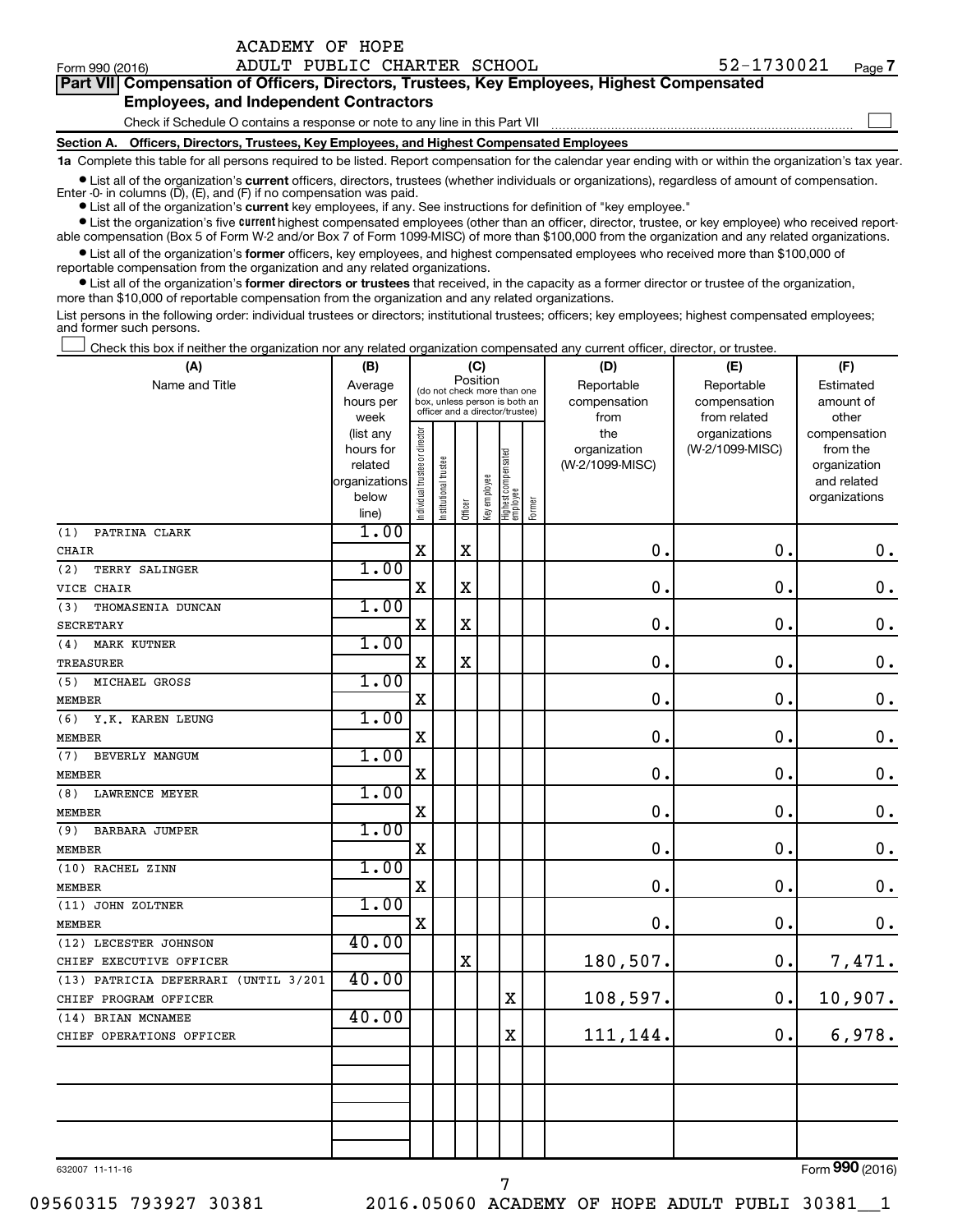|                 | <b>ACADEMY OF HOPE</b>                                                                                                                                                                                                                                 |                                                                      |                                |                       |                 |              |                                                                                                 |        |                                           |                                                   |                                                                          |                  |
|-----------------|--------------------------------------------------------------------------------------------------------------------------------------------------------------------------------------------------------------------------------------------------------|----------------------------------------------------------------------|--------------------------------|-----------------------|-----------------|--------------|-------------------------------------------------------------------------------------------------|--------|-------------------------------------------|---------------------------------------------------|--------------------------------------------------------------------------|------------------|
| Form 990 (2016) | ADULT PUBLIC CHARTER SCHOOL<br>Part VII Section A. Officers, Directors, Trustees, Key Employees, and Highest Compensated Employees (continued)                                                                                                         |                                                                      |                                |                       |                 |              |                                                                                                 |        |                                           | 52-1730021                                        |                                                                          | Page 8           |
|                 | (A)<br>Name and title                                                                                                                                                                                                                                  | (B)<br>Average<br>hours per<br>week                                  |                                |                       | (C)<br>Position |              | (do not check more than one<br>box, unless person is both an<br>officer and a director/trustee) |        | (D)<br>Reportable<br>compensation<br>from | (E)<br>Reportable<br>compensation<br>from related | (F)<br>Estimated<br>amount of<br>other                                   |                  |
|                 |                                                                                                                                                                                                                                                        | (list any<br>hours for<br>related<br>organizations<br>below<br>line) | Individual trustee or director | Institutional trustee | Officer         | Key employee | Highest compensated<br>employee                                                                 | Former | the<br>organization<br>(W-2/1099-MISC)    | organizations<br>(W-2/1099-MISC)                  | compensation<br>from the<br>organization<br>and related<br>organizations |                  |
|                 |                                                                                                                                                                                                                                                        |                                                                      |                                |                       |                 |              |                                                                                                 |        |                                           |                                                   |                                                                          |                  |
|                 |                                                                                                                                                                                                                                                        |                                                                      |                                |                       |                 |              |                                                                                                 |        |                                           |                                                   |                                                                          |                  |
|                 |                                                                                                                                                                                                                                                        |                                                                      |                                |                       |                 |              |                                                                                                 |        |                                           |                                                   |                                                                          |                  |
|                 |                                                                                                                                                                                                                                                        |                                                                      |                                |                       |                 |              |                                                                                                 |        |                                           |                                                   |                                                                          |                  |
|                 |                                                                                                                                                                                                                                                        |                                                                      |                                |                       |                 |              |                                                                                                 |        |                                           |                                                   |                                                                          |                  |
| 1b Sub-total    |                                                                                                                                                                                                                                                        |                                                                      |                                |                       |                 |              |                                                                                                 |        | 400, 248.<br>σ.                           |                                                   | 25,356.<br>$\overline{0}$ .<br>σ.                                        | $\overline{0}$ . |
| d               |                                                                                                                                                                                                                                                        |                                                                      |                                |                       |                 |              |                                                                                                 |        | 400, 248.                                 |                                                   | 25,356.<br>σ.                                                            |                  |
| $\mathbf{2}$    | Total number of individuals (including but not limited to those listed above) who received more than \$100,000 of reportable<br>compensation from the organization $\blacktriangleright$                                                               |                                                                      |                                |                       |                 |              |                                                                                                 |        |                                           |                                                   |                                                                          |                  |
| З               | Did the organization list any former officer, director, or trustee, key employee, or highest compensated employee on<br>line 1a? If "Yes," complete Schedule J for such individual manufactured content content for the complete schedu                |                                                                      |                                |                       |                 |              |                                                                                                 |        |                                           |                                                   | Yes<br>З                                                                 | No<br>X          |
| 4               | For any individual listed on line 1a, is the sum of reportable compensation and other compensation from the organization                                                                                                                               |                                                                      |                                |                       |                 |              |                                                                                                 |        |                                           |                                                   | х<br>4                                                                   |                  |
| 5               | Did any person listed on line 1a receive or accrue compensation from any unrelated organization or individual for services                                                                                                                             |                                                                      |                                |                       |                 |              |                                                                                                 |        |                                           |                                                   |                                                                          |                  |
|                 | <b>Section B. Independent Contractors</b>                                                                                                                                                                                                              |                                                                      |                                |                       |                 |              |                                                                                                 |        |                                           |                                                   | 5                                                                        | х                |
| 1               | Complete this table for your five highest compensated independent contractors that received more than \$100,000 of compensation from<br>the organization. Report compensation for the calendar year ending with or within the organization's tax year. |                                                                      |                                |                       |                 |              |                                                                                                 |        |                                           |                                                   |                                                                          |                  |
|                 | (A)<br>Name and business address                                                                                                                                                                                                                       |                                                                      |                                |                       |                 |              |                                                                                                 |        | (B)<br>Description of services            |                                                   | (C)<br>Compensation                                                      |                  |
|                 | LASSITER & ASSOCIATES LLC, 2 WISCONSIN<br>CIRCLE SUITE 700, CHEVY CHASE, MD 20815                                                                                                                                                                      |                                                                      |                                |                       |                 |              |                                                                                                 |        | FUNDRAISING                               |                                                   | 174,095.                                                                 |                  |
|                 |                                                                                                                                                                                                                                                        |                                                                      |                                |                       |                 |              |                                                                                                 |        |                                           |                                                   |                                                                          |                  |
|                 |                                                                                                                                                                                                                                                        |                                                                      |                                |                       |                 |              |                                                                                                 |        |                                           |                                                   |                                                                          |                  |
|                 |                                                                                                                                                                                                                                                        |                                                                      |                                |                       |                 |              |                                                                                                 |        |                                           |                                                   |                                                                          |                  |
| 2               | Total number of independent contractors (including but not limited to those listed above) who received more than<br>\$100,000 of compensation from the organization                                                                                    |                                                                      |                                |                       |                 |              | ı                                                                                               |        |                                           |                                                   | Form 990 (2016)                                                          |                  |

632008 11-11-16

Form (2016) **990**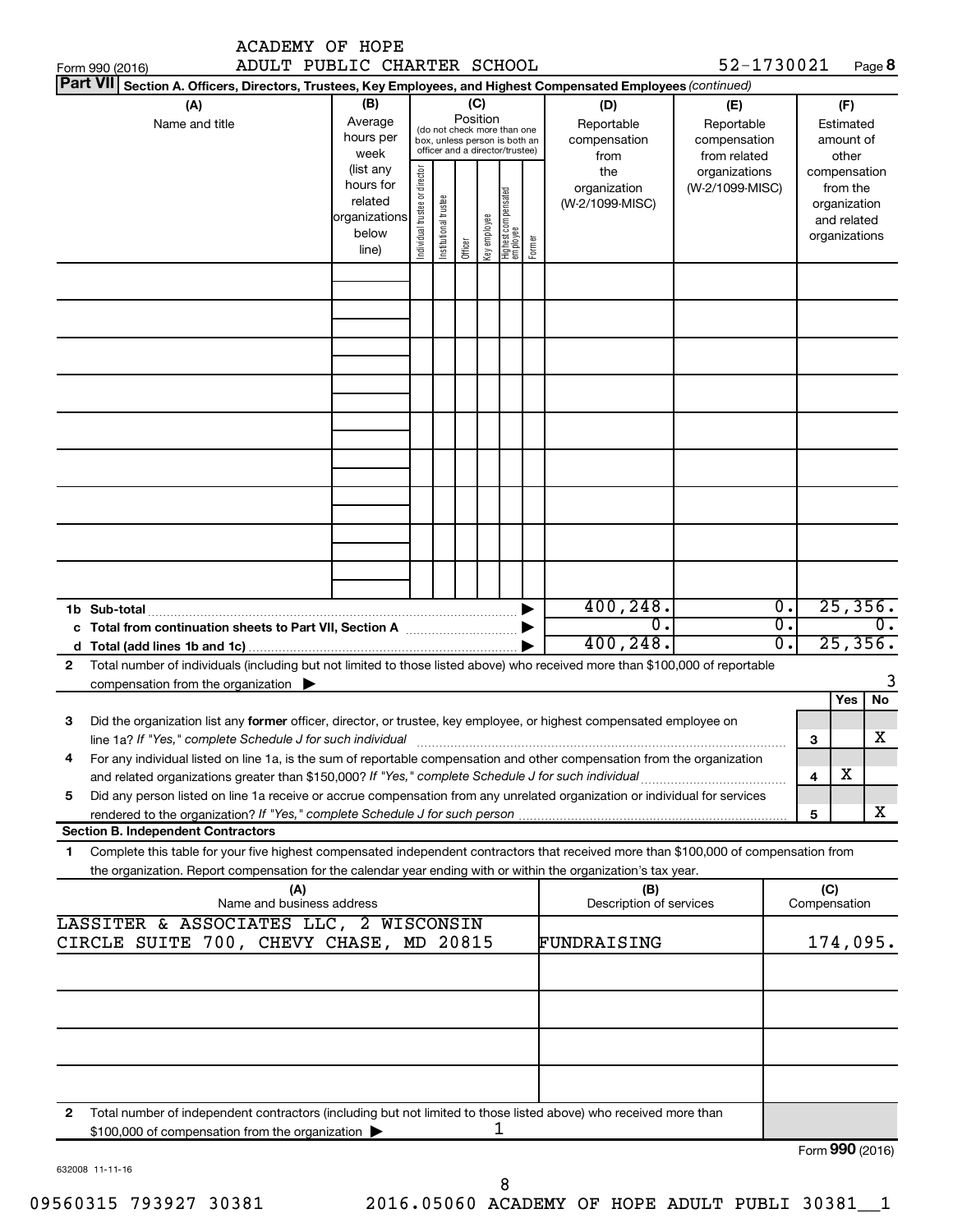Form 990 (2016) Page ADULT PUBLIC CHARTER SCHOOL 52-1730021 **Part VIII Statement of Revenue**<br>**Part VIII** Statement of Revenue

|                                                           | <b>Fait VIII</b>      | Statement of Devellue                                          |                     |                                |                                                |                            |                     |                                    |
|-----------------------------------------------------------|-----------------------|----------------------------------------------------------------|---------------------|--------------------------------|------------------------------------------------|----------------------------|---------------------|------------------------------------|
|                                                           |                       |                                                                |                     |                                |                                                |                            |                     | (D)                                |
|                                                           |                       |                                                                |                     |                                | Total revenue                                  | Related or                 | Unrelated           | Revenue excluded<br>from tax under |
|                                                           |                       |                                                                |                     |                                |                                                | exempt function<br>revenue | business<br>revenue | sections<br>512 - 514              |
|                                                           |                       |                                                                |                     |                                |                                                |                            |                     |                                    |
| Contributions, Gifts, Grants<br>and Other Similar Amounts |                       | 1 a Federated campaigns                                        | 1a                  |                                |                                                |                            |                     |                                    |
|                                                           |                       | <b>b</b> Membership dues                                       | 1 <sub>b</sub>      | 31,051.                        |                                                |                            |                     |                                    |
|                                                           |                       | c Fundraising events                                           | 1c                  |                                |                                                |                            |                     |                                    |
|                                                           |                       | d Related organizations                                        | 1 <sub>d</sub>      | 298,729.                       |                                                |                            |                     |                                    |
|                                                           |                       | e Government grants (contributions)                            | 1e                  |                                |                                                |                            |                     |                                    |
|                                                           |                       | f All other contributions, gifts, grants, and                  |                     | $1$ f $\vert$ 1, 033, 381.     |                                                |                            |                     |                                    |
|                                                           |                       | similar amounts not included above                             |                     |                                |                                                |                            |                     |                                    |
|                                                           |                       | g Noncash contributions included in lines 1a-1f: \$            |                     |                                | $\mathbf{L}$ $\mathbf{1}$ , 363 , 161.         |                            |                     |                                    |
|                                                           |                       |                                                                |                     |                                |                                                |                            |                     |                                    |
|                                                           |                       | 2 a PER PUPIL APPROPRIATIO                                     |                     | <b>Business Code</b>           |                                                |                            |                     |                                    |
|                                                           |                       | PER PUPIL FACILITIES A                                         |                     |                                | $900099$ 3, 253, 211. 3, 253, 211.             |                            |                     |                                    |
|                                                           | b                     | <b>EARNED REVENUE</b>                                          |                     | 900099                         | $900099$ $\left  1,171,500.\right  1,171,500.$ | $43,700.$ $43,700.$        |                     |                                    |
|                                                           |                       | <b>PROGRAM FEES</b>                                            |                     | 900099                         | 945.                                           | 945.                       |                     |                                    |
|                                                           |                       |                                                                |                     |                                |                                                |                            |                     |                                    |
| Program Service<br>Revenue                                |                       |                                                                |                     |                                |                                                |                            |                     |                                    |
|                                                           |                       | f All other program service revenue                            |                     |                                | $\blacktriangleright$ 4,469,356.               |                            |                     |                                    |
|                                                           |                       |                                                                |                     |                                |                                                |                            |                     |                                    |
|                                                           | 3                     | Investment income (including dividends, interest, and          |                     |                                | 2,718.                                         |                            |                     | 2,718.                             |
|                                                           |                       |                                                                |                     | ▶                              |                                                |                            |                     |                                    |
|                                                           | 4                     | Income from investment of tax-exempt bond proceeds             |                     |                                |                                                |                            |                     |                                    |
|                                                           | 5                     |                                                                |                     |                                |                                                |                            |                     |                                    |
|                                                           |                       |                                                                | (i) Real<br>10,785. | (ii) Personal                  |                                                |                            |                     |                                    |
|                                                           |                       | 6 a Gross rents                                                | $\overline{0}$ .    |                                |                                                |                            |                     |                                    |
|                                                           |                       | <b>b</b> Less: rental expenses                                 | 10,785.             |                                |                                                |                            |                     |                                    |
|                                                           |                       | c Rental income or (loss)                                      |                     |                                | 10,785.                                        |                            |                     | 10,785.                            |
|                                                           |                       |                                                                |                     | ▶                              |                                                |                            |                     |                                    |
|                                                           |                       | 7 a Gross amount from sales of                                 | (i) Securities      | (ii) Other<br>29,564.          |                                                |                            |                     |                                    |
|                                                           |                       | assets other than inventory                                    |                     |                                |                                                |                            |                     |                                    |
|                                                           |                       | <b>b</b> Less: cost or other basis                             |                     |                                |                                                |                            |                     |                                    |
|                                                           |                       | and sales expenses                                             |                     | $\frac{31,922}{-2,358}$        |                                                |                            |                     |                                    |
|                                                           |                       |                                                                |                     |                                | $-2,358.$                                      |                            |                     | $-2,358.$                          |
|                                                           |                       |                                                                |                     |                                |                                                |                            |                     |                                    |
| Φ                                                         |                       | 8 a Gross income from fundraising events (not<br>$31,051$ . of |                     |                                |                                                |                            |                     |                                    |
| <b>Other Revenu</b>                                       |                       | including \$                                                   |                     |                                |                                                |                            |                     |                                    |
|                                                           |                       | contributions reported on line 1c). See                        |                     | $5,310$ .                      |                                                |                            |                     |                                    |
|                                                           |                       |                                                                | $\mathbf a$         | 19,344                         |                                                |                            |                     |                                    |
|                                                           |                       |                                                                |                     |                                | $-14,034$ .                                    |                            |                     | $-14,034.$                         |
|                                                           |                       | c Net income or (loss) from fundraising events                 |                     |                                |                                                |                            |                     |                                    |
|                                                           |                       | 9 a Gross income from gaming activities. See                   |                     |                                |                                                |                            |                     |                                    |
|                                                           |                       |                                                                | b                   |                                |                                                |                            |                     |                                    |
|                                                           |                       | c Net income or (loss) from gaming activities                  |                     |                                |                                                |                            |                     |                                    |
|                                                           |                       |                                                                |                     |                                |                                                |                            |                     |                                    |
|                                                           |                       | 10 a Gross sales of inventory, less returns                    |                     |                                |                                                |                            |                     |                                    |
|                                                           |                       |                                                                | b                   |                                |                                                |                            |                     |                                    |
|                                                           |                       |                                                                |                     |                                |                                                |                            |                     |                                    |
|                                                           |                       | <b>c</b> Net income or (loss) from sales of inventory          |                     |                                |                                                |                            |                     |                                    |
|                                                           |                       | Miscellaneous Revenue<br>11 a MISCELLANEOUS                    |                     | <b>Business Code</b><br>900099 | 1,764.                                         |                            |                     | 1,764.                             |
|                                                           |                       |                                                                |                     |                                |                                                |                            |                     |                                    |
|                                                           | b                     |                                                                |                     |                                |                                                |                            |                     |                                    |
|                                                           | с                     |                                                                |                     |                                |                                                |                            |                     |                                    |
|                                                           |                       |                                                                |                     |                                | 1,764.                                         |                            |                     |                                    |
|                                                           |                       |                                                                |                     |                                | $\overline{5,831,392.4,469,356.}$              |                            | $\overline{0}$ .    | $-1, 125.$                         |
|                                                           | 12<br>632009 11-11-16 |                                                                |                     |                                |                                                |                            |                     | Form 990 (2016)                    |
|                                                           |                       |                                                                |                     |                                |                                                |                            |                     |                                    |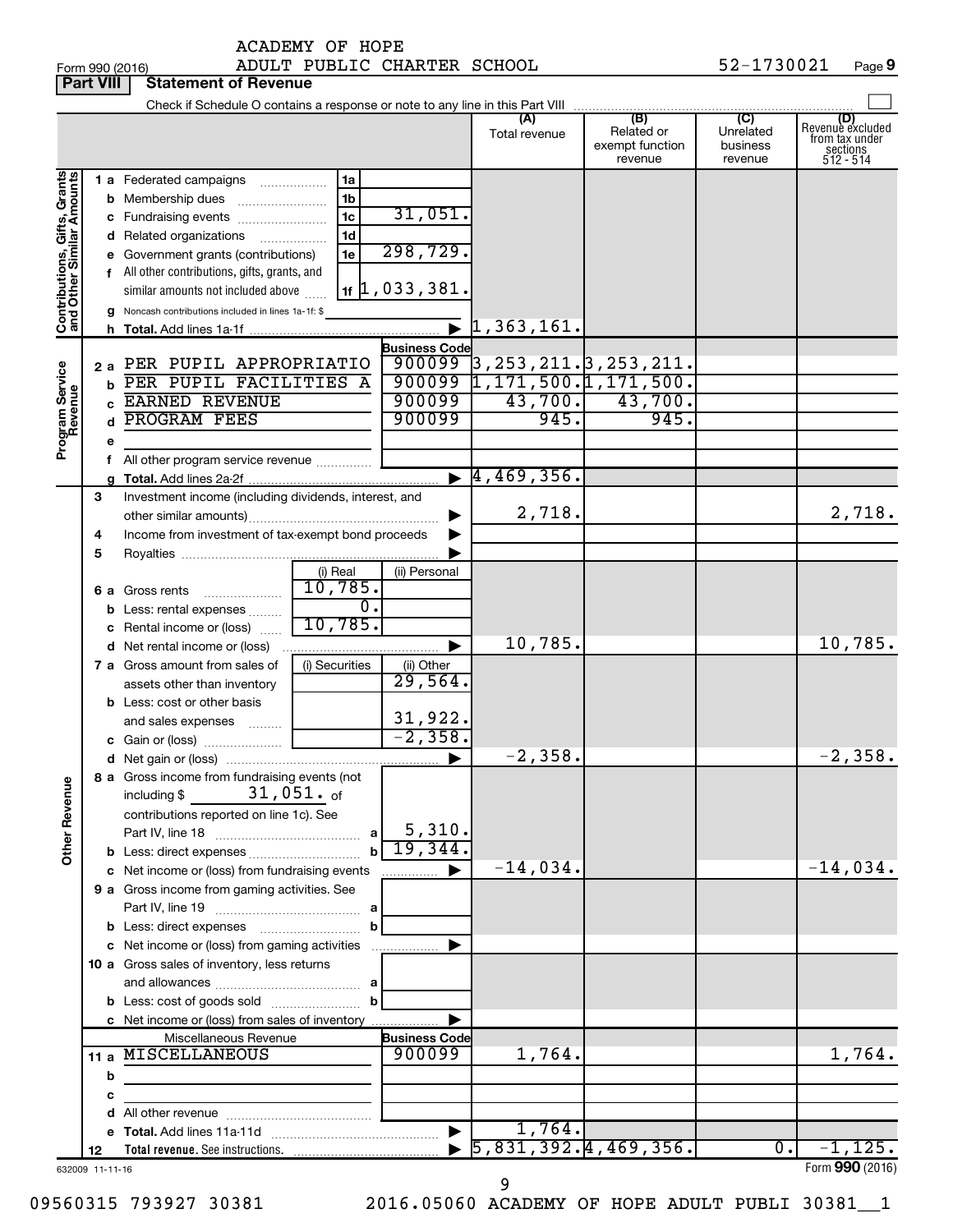# Form 990 (2016) Page ADULT PUBLIC CHARTER SCHOOL 52-1730021

|    | Part IX   Statement of Functional Expenses                                                                                                                                                                  |                       |                                    |                                           |                                |
|----|-------------------------------------------------------------------------------------------------------------------------------------------------------------------------------------------------------------|-----------------------|------------------------------------|-------------------------------------------|--------------------------------|
|    | Section 501(c)(3) and 501(c)(4) organizations must complete all columns. All other organizations must complete column (A).                                                                                  |                       |                                    |                                           |                                |
|    | Check if Schedule O contains a response or note to any line in this Part IX                                                                                                                                 |                       |                                    |                                           |                                |
|    | Do not include amounts reported on lines 6b,<br>7b, 8b, 9b, and 10b of Part VIII.                                                                                                                           | (A)<br>Total expenses | (B)<br>Program service<br>expenses | (C)<br>Management and<br>general expenses | (D)<br>Fundraising<br>expenses |
| 1  | Grants and other assistance to domestic organizations                                                                                                                                                       |                       |                                    |                                           |                                |
|    | and domestic governments. See Part IV, line 21                                                                                                                                                              |                       |                                    |                                           |                                |
| 2  | Grants and other assistance to domestic                                                                                                                                                                     |                       |                                    |                                           |                                |
|    | individuals. See Part IV, line 22                                                                                                                                                                           |                       |                                    |                                           |                                |
| 3  | Grants and other assistance to foreign                                                                                                                                                                      |                       |                                    |                                           |                                |
|    | organizations, foreign governments, and foreign                                                                                                                                                             |                       |                                    |                                           |                                |
|    | individuals. See Part IV, lines 15 and 16                                                                                                                                                                   |                       |                                    |                                           |                                |
| 4  | Benefits paid to or for members                                                                                                                                                                             |                       |                                    |                                           |                                |
| 5  | Compensation of current officers, directors,                                                                                                                                                                | 193,726.              | 154,890.                           | 35,322.                                   | 3,514.                         |
|    | trustees, and key employees                                                                                                                                                                                 |                       |                                    |                                           |                                |
| 6  | Compensation not included above, to disqualified<br>persons (as defined under section 4958(f)(1)) and                                                                                                       |                       |                                    |                                           |                                |
|    | persons described in section 4958(c)(3)(B)                                                                                                                                                                  |                       |                                    |                                           |                                |
| 7  |                                                                                                                                                                                                             | 2,557,886.            | 2,042,126.                         | 470,128.                                  | 45,632.                        |
| 8  | Pension plan accruals and contributions (include                                                                                                                                                            |                       |                                    |                                           |                                |
|    | section 401(k) and 403(b) employer contributions)                                                                                                                                                           | 35,850.               | 29,668.                            | 5,273.                                    | 909.                           |
| 9  |                                                                                                                                                                                                             | 346, 535.             | 286,780.                           | 50,968.                                   | 8,787.                         |
| 10 |                                                                                                                                                                                                             | 214,517.              | 176, 139.                          | 34,880.                                   | 3,498.                         |
| 11 | Fees for services (non-employees):                                                                                                                                                                          |                       |                                    |                                           |                                |
| а  |                                                                                                                                                                                                             |                       |                                    |                                           |                                |
| b  |                                                                                                                                                                                                             | 33,717.               | 27,272.                            | 4,917.                                    | 1,528.                         |
|    |                                                                                                                                                                                                             | 99,683.               | 80,629.                            | 14,536.                                   | 4,518.                         |
|    |                                                                                                                                                                                                             |                       |                                    |                                           |                                |
|    | e Professional fundraising services. See Part IV, line 17                                                                                                                                                   | 174,841.              |                                    |                                           | 174,841.                       |
|    | f Investment management fees                                                                                                                                                                                |                       |                                    |                                           |                                |
|    | g Other. (If line 11g amount exceeds 10% of line 25,                                                                                                                                                        |                       |                                    |                                           |                                |
|    | column (A) amount, list line 11g expenses on Sch O.)                                                                                                                                                        | 122,440.              | 99,201.                            | 18,034.                                   | 5,205.                         |
| 12 |                                                                                                                                                                                                             |                       |                                    |                                           |                                |
| 13 |                                                                                                                                                                                                             | 157,457.              | 129,019.                           | 17,484.                                   | 10,954.                        |
| 14 |                                                                                                                                                                                                             |                       |                                    |                                           |                                |
| 15 |                                                                                                                                                                                                             | 605, 637.             | 501,050.                           | 94,985.                                   | 9,602.                         |
| 16 |                                                                                                                                                                                                             |                       |                                    |                                           |                                |
| 17 | Travel                                                                                                                                                                                                      |                       |                                    |                                           |                                |
| 18 | Payments of travel or entertainment expenses                                                                                                                                                                |                       |                                    |                                           |                                |
| 19 | for any federal, state, or local public officials<br>Conferences, conventions, and meetings                                                                                                                 |                       |                                    |                                           |                                |
| 20 | Interest                                                                                                                                                                                                    | 145,704.              | 120,741.                           | 22,649.                                   | 2,314.                         |
| 21 |                                                                                                                                                                                                             |                       |                                    |                                           |                                |
| 22 | Depreciation, depletion, and amortization                                                                                                                                                                   | 283, 377.             | 235, 263.                          | 43,605.                                   | 4,509.                         |
| 23 | Insurance                                                                                                                                                                                                   | 14,018.               | 11,598.                            | 2,198.                                    | 222.                           |
| 24 | Other expenses. Itemize expenses not covered<br>above. (List miscellaneous expenses in line 24e. If line<br>24e amount exceeds 10% of line 25, column (A)<br>amount, list line 24e expenses on Schedule O.) |                       |                                    |                                           |                                |
| a  | DIRECT STUDENT COSTS                                                                                                                                                                                        | 614,618.              | 614,618.                           |                                           |                                |
|    | <b>AUTHORIZER FEE</b>                                                                                                                                                                                       | 46,730.               | 38,661.                            | 7,328.                                    | 741.                           |
|    | MISCELLANEOUS                                                                                                                                                                                               | 1,913.                | 1,503.                             | 256.                                      | 154.                           |
| d  |                                                                                                                                                                                                             |                       |                                    |                                           |                                |
| е  | All other expenses                                                                                                                                                                                          |                       |                                    |                                           |                                |
| 25 | Total functional expenses. Add lines 1 through 24e                                                                                                                                                          | 5,648,649.            | 4,549,158.                         | 822,563.                                  | 276,928.                       |
| 26 | Joint costs. Complete this line only if the organization                                                                                                                                                    |                       |                                    |                                           |                                |
|    | reported in column (B) joint costs from a combined                                                                                                                                                          |                       |                                    |                                           |                                |
|    | educational campaign and fundraising solicitation.<br>Check here<br>if following SOP 98-2 (ASC 958-720)                                                                                                     |                       |                                    |                                           |                                |
|    |                                                                                                                                                                                                             |                       |                                    |                                           |                                |

632010 11-11-16

09560315 793927 30381 2016.05060 ACADEMY OF HOPE ADULT PUBLI 30381\_1 10

Form (2016) **990**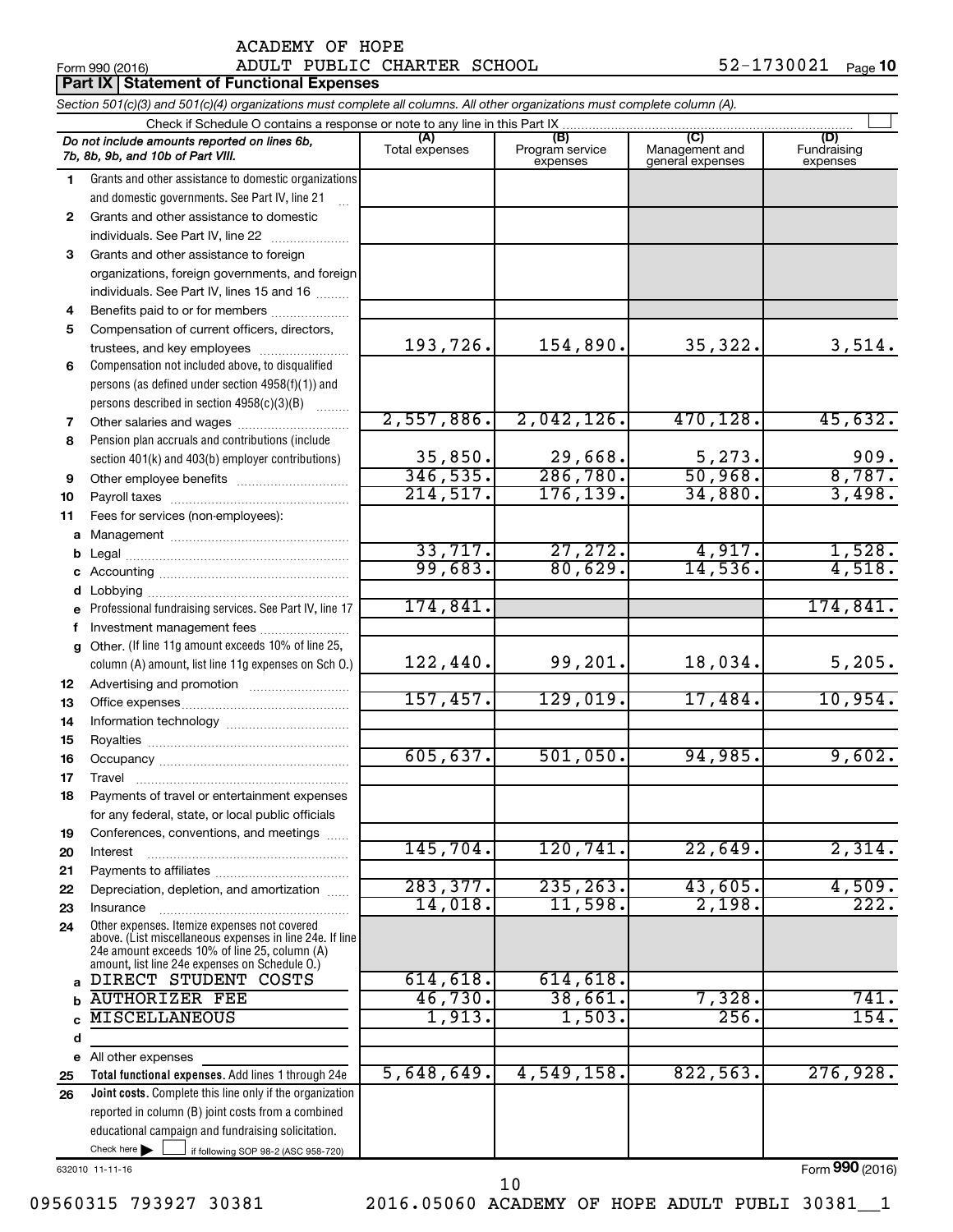# Form 990 (2016) Page ADULT PUBLIC CHARTER SCHOOL 52-1730021

**Part X Balance Sheet**

|                             |          |                                                                                                                              |                             | (A)<br>Beginning of year |                 | (B)<br>End of year                          |
|-----------------------------|----------|------------------------------------------------------------------------------------------------------------------------------|-----------------------------|--------------------------|-----------------|---------------------------------------------|
|                             | 1        |                                                                                                                              |                             | 231,964.                 | $\mathbf{1}$    | 148, 103.                                   |
|                             | 2        |                                                                                                                              |                             | 729, 220.                | $\mathbf{2}$    | 681,016.                                    |
|                             | З        |                                                                                                                              |                             | 123,450.                 | $\mathbf{3}$    | 201,445.                                    |
|                             | 4        |                                                                                                                              |                             | 17,463.                  | 4               | 39,752.                                     |
|                             | 5        | Loans and other receivables from current and former officers, directors,                                                     |                             |                          |                 |                                             |
|                             |          | trustees, key employees, and highest compensated employees. Complete                                                         |                             |                          |                 |                                             |
|                             |          | Part II of Schedule Latin and Communication of Schedule Latin and Communication of Schedule Latin and Schedule               |                             |                          | 5               |                                             |
|                             | 6        | Loans and other receivables from other disqualified persons (as defined under                                                |                             |                          |                 |                                             |
|                             |          | section 4958(f)(1)), persons described in section 4958(c)(3)(B), and contributing                                            |                             |                          |                 |                                             |
|                             |          | employers and sponsoring organizations of section 501(c)(9) voluntary                                                        |                             |                          |                 |                                             |
|                             |          | employees' beneficiary organizations (see instr). Complete Part II of Sch L                                                  |                             |                          | 6               |                                             |
| Assets                      | 7        |                                                                                                                              |                             |                          | $\overline{7}$  |                                             |
|                             | 8        |                                                                                                                              |                             |                          | 8               |                                             |
|                             | 9        | Prepaid expenses and deferred charges                                                                                        |                             | 15,091.                  | 9               | 25,493.                                     |
|                             |          | 10a Land, buildings, and equipment: cost or other                                                                            |                             |                          |                 |                                             |
|                             |          | basis. Complete Part VI of Schedule D  10a                                                                                   | $\frac{5,767,860}{563,782}$ |                          |                 |                                             |
|                             | b        |                                                                                                                              |                             | 5, 179, 788.             | 10 <sub>c</sub> | 5, 204, 078.                                |
|                             | 11       |                                                                                                                              |                             |                          | 11              |                                             |
|                             | 12       |                                                                                                                              |                             |                          | 12              |                                             |
|                             | 13       |                                                                                                                              |                             |                          | 13              |                                             |
|                             | 14       |                                                                                                                              |                             | 206,522.                 | 14              | 14,002.                                     |
|                             | 15       |                                                                                                                              |                             | 6,503,498.               | 15              | 6, 313, 889.                                |
|                             | 16       |                                                                                                                              |                             | 571,474.                 | 16<br>17        | 399, 146.                                   |
|                             | 17       |                                                                                                                              |                             |                          |                 |                                             |
|                             | 18<br>19 |                                                                                                                              |                             |                          | 18<br>19        | 608.                                        |
|                             | 20       |                                                                                                                              |                             |                          | 20              |                                             |
|                             | 21       | Escrow or custodial account liability. Complete Part IV of Schedule D                                                        |                             |                          | 21              |                                             |
|                             | 22       | Loans and other payables to current and former officers, directors, trustees,                                                |                             |                          |                 |                                             |
| Liabilities                 |          | key employees, highest compensated employees, and disqualified persons.                                                      |                             |                          |                 |                                             |
|                             |          |                                                                                                                              |                             |                          | 22              |                                             |
|                             | 23       | Secured mortgages and notes payable to unrelated third parties                                                               |                             | 4,307,820.               | 23              | 4, 114, 623.                                |
|                             | 24       | Unsecured notes and loans payable to unrelated third parties                                                                 |                             |                          | 24              |                                             |
|                             | 25       | Other liabilities (including federal income tax, payables to related third                                                   |                             |                          |                 |                                             |
|                             |          | parties, and other liabilities not included on lines 17-24). Complete Part X of                                              |                             |                          |                 |                                             |
|                             |          | Schedule D                                                                                                                   |                             | 31,890.                  | 25              | 24,455.                                     |
|                             | 26       |                                                                                                                              |                             | 4,911,184.               | 26              | 4,538,832.                                  |
|                             |          | Organizations that follow SFAS 117 (ASC 958), check here $\blacktriangleright \begin{array}{c} \boxed{X} \\ \end{array}$ and |                             |                          |                 |                                             |
|                             |          | complete lines 27 through 29, and lines 33 and 34.                                                                           |                             |                          |                 |                                             |
|                             | 27       |                                                                                                                              |                             | 1,511,314.               | 27              | 1,553,557.                                  |
|                             | 28       |                                                                                                                              |                             | 81,000.                  | 28              | 221,500.                                    |
|                             | 29       | Permanently restricted net assets                                                                                            |                             |                          | 29              |                                             |
|                             |          | Organizations that do not follow SFAS 117 (ASC 958), check here $\blacktriangleright$                                        |                             |                          |                 |                                             |
|                             |          | and complete lines 30 through 34.                                                                                            |                             |                          |                 |                                             |
| Net Assets or Fund Balances | 30       |                                                                                                                              |                             |                          | 30              |                                             |
|                             | 31       | Paid-in or capital surplus, or land, building, or equipment fund                                                             |                             |                          | 31              |                                             |
|                             | 32       | Retained earnings, endowment, accumulated income, or other funds                                                             |                             |                          | 32              |                                             |
|                             | 33       |                                                                                                                              |                             | 1,592,314.               | 33              | 1,775,057.                                  |
|                             | 34       |                                                                                                                              |                             | 6, 503, 498.             | 34              | 6, 313, 889.<br>$F_{\text{sum}}$ 000 (2016) |

Form (2016) **990**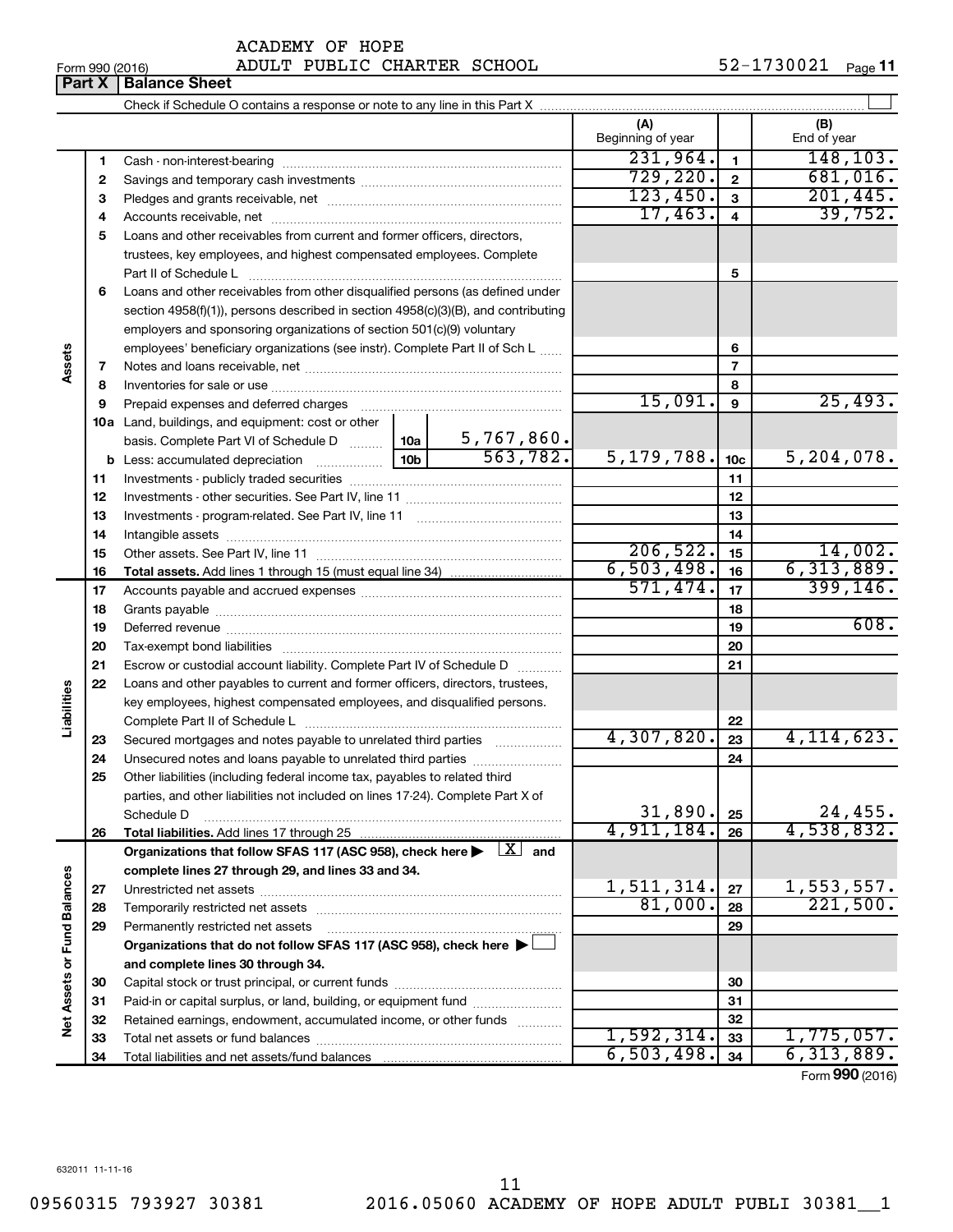|    | <b>ACADEMY OF HOPE</b>                                                                                                                                                                                                              |            |                |            |                         |  |  |
|----|-------------------------------------------------------------------------------------------------------------------------------------------------------------------------------------------------------------------------------------|------------|----------------|------------|-------------------------|--|--|
|    | ADULT PUBLIC CHARTER SCHOOL<br>Form 990 (2016)                                                                                                                                                                                      | 52-1730021 |                |            | Page 12                 |  |  |
|    | Part XI<br><b>Reconciliation of Net Assets</b>                                                                                                                                                                                      |            |                |            |                         |  |  |
|    | Check if Schedule O contains a response or note to any line in this Part XI [11] [12] Check if Schedule O contains a response or note to any line in this Part XI                                                                   |            |                |            |                         |  |  |
|    |                                                                                                                                                                                                                                     |            |                |            |                         |  |  |
| 1  | $\mathbf{1}$                                                                                                                                                                                                                        |            | 5,831,392.     |            |                         |  |  |
| 2  | $\overline{2}$                                                                                                                                                                                                                      |            | 5,648,649.     |            |                         |  |  |
| З  | 3<br>Revenue less expenses. Subtract line 2 from line 1                                                                                                                                                                             |            |                |            | 182, 743.               |  |  |
| 4  | $\overline{\mathbf{4}}$                                                                                                                                                                                                             |            | 1,592,314.     |            |                         |  |  |
| 5  | 5<br>Net unrealized gains (losses) on investments [11] matter contracts and the state of the state of the state of the state of the state of the state of the state of the state of the state of the state of the state of the stat |            |                |            |                         |  |  |
| 6  | 6<br>Donated services and use of facilities                                                                                                                                                                                         |            |                |            |                         |  |  |
| 7  | $\overline{7}$<br>Investment expenses                                                                                                                                                                                               |            |                |            |                         |  |  |
| 8  | 8<br>Prior period adjustments                                                                                                                                                                                                       |            |                |            |                         |  |  |
| 9  | $\mathbf{Q}$                                                                                                                                                                                                                        |            |                |            | $\overline{0}$ .        |  |  |
| 10 | Net assets or fund balances at end of year. Combine lines 3 through 9 (must equal Part X, line 33,                                                                                                                                  |            |                |            |                         |  |  |
|    | 10<br>column (B))                                                                                                                                                                                                                   |            | 1,775,057.     |            |                         |  |  |
|    | Part XII Financial Statements and Reporting                                                                                                                                                                                         |            |                |            |                         |  |  |
|    |                                                                                                                                                                                                                                     |            |                |            | $\overline{\mathbf{X}}$ |  |  |
|    |                                                                                                                                                                                                                                     |            |                | <b>Yes</b> | <b>No</b>               |  |  |
| 1  | $\boxed{\text{X}}$ Accrual<br>Accounting method used to prepare the Form 990: $\Box$ Cash<br>Other                                                                                                                                  |            |                |            |                         |  |  |
|    | If the organization changed its method of accounting from a prior year or checked "Other," explain in Schedule O.                                                                                                                   |            |                |            |                         |  |  |
|    |                                                                                                                                                                                                                                     |            | 2a             |            | х                       |  |  |
|    | If "Yes," check a box below to indicate whether the financial statements for the year were compiled or reviewed on a                                                                                                                |            |                |            |                         |  |  |
|    | separate basis, consolidated basis, or both:                                                                                                                                                                                        |            |                |            |                         |  |  |
|    | Separate basis<br><b>Consolidated basis</b><br>$\Box$ Both consolidated and separate basis                                                                                                                                          |            |                |            |                         |  |  |
|    | <b>b</b> Were the organization's financial statements audited by an independent accountant?                                                                                                                                         |            | 2 <sub>b</sub> | x          |                         |  |  |
|    | If "Yes," check a box below to indicate whether the financial statements for the year were audited on a separate basis,                                                                                                             |            |                |            |                         |  |  |
|    | consolidated basis, or both:                                                                                                                                                                                                        |            |                |            |                         |  |  |
|    | $\boxed{\mathbf{X}}$ Separate basis<br><b>Consolidated basis</b><br>Both consolidated and separate basis                                                                                                                            |            |                |            |                         |  |  |
|    | c If "Yes" to line 2a or 2b, does the organization have a committee that assumes responsibility for oversight of the audit,                                                                                                         |            |                |            |                         |  |  |
|    |                                                                                                                                                                                                                                     |            | 2c             | x          |                         |  |  |
|    | If the organization changed either its oversight process or selection process during the tax year, explain in Schedule O.                                                                                                           |            |                |            |                         |  |  |
|    | 3a As a result of a federal award, was the organization required to undergo an audit or audits as set forth in the Single Audit                                                                                                     |            |                |            |                         |  |  |
|    |                                                                                                                                                                                                                                     |            | За             |            | x                       |  |  |
|    | b If "Yes," did the organization undergo the required audit or audits? If the organization did not undergo the required audit                                                                                                       |            |                |            |                         |  |  |
|    |                                                                                                                                                                                                                                     |            | 3 <sub>b</sub> |            |                         |  |  |

Form (2016) **990**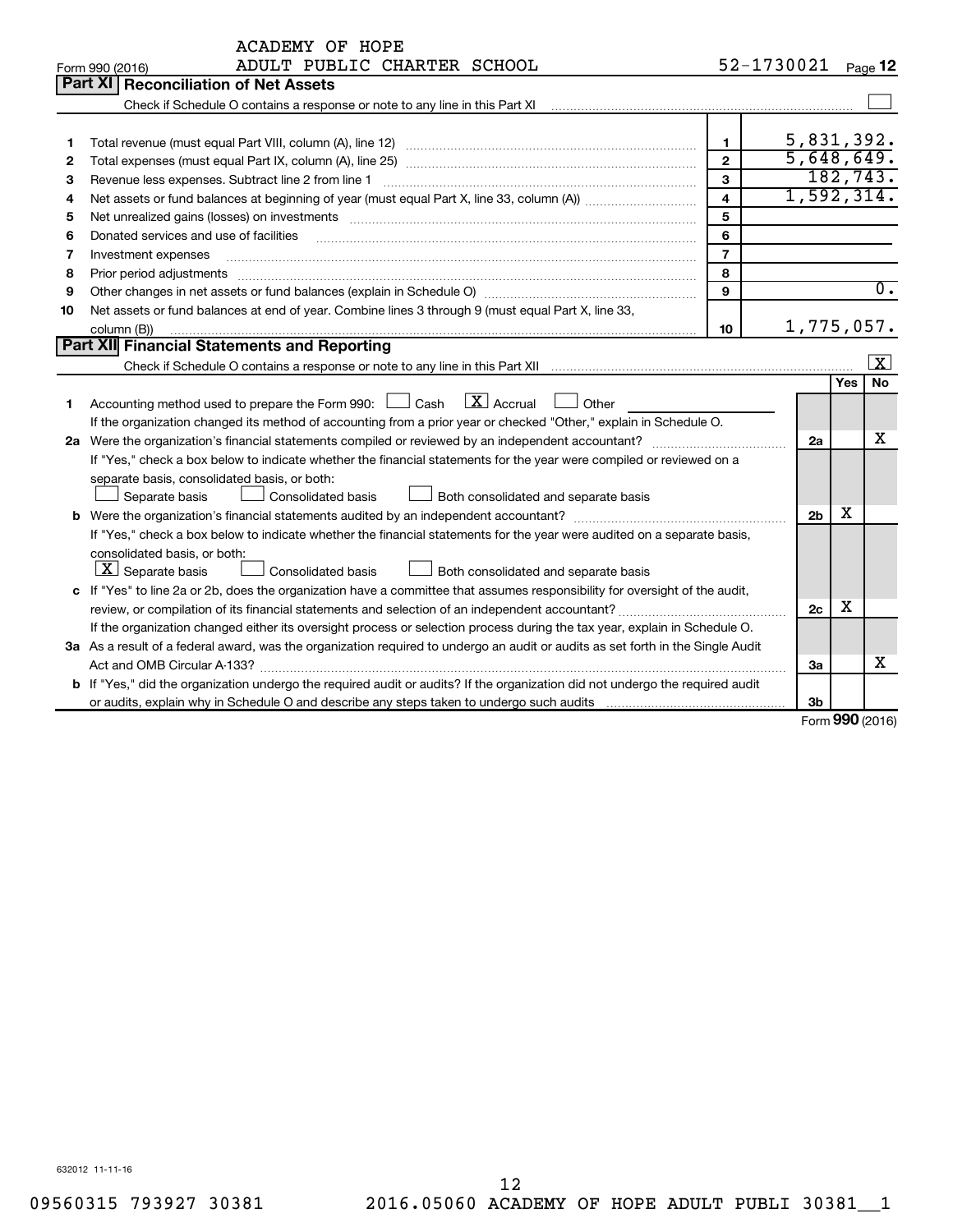| <b>SCHEDULE A</b>                                                                                         |                                               |                                                            |                                                                                                                                                                                                                                                                |     |                                                                |                            | OMB No. 1545-0047                     |
|-----------------------------------------------------------------------------------------------------------|-----------------------------------------------|------------------------------------------------------------|----------------------------------------------------------------------------------------------------------------------------------------------------------------------------------------------------------------------------------------------------------------|-----|----------------------------------------------------------------|----------------------------|---------------------------------------|
| (Form 990 or 990-EZ)                                                                                      |                                               |                                                            | <b>Public Charity Status and Public Support</b>                                                                                                                                                                                                                |     |                                                                |                            |                                       |
|                                                                                                           |                                               |                                                            | Complete if the organization is a section 501(c)(3) organization or a section<br>4947(a)(1) nonexempt charitable trust.                                                                                                                                        |     |                                                                |                            |                                       |
| Department of the Treasury                                                                                |                                               |                                                            | Attach to Form 990 or Form 990-EZ.                                                                                                                                                                                                                             |     |                                                                |                            | <b>Open to Public</b>                 |
| Internal Revenue Service                                                                                  |                                               |                                                            | Information about Schedule A (Form 990 or 990-EZ) and its instructions is at WWW.irs.gov/form990.                                                                                                                                                              |     |                                                                |                            | <b>Inspection</b>                     |
| Name of the organization                                                                                  |                                               | ACADEMY OF HOPE                                            |                                                                                                                                                                                                                                                                |     |                                                                |                            | <b>Employer identification number</b> |
|                                                                                                           |                                               |                                                            | ADULT PUBLIC CHARTER SCHOOL                                                                                                                                                                                                                                    |     |                                                                |                            | 52-1730021                            |
| Part I                                                                                                    |                                               |                                                            | Reason for Public Charity Status (All organizations must complete this part.) See instructions.                                                                                                                                                                |     |                                                                |                            |                                       |
| The organization is not a private foundation because it is: (For lines 1 through 12, check only one box.) |                                               |                                                            |                                                                                                                                                                                                                                                                |     |                                                                |                            |                                       |
| 1                                                                                                         |                                               |                                                            | A church, convention of churches, or association of churches described in section 170(b)(1)(A)(i).                                                                                                                                                             |     |                                                                |                            |                                       |
| <u>x</u><br>2                                                                                             |                                               |                                                            | A school described in section 170(b)(1)(A)(ii). (Attach Schedule E (Form 990 or 990-EZ).)                                                                                                                                                                      |     |                                                                |                            |                                       |
| 3                                                                                                         |                                               |                                                            | A hospital or a cooperative hospital service organization described in section 170(b)(1)(A)(iii).                                                                                                                                                              |     |                                                                |                            |                                       |
| 4                                                                                                         |                                               |                                                            | A medical research organization operated in conjunction with a hospital described in section 170(b)(1)(A)(iii). Enter the hospital's name,                                                                                                                     |     |                                                                |                            |                                       |
| city, and state:                                                                                          |                                               |                                                            |                                                                                                                                                                                                                                                                |     |                                                                |                            |                                       |
| 5                                                                                                         |                                               |                                                            | An organization operated for the benefit of a college or university owned or operated by a governmental unit described in                                                                                                                                      |     |                                                                |                            |                                       |
|                                                                                                           |                                               | section 170(b)(1)(A)(iv). (Complete Part II.)              |                                                                                                                                                                                                                                                                |     |                                                                |                            |                                       |
| 6                                                                                                         |                                               |                                                            | A federal, state, or local government or governmental unit described in section 170(b)(1)(A)(v).                                                                                                                                                               |     |                                                                |                            |                                       |
| 7                                                                                                         |                                               |                                                            | An organization that normally receives a substantial part of its support from a governmental unit or from the general public described in                                                                                                                      |     |                                                                |                            |                                       |
|                                                                                                           | section 170(b)(1)(A)(vi). (Complete Part II.) |                                                            |                                                                                                                                                                                                                                                                |     |                                                                |                            |                                       |
| 8                                                                                                         |                                               |                                                            | A community trust described in section 170(b)(1)(A)(vi). (Complete Part II.)                                                                                                                                                                                   |     |                                                                |                            |                                       |
| 9                                                                                                         |                                               |                                                            | An agricultural research organization described in section 170(b)(1)(A)(ix) operated in conjunction with a land-grant college                                                                                                                                  |     |                                                                |                            |                                       |
|                                                                                                           |                                               |                                                            | or university or a non-land-grant college of agriculture (see instructions). Enter the name, city, and state of the college or                                                                                                                                 |     |                                                                |                            |                                       |
| university:                                                                                               |                                               |                                                            |                                                                                                                                                                                                                                                                |     |                                                                |                            |                                       |
| 10                                                                                                        |                                               |                                                            | An organization that normally receives: (1) more than 33 1/3% of its support from contributions, membership fees, and gross receipts from                                                                                                                      |     |                                                                |                            |                                       |
|                                                                                                           |                                               |                                                            | activities related to its exempt functions - subject to certain exceptions, and (2) no more than 33 1/3% of its support from gross investment                                                                                                                  |     |                                                                |                            |                                       |
|                                                                                                           |                                               |                                                            | income and unrelated business taxable income (less section 511 tax) from businesses acquired by the organization after June 30, 1975.                                                                                                                          |     |                                                                |                            |                                       |
|                                                                                                           | See section 509(a)(2). (Complete Part III.)   |                                                            |                                                                                                                                                                                                                                                                |     |                                                                |                            |                                       |
| 11                                                                                                        |                                               |                                                            | An organization organized and operated exclusively to test for public safety. See section 509(a)(4).                                                                                                                                                           |     |                                                                |                            |                                       |
| 12                                                                                                        |                                               |                                                            | An organization organized and operated exclusively for the benefit of, to perform the functions of, or to carry out the purposes of one or                                                                                                                     |     |                                                                |                            |                                       |
|                                                                                                           |                                               |                                                            | more publicly supported organizations described in section 509(a)(1) or section 509(a)(2). See section 509(a)(3). Check the box in                                                                                                                             |     |                                                                |                            |                                       |
|                                                                                                           |                                               |                                                            | lines 12a through 12d that describes the type of supporting organization and complete lines 12e, 12f, and 12g.                                                                                                                                                 |     |                                                                |                            |                                       |
| a                                                                                                         |                                               |                                                            | Type I. A supporting organization operated, supervised, or controlled by its supported organization(s), typically by giving<br>the supported organization(s) the power to regularly appoint or elect a majority of the directors or trustees of the supporting |     |                                                                |                            |                                       |
|                                                                                                           |                                               | organization. You must complete Part IV, Sections A and B. |                                                                                                                                                                                                                                                                |     |                                                                |                            |                                       |
| b                                                                                                         |                                               |                                                            | Type II. A supporting organization supervised or controlled in connection with its supported organization(s), by having                                                                                                                                        |     |                                                                |                            |                                       |
|                                                                                                           |                                               |                                                            | control or management of the supporting organization vested in the same persons that control or manage the supported                                                                                                                                           |     |                                                                |                            |                                       |
|                                                                                                           |                                               |                                                            | organization(s). You must complete Part IV, Sections A and C.                                                                                                                                                                                                  |     |                                                                |                            |                                       |
| с                                                                                                         |                                               |                                                            | Type III functionally integrated. A supporting organization operated in connection with, and functionally integrated with,                                                                                                                                     |     |                                                                |                            |                                       |
|                                                                                                           |                                               |                                                            | its supported organization(s) (see instructions). You must complete Part IV, Sections A, D, and E.                                                                                                                                                             |     |                                                                |                            |                                       |
| d                                                                                                         |                                               |                                                            | Type III non-functionally integrated. A supporting organization operated in connection with its supported organization(s)                                                                                                                                      |     |                                                                |                            |                                       |
|                                                                                                           |                                               |                                                            | that is not functionally integrated. The organization generally must satisfy a distribution requirement and an attentiveness                                                                                                                                   |     |                                                                |                            |                                       |
|                                                                                                           |                                               |                                                            | requirement (see instructions). You must complete Part IV, Sections A and D, and Part V.                                                                                                                                                                       |     |                                                                |                            |                                       |
| e                                                                                                         |                                               |                                                            | Check this box if the organization received a written determination from the IRS that it is a Type I, Type II, Type III                                                                                                                                        |     |                                                                |                            |                                       |
|                                                                                                           |                                               |                                                            | functionally integrated, or Type III non-functionally integrated supporting organization.                                                                                                                                                                      |     |                                                                |                            |                                       |
| f Enter the number of supported organizations                                                             |                                               |                                                            |                                                                                                                                                                                                                                                                |     |                                                                |                            |                                       |
| g Provide the following information about the supported organization(s).                                  |                                               |                                                            |                                                                                                                                                                                                                                                                |     |                                                                |                            |                                       |
| (i) Name of supported                                                                                     |                                               | (ii) EIN                                                   | (iii) Type of organization<br>(described on lines 1-10                                                                                                                                                                                                         |     | (iv) Is the organization listed<br>in your governing document? | (v) Amount of monetary     | (vi) Amount of other                  |
| organization                                                                                              |                                               |                                                            | above (see instructions))                                                                                                                                                                                                                                      | Yes | No                                                             | support (see instructions) | support (see instructions)            |
|                                                                                                           |                                               |                                                            |                                                                                                                                                                                                                                                                |     |                                                                |                            |                                       |
|                                                                                                           |                                               |                                                            |                                                                                                                                                                                                                                                                |     |                                                                |                            |                                       |
|                                                                                                           |                                               |                                                            |                                                                                                                                                                                                                                                                |     |                                                                |                            |                                       |
|                                                                                                           |                                               |                                                            |                                                                                                                                                                                                                                                                |     |                                                                |                            |                                       |
|                                                                                                           |                                               |                                                            |                                                                                                                                                                                                                                                                |     |                                                                |                            |                                       |
|                                                                                                           |                                               |                                                            |                                                                                                                                                                                                                                                                |     |                                                                |                            |                                       |
|                                                                                                           |                                               |                                                            |                                                                                                                                                                                                                                                                |     |                                                                |                            |                                       |
|                                                                                                           |                                               |                                                            |                                                                                                                                                                                                                                                                |     |                                                                |                            |                                       |
|                                                                                                           |                                               |                                                            |                                                                                                                                                                                                                                                                |     |                                                                |                            |                                       |
|                                                                                                           |                                               |                                                            |                                                                                                                                                                                                                                                                |     |                                                                |                            |                                       |
| Total                                                                                                     |                                               |                                                            | LHA For Panerwork Reduction Act Notice, see the Instructions for Form 990 or 990-FZ, 632021 09-21-16. Schedule A (Form 990 or 990-FZ) 2016                                                                                                                     |     |                                                                |                            |                                       |

632021 09-21-16 **For Paperwork Reduction Act Notice, see the Instructions for Form 990 or 990-EZ. Schedule A (Form 990 or 990-EZ) 2016** LHA  $13$ 

09560315 793927 30381 2016.05060 ACADEMY OF HOPE ADULT PUBLI 30381\_1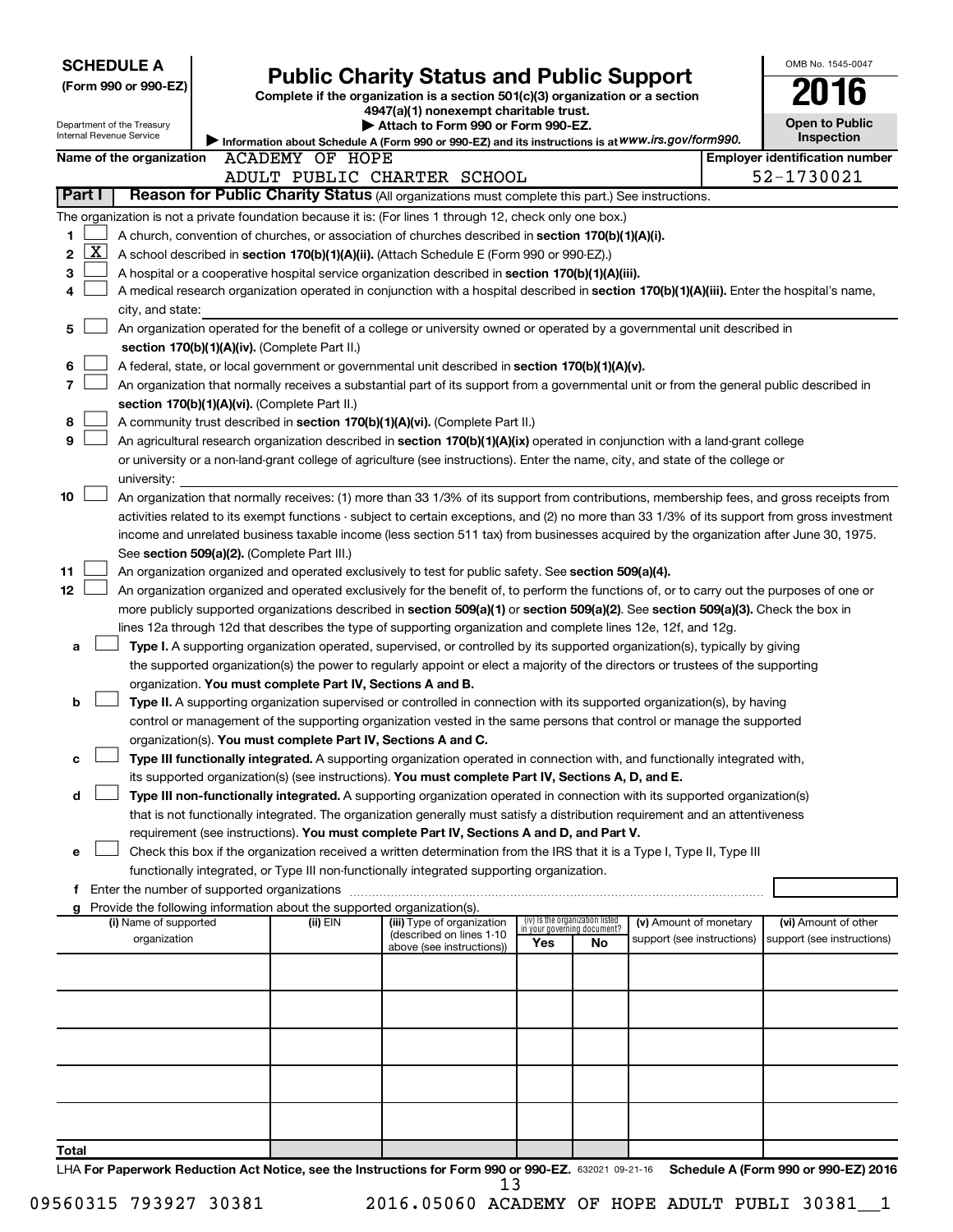| ACADEMY OF HOPE |  |  |
|-----------------|--|--|
|-----------------|--|--|

| Schedule A (Form 990 or 990-EZ) 2016 ADULT PUBLIC CHARTER SCHOOL |  |  | 52-1730021 $_{Page2}$                                                                                  |  |
|------------------------------------------------------------------|--|--|--------------------------------------------------------------------------------------------------------|--|
|                                                                  |  |  | Part II Support Schedule for Organizations Described in Sections 170(b)(1)(A)(iv) and 170(b)(1)(A)(vi) |  |

(Complete only if you checked the box on line 5, 7, or 8 of Part I or if the organization failed to qualify under Part III. If the organization fails to qualify under the tests listed below, please complete Part III.)

| Calendar year (or fiscal year beginning in)<br>(a) 2012<br>(b) 2013<br>$(c)$ 2014<br>$(d)$ 2015<br>(e) 2016<br>(f) Total<br>1 Gifts, grants, contributions, and<br>membership fees received. (Do not<br>include any "unusual grants.")<br>2 Tax revenues levied for the organ-<br>ization's benefit and either paid to<br>or expended on its behalf<br>3 The value of services or facilities<br>furnished by a governmental unit to<br>the organization without charge<br>4 Total. Add lines 1 through 3<br>5 The portion of total contributions<br>by each person (other than a<br>governmental unit or publicly<br>supported organization) included<br>on line 1 that exceeds 2% of the<br>amount shown on line 11,<br>column (f)<br>6 Public support. Subtract line 5 from line 4.<br><b>Section B. Total Support</b><br>Calendar year (or fiscal year beginning in)<br>(a) 2012<br>(b) 2013<br>$(d)$ 2015<br>(f) Total<br>$(c)$ 2014<br>(e) 2016<br>7 Amounts from line 4<br>Gross income from interest,<br>8<br>dividends, payments received on<br>securities loans, rents, royalties<br>and income from similar sources<br>Net income from unrelated business<br>9<br>activities, whether or not the<br>business is regularly carried on<br>10 Other income. Do not include gain<br>or loss from the sale of capital<br>assets (Explain in Part VI.)<br>11 Total support. Add lines 7 through 10<br>12<br><b>12</b> Gross receipts from related activities, etc. (see instructions)<br>13 First five years. If the Form 990 is for the organization's first, second, third, fourth, or fifth tax year as a section 501(c)(3)<br>organization, check this box and stop here<br><b>Section C. Computation of Public Support Percentage</b><br>14<br>15<br>16a 33 1/3% support test - 2016. If the organization did not check the box on line 13, and line 14 is 33 1/3% or more, check this box and<br>stop here. The organization qualifies as a publicly supported organization manufaction manufacture or the organization manufacture or the organization manufacture or the organization manufacture or the state of the state o<br>b 33 1/3% support test - 2015. If the organization did not check a box on line 13 or 16a, and line 15 is 33 1/3% or more, check this box | <b>Section A. Public Support</b> |  |  |   |
|---------------------------------------------------------------------------------------------------------------------------------------------------------------------------------------------------------------------------------------------------------------------------------------------------------------------------------------------------------------------------------------------------------------------------------------------------------------------------------------------------------------------------------------------------------------------------------------------------------------------------------------------------------------------------------------------------------------------------------------------------------------------------------------------------------------------------------------------------------------------------------------------------------------------------------------------------------------------------------------------------------------------------------------------------------------------------------------------------------------------------------------------------------------------------------------------------------------------------------------------------------------------------------------------------------------------------------------------------------------------------------------------------------------------------------------------------------------------------------------------------------------------------------------------------------------------------------------------------------------------------------------------------------------------------------------------------------------------------------------------------------------------------------------------------------------------------------------------------------------------------------------------------------------------------------------------------------------------------------------------------------------------------------------------------------------------------------------------------------------------------------------------------------------------------------------------------------------------------------------------------------------------------------------|----------------------------------|--|--|---|
|                                                                                                                                                                                                                                                                                                                                                                                                                                                                                                                                                                                                                                                                                                                                                                                                                                                                                                                                                                                                                                                                                                                                                                                                                                                                                                                                                                                                                                                                                                                                                                                                                                                                                                                                                                                                                                                                                                                                                                                                                                                                                                                                                                                                                                                                                       |                                  |  |  |   |
|                                                                                                                                                                                                                                                                                                                                                                                                                                                                                                                                                                                                                                                                                                                                                                                                                                                                                                                                                                                                                                                                                                                                                                                                                                                                                                                                                                                                                                                                                                                                                                                                                                                                                                                                                                                                                                                                                                                                                                                                                                                                                                                                                                                                                                                                                       |                                  |  |  |   |
|                                                                                                                                                                                                                                                                                                                                                                                                                                                                                                                                                                                                                                                                                                                                                                                                                                                                                                                                                                                                                                                                                                                                                                                                                                                                                                                                                                                                                                                                                                                                                                                                                                                                                                                                                                                                                                                                                                                                                                                                                                                                                                                                                                                                                                                                                       |                                  |  |  |   |
|                                                                                                                                                                                                                                                                                                                                                                                                                                                                                                                                                                                                                                                                                                                                                                                                                                                                                                                                                                                                                                                                                                                                                                                                                                                                                                                                                                                                                                                                                                                                                                                                                                                                                                                                                                                                                                                                                                                                                                                                                                                                                                                                                                                                                                                                                       |                                  |  |  |   |
|                                                                                                                                                                                                                                                                                                                                                                                                                                                                                                                                                                                                                                                                                                                                                                                                                                                                                                                                                                                                                                                                                                                                                                                                                                                                                                                                                                                                                                                                                                                                                                                                                                                                                                                                                                                                                                                                                                                                                                                                                                                                                                                                                                                                                                                                                       |                                  |  |  |   |
|                                                                                                                                                                                                                                                                                                                                                                                                                                                                                                                                                                                                                                                                                                                                                                                                                                                                                                                                                                                                                                                                                                                                                                                                                                                                                                                                                                                                                                                                                                                                                                                                                                                                                                                                                                                                                                                                                                                                                                                                                                                                                                                                                                                                                                                                                       |                                  |  |  |   |
|                                                                                                                                                                                                                                                                                                                                                                                                                                                                                                                                                                                                                                                                                                                                                                                                                                                                                                                                                                                                                                                                                                                                                                                                                                                                                                                                                                                                                                                                                                                                                                                                                                                                                                                                                                                                                                                                                                                                                                                                                                                                                                                                                                                                                                                                                       |                                  |  |  |   |
|                                                                                                                                                                                                                                                                                                                                                                                                                                                                                                                                                                                                                                                                                                                                                                                                                                                                                                                                                                                                                                                                                                                                                                                                                                                                                                                                                                                                                                                                                                                                                                                                                                                                                                                                                                                                                                                                                                                                                                                                                                                                                                                                                                                                                                                                                       |                                  |  |  |   |
|                                                                                                                                                                                                                                                                                                                                                                                                                                                                                                                                                                                                                                                                                                                                                                                                                                                                                                                                                                                                                                                                                                                                                                                                                                                                                                                                                                                                                                                                                                                                                                                                                                                                                                                                                                                                                                                                                                                                                                                                                                                                                                                                                                                                                                                                                       |                                  |  |  |   |
|                                                                                                                                                                                                                                                                                                                                                                                                                                                                                                                                                                                                                                                                                                                                                                                                                                                                                                                                                                                                                                                                                                                                                                                                                                                                                                                                                                                                                                                                                                                                                                                                                                                                                                                                                                                                                                                                                                                                                                                                                                                                                                                                                                                                                                                                                       |                                  |  |  |   |
|                                                                                                                                                                                                                                                                                                                                                                                                                                                                                                                                                                                                                                                                                                                                                                                                                                                                                                                                                                                                                                                                                                                                                                                                                                                                                                                                                                                                                                                                                                                                                                                                                                                                                                                                                                                                                                                                                                                                                                                                                                                                                                                                                                                                                                                                                       |                                  |  |  |   |
|                                                                                                                                                                                                                                                                                                                                                                                                                                                                                                                                                                                                                                                                                                                                                                                                                                                                                                                                                                                                                                                                                                                                                                                                                                                                                                                                                                                                                                                                                                                                                                                                                                                                                                                                                                                                                                                                                                                                                                                                                                                                                                                                                                                                                                                                                       |                                  |  |  |   |
|                                                                                                                                                                                                                                                                                                                                                                                                                                                                                                                                                                                                                                                                                                                                                                                                                                                                                                                                                                                                                                                                                                                                                                                                                                                                                                                                                                                                                                                                                                                                                                                                                                                                                                                                                                                                                                                                                                                                                                                                                                                                                                                                                                                                                                                                                       |                                  |  |  |   |
|                                                                                                                                                                                                                                                                                                                                                                                                                                                                                                                                                                                                                                                                                                                                                                                                                                                                                                                                                                                                                                                                                                                                                                                                                                                                                                                                                                                                                                                                                                                                                                                                                                                                                                                                                                                                                                                                                                                                                                                                                                                                                                                                                                                                                                                                                       |                                  |  |  |   |
|                                                                                                                                                                                                                                                                                                                                                                                                                                                                                                                                                                                                                                                                                                                                                                                                                                                                                                                                                                                                                                                                                                                                                                                                                                                                                                                                                                                                                                                                                                                                                                                                                                                                                                                                                                                                                                                                                                                                                                                                                                                                                                                                                                                                                                                                                       |                                  |  |  |   |
|                                                                                                                                                                                                                                                                                                                                                                                                                                                                                                                                                                                                                                                                                                                                                                                                                                                                                                                                                                                                                                                                                                                                                                                                                                                                                                                                                                                                                                                                                                                                                                                                                                                                                                                                                                                                                                                                                                                                                                                                                                                                                                                                                                                                                                                                                       |                                  |  |  |   |
|                                                                                                                                                                                                                                                                                                                                                                                                                                                                                                                                                                                                                                                                                                                                                                                                                                                                                                                                                                                                                                                                                                                                                                                                                                                                                                                                                                                                                                                                                                                                                                                                                                                                                                                                                                                                                                                                                                                                                                                                                                                                                                                                                                                                                                                                                       |                                  |  |  |   |
|                                                                                                                                                                                                                                                                                                                                                                                                                                                                                                                                                                                                                                                                                                                                                                                                                                                                                                                                                                                                                                                                                                                                                                                                                                                                                                                                                                                                                                                                                                                                                                                                                                                                                                                                                                                                                                                                                                                                                                                                                                                                                                                                                                                                                                                                                       |                                  |  |  |   |
|                                                                                                                                                                                                                                                                                                                                                                                                                                                                                                                                                                                                                                                                                                                                                                                                                                                                                                                                                                                                                                                                                                                                                                                                                                                                                                                                                                                                                                                                                                                                                                                                                                                                                                                                                                                                                                                                                                                                                                                                                                                                                                                                                                                                                                                                                       |                                  |  |  |   |
|                                                                                                                                                                                                                                                                                                                                                                                                                                                                                                                                                                                                                                                                                                                                                                                                                                                                                                                                                                                                                                                                                                                                                                                                                                                                                                                                                                                                                                                                                                                                                                                                                                                                                                                                                                                                                                                                                                                                                                                                                                                                                                                                                                                                                                                                                       |                                  |  |  |   |
|                                                                                                                                                                                                                                                                                                                                                                                                                                                                                                                                                                                                                                                                                                                                                                                                                                                                                                                                                                                                                                                                                                                                                                                                                                                                                                                                                                                                                                                                                                                                                                                                                                                                                                                                                                                                                                                                                                                                                                                                                                                                                                                                                                                                                                                                                       |                                  |  |  |   |
|                                                                                                                                                                                                                                                                                                                                                                                                                                                                                                                                                                                                                                                                                                                                                                                                                                                                                                                                                                                                                                                                                                                                                                                                                                                                                                                                                                                                                                                                                                                                                                                                                                                                                                                                                                                                                                                                                                                                                                                                                                                                                                                                                                                                                                                                                       |                                  |  |  |   |
|                                                                                                                                                                                                                                                                                                                                                                                                                                                                                                                                                                                                                                                                                                                                                                                                                                                                                                                                                                                                                                                                                                                                                                                                                                                                                                                                                                                                                                                                                                                                                                                                                                                                                                                                                                                                                                                                                                                                                                                                                                                                                                                                                                                                                                                                                       |                                  |  |  |   |
|                                                                                                                                                                                                                                                                                                                                                                                                                                                                                                                                                                                                                                                                                                                                                                                                                                                                                                                                                                                                                                                                                                                                                                                                                                                                                                                                                                                                                                                                                                                                                                                                                                                                                                                                                                                                                                                                                                                                                                                                                                                                                                                                                                                                                                                                                       |                                  |  |  |   |
|                                                                                                                                                                                                                                                                                                                                                                                                                                                                                                                                                                                                                                                                                                                                                                                                                                                                                                                                                                                                                                                                                                                                                                                                                                                                                                                                                                                                                                                                                                                                                                                                                                                                                                                                                                                                                                                                                                                                                                                                                                                                                                                                                                                                                                                                                       |                                  |  |  |   |
|                                                                                                                                                                                                                                                                                                                                                                                                                                                                                                                                                                                                                                                                                                                                                                                                                                                                                                                                                                                                                                                                                                                                                                                                                                                                                                                                                                                                                                                                                                                                                                                                                                                                                                                                                                                                                                                                                                                                                                                                                                                                                                                                                                                                                                                                                       |                                  |  |  |   |
|                                                                                                                                                                                                                                                                                                                                                                                                                                                                                                                                                                                                                                                                                                                                                                                                                                                                                                                                                                                                                                                                                                                                                                                                                                                                                                                                                                                                                                                                                                                                                                                                                                                                                                                                                                                                                                                                                                                                                                                                                                                                                                                                                                                                                                                                                       |                                  |  |  |   |
|                                                                                                                                                                                                                                                                                                                                                                                                                                                                                                                                                                                                                                                                                                                                                                                                                                                                                                                                                                                                                                                                                                                                                                                                                                                                                                                                                                                                                                                                                                                                                                                                                                                                                                                                                                                                                                                                                                                                                                                                                                                                                                                                                                                                                                                                                       |                                  |  |  |   |
|                                                                                                                                                                                                                                                                                                                                                                                                                                                                                                                                                                                                                                                                                                                                                                                                                                                                                                                                                                                                                                                                                                                                                                                                                                                                                                                                                                                                                                                                                                                                                                                                                                                                                                                                                                                                                                                                                                                                                                                                                                                                                                                                                                                                                                                                                       |                                  |  |  |   |
|                                                                                                                                                                                                                                                                                                                                                                                                                                                                                                                                                                                                                                                                                                                                                                                                                                                                                                                                                                                                                                                                                                                                                                                                                                                                                                                                                                                                                                                                                                                                                                                                                                                                                                                                                                                                                                                                                                                                                                                                                                                                                                                                                                                                                                                                                       |                                  |  |  |   |
|                                                                                                                                                                                                                                                                                                                                                                                                                                                                                                                                                                                                                                                                                                                                                                                                                                                                                                                                                                                                                                                                                                                                                                                                                                                                                                                                                                                                                                                                                                                                                                                                                                                                                                                                                                                                                                                                                                                                                                                                                                                                                                                                                                                                                                                                                       |                                  |  |  |   |
|                                                                                                                                                                                                                                                                                                                                                                                                                                                                                                                                                                                                                                                                                                                                                                                                                                                                                                                                                                                                                                                                                                                                                                                                                                                                                                                                                                                                                                                                                                                                                                                                                                                                                                                                                                                                                                                                                                                                                                                                                                                                                                                                                                                                                                                                                       |                                  |  |  |   |
|                                                                                                                                                                                                                                                                                                                                                                                                                                                                                                                                                                                                                                                                                                                                                                                                                                                                                                                                                                                                                                                                                                                                                                                                                                                                                                                                                                                                                                                                                                                                                                                                                                                                                                                                                                                                                                                                                                                                                                                                                                                                                                                                                                                                                                                                                       |                                  |  |  |   |
|                                                                                                                                                                                                                                                                                                                                                                                                                                                                                                                                                                                                                                                                                                                                                                                                                                                                                                                                                                                                                                                                                                                                                                                                                                                                                                                                                                                                                                                                                                                                                                                                                                                                                                                                                                                                                                                                                                                                                                                                                                                                                                                                                                                                                                                                                       |                                  |  |  |   |
|                                                                                                                                                                                                                                                                                                                                                                                                                                                                                                                                                                                                                                                                                                                                                                                                                                                                                                                                                                                                                                                                                                                                                                                                                                                                                                                                                                                                                                                                                                                                                                                                                                                                                                                                                                                                                                                                                                                                                                                                                                                                                                                                                                                                                                                                                       |                                  |  |  |   |
|                                                                                                                                                                                                                                                                                                                                                                                                                                                                                                                                                                                                                                                                                                                                                                                                                                                                                                                                                                                                                                                                                                                                                                                                                                                                                                                                                                                                                                                                                                                                                                                                                                                                                                                                                                                                                                                                                                                                                                                                                                                                                                                                                                                                                                                                                       |                                  |  |  |   |
|                                                                                                                                                                                                                                                                                                                                                                                                                                                                                                                                                                                                                                                                                                                                                                                                                                                                                                                                                                                                                                                                                                                                                                                                                                                                                                                                                                                                                                                                                                                                                                                                                                                                                                                                                                                                                                                                                                                                                                                                                                                                                                                                                                                                                                                                                       |                                  |  |  |   |
|                                                                                                                                                                                                                                                                                                                                                                                                                                                                                                                                                                                                                                                                                                                                                                                                                                                                                                                                                                                                                                                                                                                                                                                                                                                                                                                                                                                                                                                                                                                                                                                                                                                                                                                                                                                                                                                                                                                                                                                                                                                                                                                                                                                                                                                                                       |                                  |  |  |   |
|                                                                                                                                                                                                                                                                                                                                                                                                                                                                                                                                                                                                                                                                                                                                                                                                                                                                                                                                                                                                                                                                                                                                                                                                                                                                                                                                                                                                                                                                                                                                                                                                                                                                                                                                                                                                                                                                                                                                                                                                                                                                                                                                                                                                                                                                                       |                                  |  |  | % |
|                                                                                                                                                                                                                                                                                                                                                                                                                                                                                                                                                                                                                                                                                                                                                                                                                                                                                                                                                                                                                                                                                                                                                                                                                                                                                                                                                                                                                                                                                                                                                                                                                                                                                                                                                                                                                                                                                                                                                                                                                                                                                                                                                                                                                                                                                       |                                  |  |  | % |
|                                                                                                                                                                                                                                                                                                                                                                                                                                                                                                                                                                                                                                                                                                                                                                                                                                                                                                                                                                                                                                                                                                                                                                                                                                                                                                                                                                                                                                                                                                                                                                                                                                                                                                                                                                                                                                                                                                                                                                                                                                                                                                                                                                                                                                                                                       |                                  |  |  |   |
|                                                                                                                                                                                                                                                                                                                                                                                                                                                                                                                                                                                                                                                                                                                                                                                                                                                                                                                                                                                                                                                                                                                                                                                                                                                                                                                                                                                                                                                                                                                                                                                                                                                                                                                                                                                                                                                                                                                                                                                                                                                                                                                                                                                                                                                                                       |                                  |  |  |   |
|                                                                                                                                                                                                                                                                                                                                                                                                                                                                                                                                                                                                                                                                                                                                                                                                                                                                                                                                                                                                                                                                                                                                                                                                                                                                                                                                                                                                                                                                                                                                                                                                                                                                                                                                                                                                                                                                                                                                                                                                                                                                                                                                                                                                                                                                                       |                                  |  |  |   |
|                                                                                                                                                                                                                                                                                                                                                                                                                                                                                                                                                                                                                                                                                                                                                                                                                                                                                                                                                                                                                                                                                                                                                                                                                                                                                                                                                                                                                                                                                                                                                                                                                                                                                                                                                                                                                                                                                                                                                                                                                                                                                                                                                                                                                                                                                       |                                  |  |  |   |
| 17a 10% -facts-and-circumstances test - 2016. If the organization did not check a box on line 13, 16a, or 16b, and line 14 is 10% or more,                                                                                                                                                                                                                                                                                                                                                                                                                                                                                                                                                                                                                                                                                                                                                                                                                                                                                                                                                                                                                                                                                                                                                                                                                                                                                                                                                                                                                                                                                                                                                                                                                                                                                                                                                                                                                                                                                                                                                                                                                                                                                                                                            |                                  |  |  |   |
| and if the organization meets the "facts-and-circumstances" test, check this box and stop here. Explain in Part VI how the organization                                                                                                                                                                                                                                                                                                                                                                                                                                                                                                                                                                                                                                                                                                                                                                                                                                                                                                                                                                                                                                                                                                                                                                                                                                                                                                                                                                                                                                                                                                                                                                                                                                                                                                                                                                                                                                                                                                                                                                                                                                                                                                                                               |                                  |  |  |   |
| meets the "facts-and-circumstances" test. The organization qualifies as a publicly supported organization <i>manumumumum</i>                                                                                                                                                                                                                                                                                                                                                                                                                                                                                                                                                                                                                                                                                                                                                                                                                                                                                                                                                                                                                                                                                                                                                                                                                                                                                                                                                                                                                                                                                                                                                                                                                                                                                                                                                                                                                                                                                                                                                                                                                                                                                                                                                          |                                  |  |  |   |
| b 10% -facts-and-circumstances test - 2015. If the organization did not check a box on line 13, 16a, 16b, or 17a, and line 15 is 10% or                                                                                                                                                                                                                                                                                                                                                                                                                                                                                                                                                                                                                                                                                                                                                                                                                                                                                                                                                                                                                                                                                                                                                                                                                                                                                                                                                                                                                                                                                                                                                                                                                                                                                                                                                                                                                                                                                                                                                                                                                                                                                                                                               |                                  |  |  |   |
| more, and if the organization meets the "facts-and-circumstances" test, check this box and stop here. Explain in Part VI how the                                                                                                                                                                                                                                                                                                                                                                                                                                                                                                                                                                                                                                                                                                                                                                                                                                                                                                                                                                                                                                                                                                                                                                                                                                                                                                                                                                                                                                                                                                                                                                                                                                                                                                                                                                                                                                                                                                                                                                                                                                                                                                                                                      |                                  |  |  |   |
| organization meets the "facts-and-circumstances" test. The organization qualifies as a publicly supported organization                                                                                                                                                                                                                                                                                                                                                                                                                                                                                                                                                                                                                                                                                                                                                                                                                                                                                                                                                                                                                                                                                                                                                                                                                                                                                                                                                                                                                                                                                                                                                                                                                                                                                                                                                                                                                                                                                                                                                                                                                                                                                                                                                                |                                  |  |  |   |
| 18 Private foundation. If the organization did not check a box on line 13, 16a, 16b, 17a, or 17b, check this box and see instructions                                                                                                                                                                                                                                                                                                                                                                                                                                                                                                                                                                                                                                                                                                                                                                                                                                                                                                                                                                                                                                                                                                                                                                                                                                                                                                                                                                                                                                                                                                                                                                                                                                                                                                                                                                                                                                                                                                                                                                                                                                                                                                                                                 |                                  |  |  |   |

**Schedule A (Form 990 or 990-EZ) 2016**

632022 09-21-16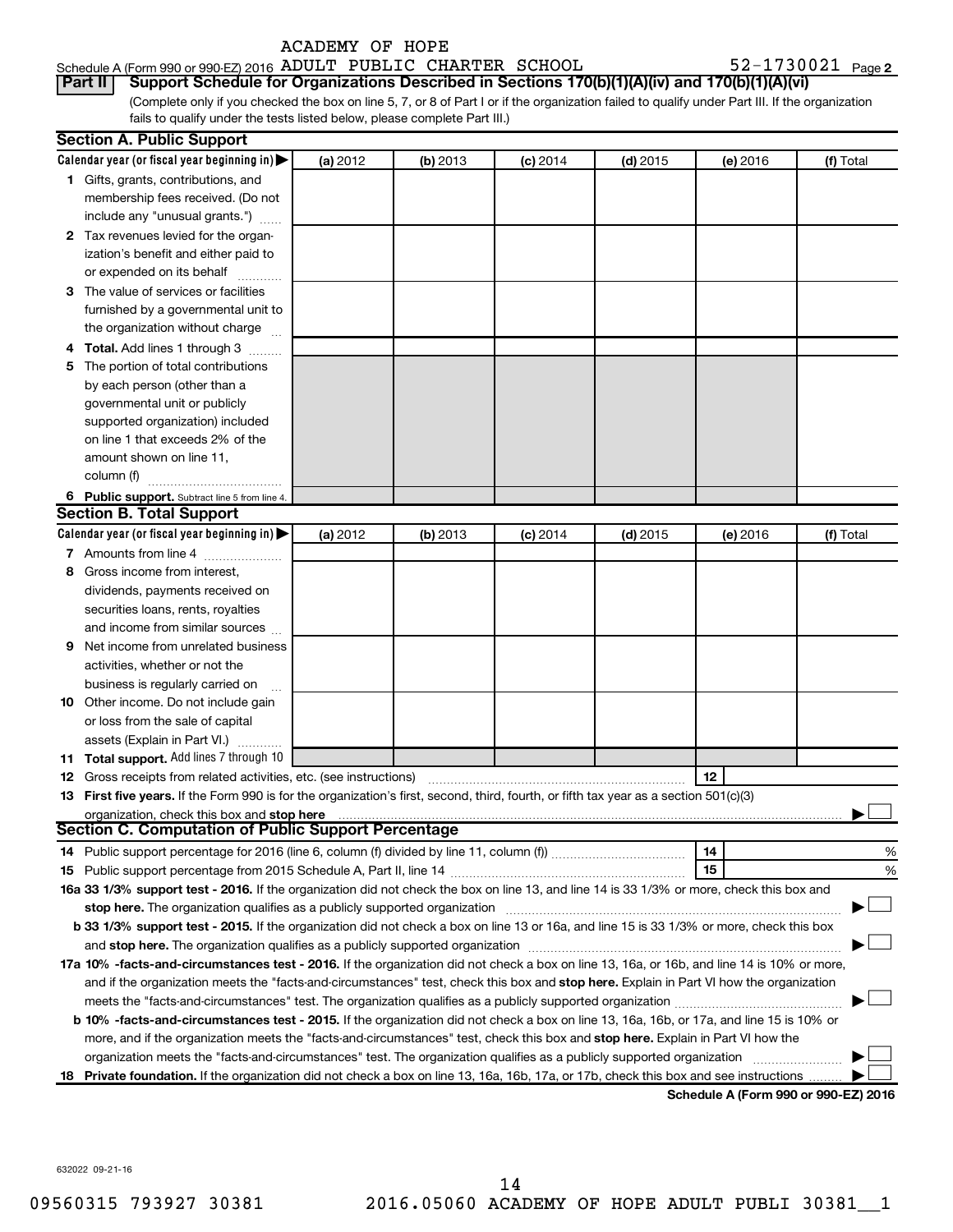| ACADEMY OF HOPE |  |  |
|-----------------|--|--|
|-----------------|--|--|

# Schedule A (Form 990 or 990-EZ) 2016 ADULT PUBLIC CHARTER SCHOOL  $$52-1730021$   $_{\rm Page}$ **Part III Support Schedule for Organizations Described in Section 509(a)(2)**

(Complete only if you checked the box on line 10 of Part I or if the organization failed to qualify under Part II. If the organization fails to qualify under the tests listed below, please complete Part II.)

| Calendar year (or fiscal year beginning in)                                                                                                                                                                                   | (a) 2012 | (b) 2013 | $(c)$ 2014 | $(d)$ 2015 | (e) 2016 | (f) Total                            |
|-------------------------------------------------------------------------------------------------------------------------------------------------------------------------------------------------------------------------------|----------|----------|------------|------------|----------|--------------------------------------|
| 1 Gifts, grants, contributions, and                                                                                                                                                                                           |          |          |            |            |          |                                      |
| membership fees received. (Do not                                                                                                                                                                                             |          |          |            |            |          |                                      |
| include any "unusual grants.")                                                                                                                                                                                                |          |          |            |            |          |                                      |
| 2 Gross receipts from admissions,                                                                                                                                                                                             |          |          |            |            |          |                                      |
| merchandise sold or services per-                                                                                                                                                                                             |          |          |            |            |          |                                      |
| formed, or facilities furnished in<br>any activity that is related to the                                                                                                                                                     |          |          |            |            |          |                                      |
| organization's tax-exempt purpose                                                                                                                                                                                             |          |          |            |            |          |                                      |
| Gross receipts from activities that<br>з                                                                                                                                                                                      |          |          |            |            |          |                                      |
| are not an unrelated trade or bus-                                                                                                                                                                                            |          |          |            |            |          |                                      |
| iness under section 513                                                                                                                                                                                                       |          |          |            |            |          |                                      |
| Tax revenues levied for the organ-<br>4                                                                                                                                                                                       |          |          |            |            |          |                                      |
| ization's benefit and either paid to                                                                                                                                                                                          |          |          |            |            |          |                                      |
| or expended on its behalf<br>.                                                                                                                                                                                                |          |          |            |            |          |                                      |
| The value of services or facilities<br>5                                                                                                                                                                                      |          |          |            |            |          |                                      |
| furnished by a governmental unit to                                                                                                                                                                                           |          |          |            |            |          |                                      |
| the organization without charge                                                                                                                                                                                               |          |          |            |            |          |                                      |
| Total. Add lines 1 through 5<br>6                                                                                                                                                                                             |          |          |            |            |          |                                      |
| 7a Amounts included on lines 1, 2, and                                                                                                                                                                                        |          |          |            |            |          |                                      |
| 3 received from disqualified persons                                                                                                                                                                                          |          |          |            |            |          |                                      |
| <b>b</b> Amounts included on lines 2 and 3 received                                                                                                                                                                           |          |          |            |            |          |                                      |
| from other than disqualified persons that<br>exceed the greater of \$5,000 or 1% of the                                                                                                                                       |          |          |            |            |          |                                      |
| amount on line 13 for the year                                                                                                                                                                                                |          |          |            |            |          |                                      |
| c Add lines 7a and 7b                                                                                                                                                                                                         |          |          |            |            |          |                                      |
| 8 Public support. (Subtract line 7c from line 6.)                                                                                                                                                                             |          |          |            |            |          |                                      |
| <b>Section B. Total Support</b>                                                                                                                                                                                               |          |          |            |            |          |                                      |
| Calendar year (or fiscal year beginning in)                                                                                                                                                                                   | (a) 2012 | (b) 2013 | $(c)$ 2014 | $(d)$ 2015 | (e) 2016 | (f) Total                            |
| 9 Amounts from line 6                                                                                                                                                                                                         |          |          |            |            |          |                                      |
| <b>10a</b> Gross income from interest,<br>dividends, payments received on<br>securities loans, rents, royalties<br>and income from similar sources                                                                            |          |          |            |            |          |                                      |
| <b>b</b> Unrelated business taxable income                                                                                                                                                                                    |          |          |            |            |          |                                      |
| (less section 511 taxes) from businesses                                                                                                                                                                                      |          |          |            |            |          |                                      |
| acquired after June 30, 1975                                                                                                                                                                                                  |          |          |            |            |          |                                      |
|                                                                                                                                                                                                                               |          |          |            |            |          |                                      |
| c Add lines 10a and 10b<br><b>11</b> Net income from unrelated business                                                                                                                                                       |          |          |            |            |          |                                      |
| activities not included in line 10b.<br>whether or not the business is<br>regularly carried on                                                                                                                                |          |          |            |            |          |                                      |
| 12 Other income. Do not include gain                                                                                                                                                                                          |          |          |            |            |          |                                      |
| or loss from the sale of capital                                                                                                                                                                                              |          |          |            |            |          |                                      |
| assets (Explain in Part VI.)<br>13 Total support. (Add lines 9, 10c, 11, and 12.)                                                                                                                                             |          |          |            |            |          |                                      |
| 14 First five years. If the Form 990 is for the organization's first, second, third, fourth, or fifth tax year as a section 501(c)(3) organization,                                                                           |          |          |            |            |          |                                      |
| check this box and stop here measurements and the contract of the state of the state of the state of the state of the state of the state of the state of the state of the state of the state of the state of the state of the |          |          |            |            |          |                                      |
| Section C. Computation of Public Support Percentage                                                                                                                                                                           |          |          |            |            |          |                                      |
|                                                                                                                                                                                                                               |          |          |            |            | 15       | %                                    |
|                                                                                                                                                                                                                               |          |          |            |            | 16       | %                                    |
| Section D. Computation of Investment Income Percentage                                                                                                                                                                        |          |          |            |            |          |                                      |
|                                                                                                                                                                                                                               |          |          |            |            | 17       | %                                    |
| 18                                                                                                                                                                                                                            |          |          |            |            | 18       | %                                    |
| 19a 33 1/3% support tests - 2016. If the organization did not check the box on line 14, and line 15 is more than 33 1/3%, and line 17 is not                                                                                  |          |          |            |            |          |                                      |
| more than 33 1/3%, check this box and stop here. The organization qualifies as a publicly supported organization <i>marroummanness</i>                                                                                        |          |          |            |            |          |                                      |
|                                                                                                                                                                                                                               |          |          |            |            |          |                                      |
|                                                                                                                                                                                                                               |          |          |            |            |          |                                      |
| b 33 1/3% support tests - 2015. If the organization did not check a box on line 14 or line 19a, and line 16 is more than 33 1/3%, and                                                                                         |          |          |            |            |          |                                      |
| line 18 is not more than 33 1/3%, check this box and stop here. The organization qualifies as a publicly supported organization                                                                                               |          |          |            |            |          |                                      |
|                                                                                                                                                                                                                               |          |          |            |            |          |                                      |
| 632023 09-21-16                                                                                                                                                                                                               |          |          | 15         |            |          | Schedule A (Form 990 or 990-EZ) 2016 |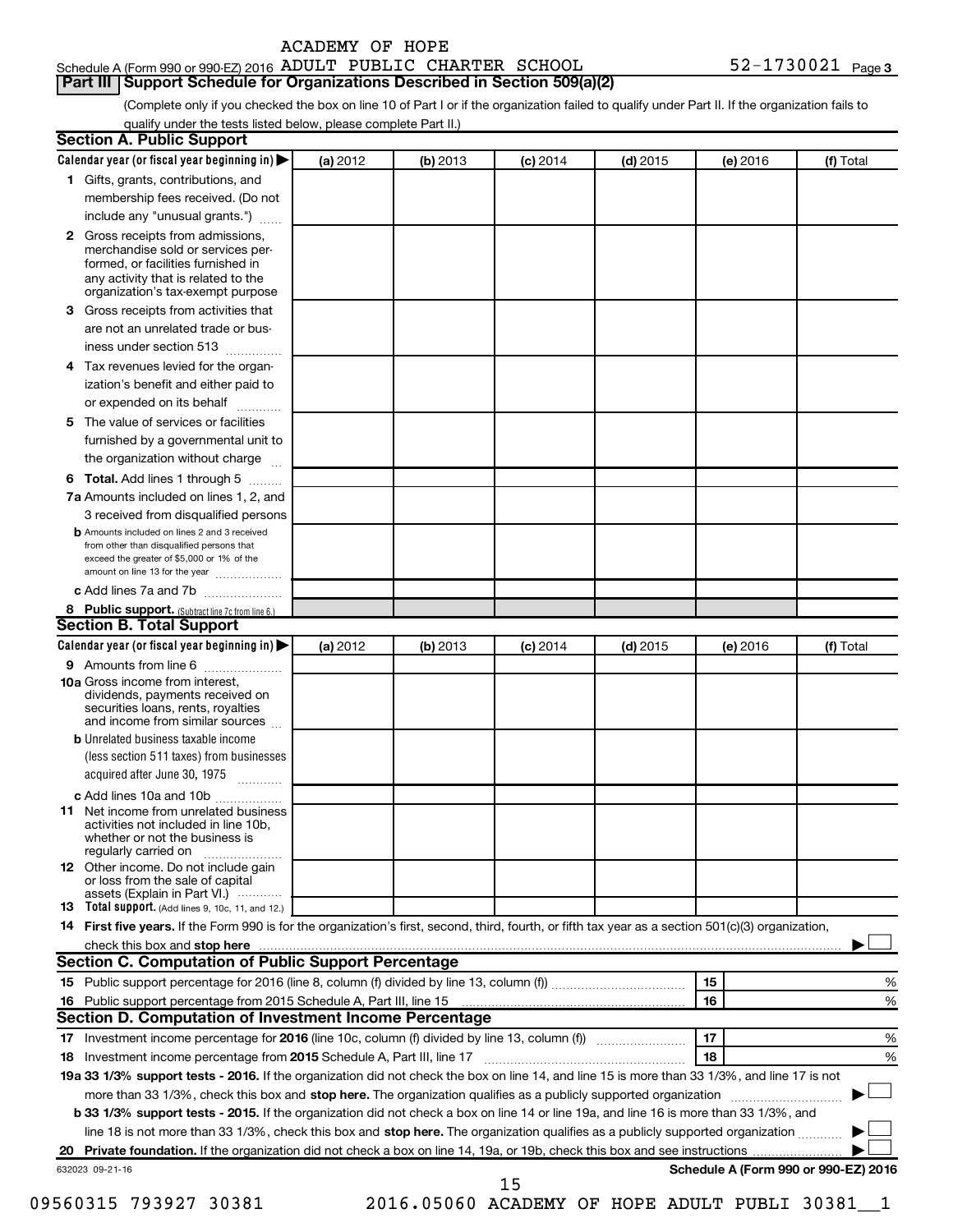# Schedule A (Form 990 or 990-EZ) 2016 ADULT PUBLIC CHARTER SCHOOL  $$52-1730021$   $_{\rm Page}$

**1**

**Yes No**

# **Part IV Supporting Organizations**

(Complete only if you checked a box in line 12 on Part I. If you checked 12a of Part I, complete Sections A and B. If you checked 12b of Part I, complete Sections A and C. If you checked 12c of Part I, complete Sections A, D, and E. If you checked 12d of Part I, complete Sections A and D, and complete Part V.)

# **Section A. All Supporting Organizations**

- **1** Are all of the organization's supported organizations listed by name in the organization's governing documents? If "No," describe in Part VI how the supported organizations are designated. If designated by *class or purpose, describe the designation. If historic and continuing relationship, explain.*
- **2** Did the organization have any supported organization that does not have an IRS determination of status under section 509(a)(1) or (2)? If "Yes," explain in Part VI how the organization determined that the supported *organization was described in section 509(a)(1) or (2).*
- **3a** Did the organization have a supported organization described in section 501(c)(4), (5), or (6)? If "Yes," answer *(b) and (c) below.*
- **b** Did the organization confirm that each supported organization qualified under section 501(c)(4), (5), or (6) and satisfied the public support tests under section 509(a)(2)? If "Yes," describe in Part VI when and how the *organization made the determination.*
- **c** Did the organization ensure that all support to such organizations was used exclusively for section 170(c)(2)(B) purposes? If "Yes," explain in Part VI what controls the organization put in place to ensure such use.
- **4 a** *If* Was any supported organization not organized in the United States ("foreign supported organization")? *"Yes," and if you checked 12a or 12b in Part I, answer (b) and (c) below.*
- **b** Did the organization have ultimate control and discretion in deciding whether to make grants to the foreign supported organization? If "Yes," describe in Part VI how the organization had such control and discretion *despite being controlled or supervised by or in connection with its supported organizations.*
- **c** Did the organization support any foreign supported organization that does not have an IRS determination under sections 501(c)(3) and 509(a)(1) or (2)? If "Yes," explain in Part VI what controls the organization used *to ensure that all support to the foreign supported organization was used exclusively for section 170(c)(2)(B) purposes.*
- **5a** Did the organization add, substitute, or remove any supported organizations during the tax year? If "Yes," answer (b) and (c) below (if applicable). Also, provide detail in Part VI, including (i) the names and EIN *numbers of the supported organizations added, substituted, or removed; (ii) the reasons for each such action; (iii) the authority under the organization's organizing document authorizing such action; and (iv) how the action was accomplished (such as by amendment to the organizing document).*
- **b Type I or Type II only.** Was any added or substituted supported organization part of a class already designated in the organization's organizing document?
- **c Substitutions only.**  Was the substitution the result of an event beyond the organization's control?
- **6** Did the organization provide support (whether in the form of grants or the provision of services or facilities) to support or benefit one or more of the filing organization's supported organizations? If "Yes," provide detail in anyone other than (i) its supported organizations, (ii) individuals that are part of the charitable class benefited by one or more of its supported organizations, or (iii) other supporting organizations that also *Part VI.*
- **7** Did the organization provide a grant, loan, compensation, or other similar payment to a substantial contributor regard to a substantial contributor? If "Yes," complete Part I of Schedule L (Form 990 or 990-EZ). (defined in section 4958(c)(3)(C)), a family member of a substantial contributor, or a 35% controlled entity with
- **8** Did the organization make a loan to a disqualified person (as defined in section 4958) not described in line 7? *If "Yes," complete Part I of Schedule L (Form 990 or 990-EZ).*
- **9 a** Was the organization controlled directly or indirectly at any time during the tax year by one or more in section 509(a)(1) or (2))? If "Yes," provide detail in Part VI. disqualified persons as defined in section 4946 (other than foundation managers and organizations described
- **b** Did one or more disqualified persons (as defined in line 9a) hold a controlling interest in any entity in which the supporting organization had an interest? If "Yes," provide detail in Part VI.
- **c** Did a disqualified person (as defined in line 9a) have an ownership interest in, or derive any personal benefit from, assets in which the supporting organization also had an interest? If "Yes," provide detail in Part VI.
- **10 a** Was the organization subject to the excess business holdings rules of section 4943 because of section supporting organizations)? If "Yes," answer 10b below. 4943(f) (regarding certain Type II supporting organizations, and all Type III non-functionally integrated
	- **b** Did the organization have any excess business holdings in the tax year? (Use Schedule C, Form 4720, to *determine whether the organization had excess business holdings.)*

632024 09-21-16

**Schedule A (Form 990 or 990-EZ) 2016**

16

**2 3a 3b 3c 4a 4b 4c 5a 5b 5c 6 7 8 9a 9b 9c 10a 10b**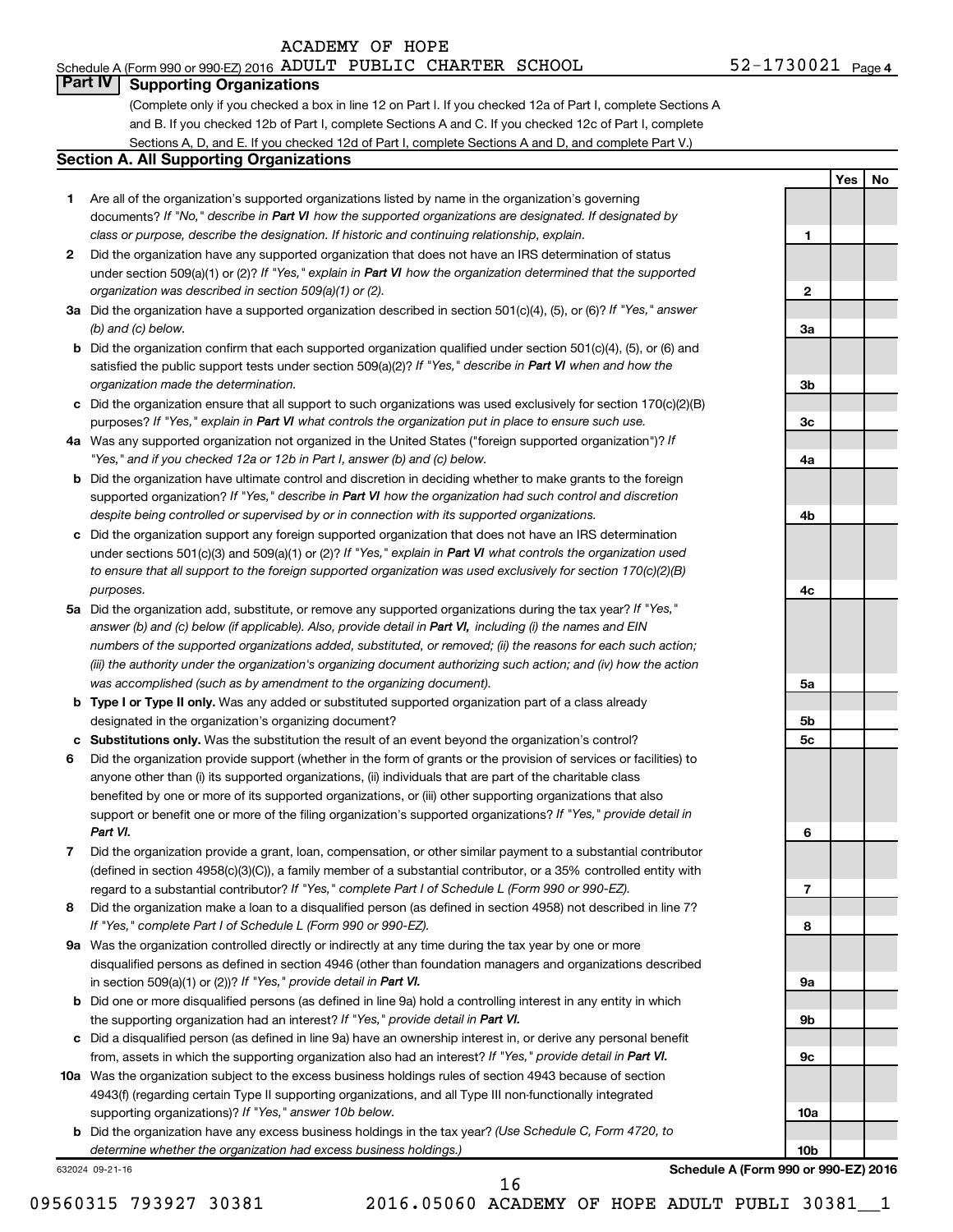#### Schedule A (Form 990 or 990-EZ) 2016 ADULT PUBLIC CHARTER SCHOOL 5 Z = 1 / 3 U U Z L Page ADULT PUBLIC CHARTER SCHOOL 52-1730021

|             | Part IV<br><b>Supporting Organizations (continued)</b>                                                                          |                 |     |    |
|-------------|---------------------------------------------------------------------------------------------------------------------------------|-----------------|-----|----|
|             |                                                                                                                                 |                 | Yes | No |
| 11          | Has the organization accepted a gift or contribution from any of the following persons?                                         |                 |     |    |
|             | a A person who directly or indirectly controls, either alone or together with persons described in (b) and (c)                  |                 |     |    |
|             | below, the governing body of a supported organization?                                                                          | 11a             |     |    |
|             | <b>b</b> A family member of a person described in (a) above?                                                                    | 11 <sub>b</sub> |     |    |
|             | c A 35% controlled entity of a person described in (a) or (b) above? If "Yes" to a, b, or c, provide detail in Part VI.         | 11c             |     |    |
|             | <b>Section B. Type I Supporting Organizations</b>                                                                               |                 |     |    |
|             |                                                                                                                                 |                 | Yes | No |
|             |                                                                                                                                 |                 |     |    |
| 1           | Did the directors, trustees, or membership of one or more supported organizations have the power to                             |                 |     |    |
|             | regularly appoint or elect at least a majority of the organization's directors or trustees at all times during the              |                 |     |    |
|             | tax year? If "No," describe in Part VI how the supported organization(s) effectively operated, supervised, or                   |                 |     |    |
|             | controlled the organization's activities. If the organization had more than one supported organization,                         |                 |     |    |
|             | describe how the powers to appoint and/or remove directors or trustees were allocated among the supported                       |                 |     |    |
|             | organizations and what conditions or restrictions, if any, applied to such powers during the tax year.                          | 1               |     |    |
| 2           | Did the organization operate for the benefit of any supported organization other than the supported                             |                 |     |    |
|             | organization(s) that operated, supervised, or controlled the supporting organization? If "Yes," explain in                      |                 |     |    |
|             | Part VI how providing such benefit carried out the purposes of the supported organization(s) that operated,                     |                 |     |    |
|             | supervised, or controlled the supporting organization.                                                                          | 2               |     |    |
|             | <b>Section C. Type II Supporting Organizations</b>                                                                              |                 |     |    |
|             |                                                                                                                                 |                 | Yes | No |
| 1           | Were a majority of the organization's directors or trustees during the tax year also a majority of the directors                |                 |     |    |
|             | or trustees of each of the organization's supported organization(s)? If "No," describe in Part VI how control                   |                 |     |    |
|             | or management of the supporting organization was vested in the same persons that controlled or managed                          |                 |     |    |
|             | the supported organization(s).                                                                                                  | 1               |     |    |
|             | <b>Section D. All Type III Supporting Organizations</b>                                                                         |                 |     |    |
|             |                                                                                                                                 |                 | Yes | No |
|             |                                                                                                                                 |                 |     |    |
| 1           | Did the organization provide to each of its supported organizations, by the last day of the fifth month of the                  |                 |     |    |
|             | organization's tax year, (i) a written notice describing the type and amount of support provided during the prior tax           |                 |     |    |
|             | year, (ii) a copy of the Form 990 that was most recently filed as of the date of notification, and (iii) copies of the          |                 |     |    |
|             | organization's governing documents in effect on the date of notification, to the extent not previously provided?                | 1               |     |    |
| 2           | Were any of the organization's officers, directors, or trustees either (i) appointed or elected by the supported                |                 |     |    |
|             | organization(s) or (ii) serving on the governing body of a supported organization? If "No," explain in Part VI how              |                 |     |    |
|             | the organization maintained a close and continuous working relationship with the supported organization(s).                     | 2               |     |    |
| 3           | By reason of the relationship described in (2), did the organization's supported organizations have a                           |                 |     |    |
|             | significant voice in the organization's investment policies and in directing the use of the organization's                      |                 |     |    |
|             | income or assets at all times during the tax year? If "Yes," describe in Part VI the role the organization's                    |                 |     |    |
|             | supported organizations played in this regard.                                                                                  | з               |     |    |
|             | Section E. Type III Functionally Integrated Supporting Organizations                                                            |                 |     |    |
| 1           | Check the box next to the method that the organization used to satisfy the Integral Part Test during the yealsee instructions). |                 |     |    |
| a           | The organization satisfied the Activities Test. Complete line 2 below.                                                          |                 |     |    |
| $\mathbf b$ | The organization is the parent of each of its supported organizations. Complete line 3 below.                                   |                 |     |    |
| c           | The organization supported a governmental entity. Describe in Part VI how you supported a government entity (see instructions). |                 |     |    |
| 2           | Activities Test. Answer (a) and (b) below.                                                                                      |                 | Yes | No |
| а           | Did substantially all of the organization's activities during the tax year directly further the exempt purposes of              |                 |     |    |
|             | the supported organization(s) to which the organization was responsive? If "Yes," then in Part VI identify                      |                 |     |    |
|             | how these activities directly furthered their exempt purposes,<br>those supported organizations and explain                     |                 |     |    |
|             | how the organization was responsive to those supported organizations, and how the organization determined                       |                 |     |    |
|             | that these activities constituted substantially all of its activities.                                                          | 2a              |     |    |
|             | b Did the activities described in (a) constitute activities that, but for the organization's involvement, one or more           |                 |     |    |
|             |                                                                                                                                 |                 |     |    |
|             | of the organization's supported organization(s) would have been engaged in? If "Yes," explain in Part VI the                    |                 |     |    |
|             | reasons for the organization's position that its supported organization(s) would have engaged in these                          |                 |     |    |
|             | activities but for the organization's involvement.                                                                              | 2b              |     |    |
| З           | Parent of Supported Organizations. Answer (a) and (b) below.                                                                    |                 |     |    |
| а           | Did the organization have the power to regularly appoint or elect a majority of the officers, directors, or                     |                 |     |    |
|             | trustees of each of the supported organizations? Provide details in Part VI.                                                    | За              |     |    |
|             | <b>b</b> Did the organization exercise a substantial degree of direction over the policies, programs, and activities of each    |                 |     |    |
|             | of its supported organizations? If "Yes," describe in Part VI the role played by the organization in this regard.               | 3b              |     |    |
|             | Schedule A (Form 990 or 990-EZ) 2016<br>632025 09-21-16                                                                         |                 |     |    |

09560315 793927 30381 2016.05060 ACADEMY OF HOPE ADULT PUBLI 30381\_1 17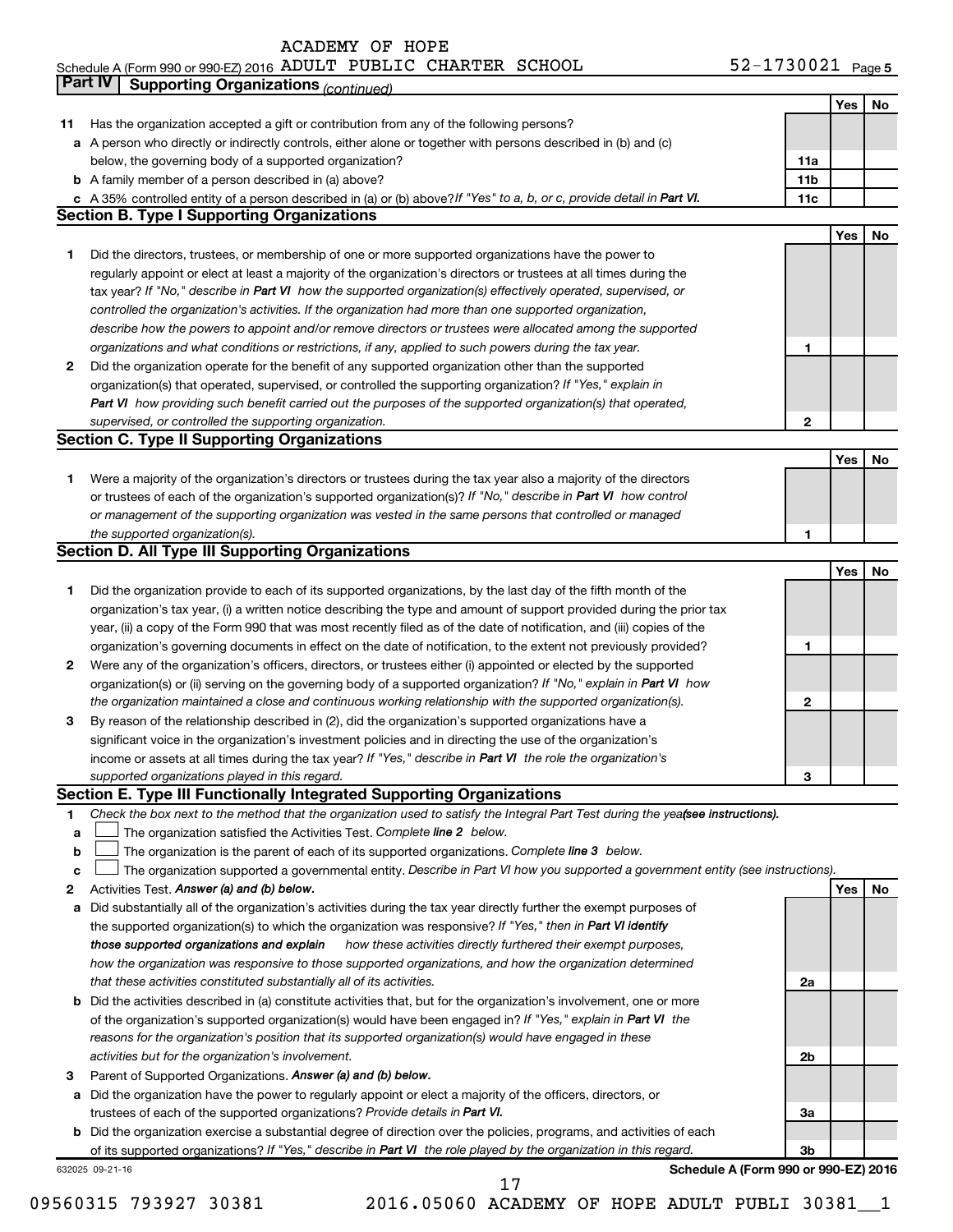52-1730021 <sub>Page 6</sub> **1 Letter or if the organization satisfied the Integral Part Test as a qualifying trust on Nov. 20, 1970 (explain in Part VI.) See instructions. All Section A - Adjusted Net Income 1 2 3 4 5 6 7 8 1 2 3 4 5 6 7 Adjusted Net Income** (subtract lines 5, 6, and 7 from line 4) **8 8 Section B - Minimum Asset Amount 1 2 3 4 5 6 7 8 a** Average monthly value of securities **b** Average monthly cash balances **c** Fair market value of other non-exempt-use assets **d Total**  (add lines 1a, 1b, and 1c) **e Discount** claimed for blockage or other **1a 1b 1c 1d 2 3 4 5 6 7 8** factors (explain in detail in Part VI): **Minimum Asset Amount**  (add line 7 to line 6) **Section C - Distributable Amount 1 2 3 4 5 6 1 2 3 4 5 6** Distributable Amount. Subtract line 5 from line 4, unless subject to Schedule A (Form 990 or 990-EZ) 2016 ADULT PUBLIC CHARTER SCHOOL  $$52-1730021$   $_{\rm Page}$ other Type III non-functionally integrated supporting organizations must complete Sections A through E. (B) Current Year (A) Prior Year Net short-term capital gain Recoveries of prior-year distributions Other gross income (see instructions) Add lines 1 through 3 Depreciation and depletion Portion of operating expenses paid or incurred for production or collection of gross income or for management, conservation, or maintenance of property held for production of income (see instructions) Other expenses (see instructions) (B) Current Year  $(A)$  Prior Year  $\left\{\n\begin{array}{ccc}\n\end{array}\n\right\}$  (optional) Aggregate fair market value of all non-exempt-use assets (see instructions for short tax year or assets held for part of year): Acquisition indebtedness applicable to non-exempt-use assets Subtract line 2 from line 1d Cash deemed held for exempt use. Enter 1-1/2% of line 3 (for greater amount, see instructions) Net value of non-exempt-use assets (subtract line 4 from line 3) Multiply line 5 by .035 Recoveries of prior-year distributions Current Year Adjusted net income for prior year (from Section A, line 8, Column A) Enter 85% of line 1 Minimum asset amount for prior year (from Section B, line 8, Column A) Enter greater of line 2 or line 3 Income tax imposed in prior year emergency temporary reduction (see instructions) **Part V Type III Non-Functionally Integrated 509(a)(3) Supporting Organizations**   $\Box$ 

**7** Check here if the current year is the organization's first as a non-functionally integrated Type III supporting organization (see † instructions).

**Schedule A (Form 990 or 990-EZ) 2016**

632026 09-21-16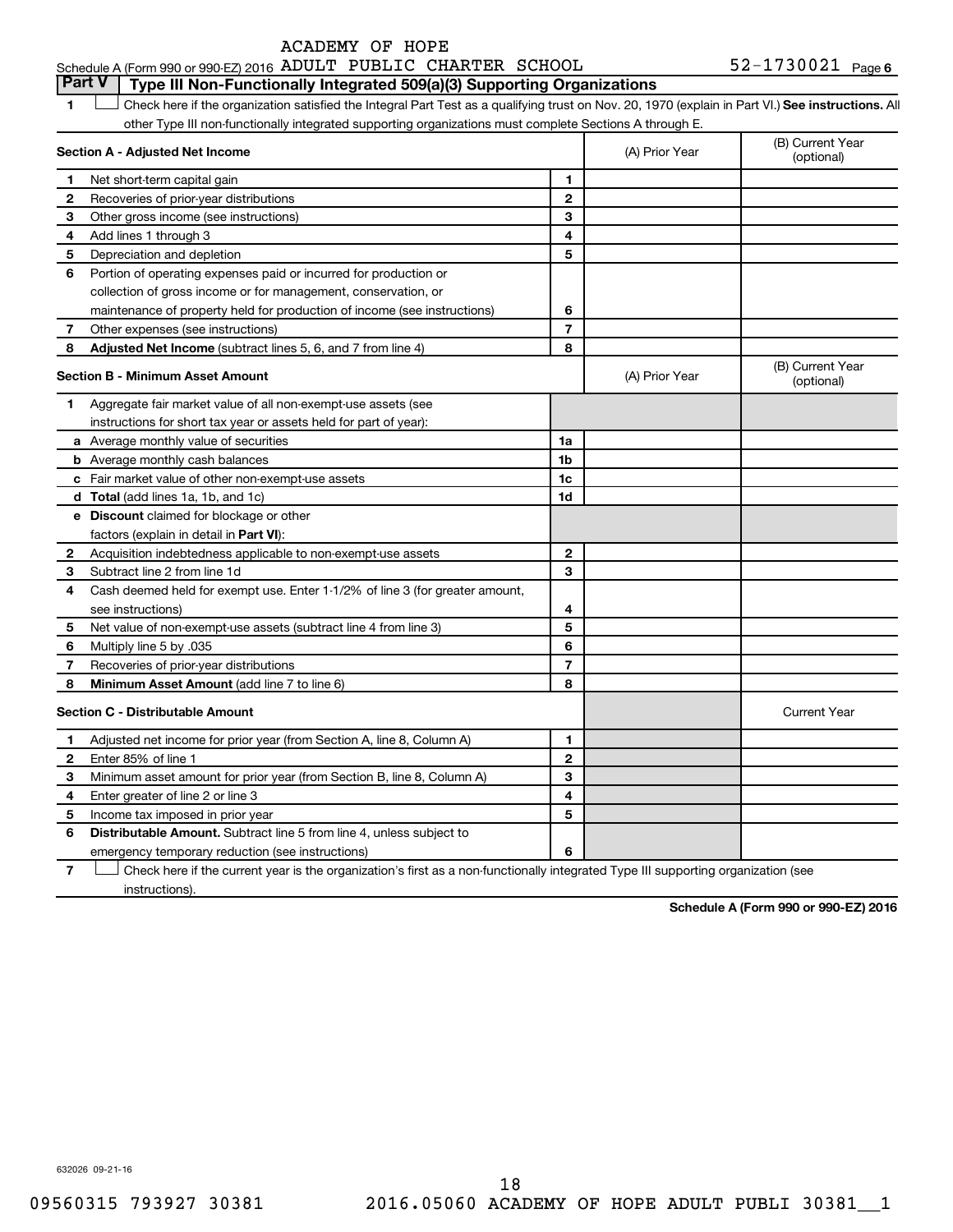#### **Section D - Distributions Current Year 1 2 3 4 5 6 7 8 9 10** Other distributions (describe in Part VI). See instructions **Total annual distributions.** Add lines 1 through 6 (provide details in Part VI). See instructions **(i) Excess Distributions (ii) Underdistributions Pre-2016 (iii) Distributable Section E - Distribution Allocations (see instructions) 1 2 3 4 5 6** Remaining underdistributions for 2016. Subtract lines 3h **7 8** Breakdown of line 7: **a b c** From 2013 **d** From 2014 **e** From 2015 **f Total**  of lines 3a through e **g** Applied to underdistributions of prior years **h** Applied to 2016 distributable amount **i** Carryover from 2011 not applied (see instructions) **j a** Applied to underdistributions of prior years **b** Applied to 2016 distributable amount **c** Remainder. Subtract lines 4a and 4b from 4 **Excess distributions carryover to 2017.**  Add lines 3j **a b** Excess from 2013 **c** Excess from 2014 **d** Excess from 2015 **e** Excess from 2016 Schedule A (Form 990 or 990-EZ) 2016 ADULT PUBLIC CHARTER SCHOOL  $$52-1730021$   $_{\rm Page}$ Amounts paid to supported organizations to accomplish exempt purposes Amounts paid to perform activity that directly furthers exempt purposes of supported organizations, in excess of income from activity Administrative expenses paid to accomplish exempt purposes of supported organizations Amounts paid to acquire exempt-use assets Qualified set-aside amounts (prior IRS approval required) Distributions to attentive supported organizations to which the organization is responsive Distributable amount for 2016 from Section C, line 6 Line 8 amount divided by Line 9 amount Distributable amount for 2016 from Section C, line 6 Underdistributions, if any, for years prior to 2016 (reasonable cause required- explain in Part VI). See instructions Excess distributions carryover, if any, to 2016: Remainder. Subtract lines 3g, 3h, and 3i from 3f. Distributions for 2016 from Section D,  $line 7:$   $\$ Remaining underdistributions for years prior to 2016, if any. Subtract lines 3g and 4a from line 2. For result greater than zero, explain in Part VI. See instructions and 4b from line 1. For result greater than zero, explain in Part VI. See instructions and 4c **Part V Type III Non-Functionally Integrated 509(a)(3) Supporting Organizations** *(continued)*

**Schedule A (Form 990 or 990-EZ) 2016**

632027 09-21-16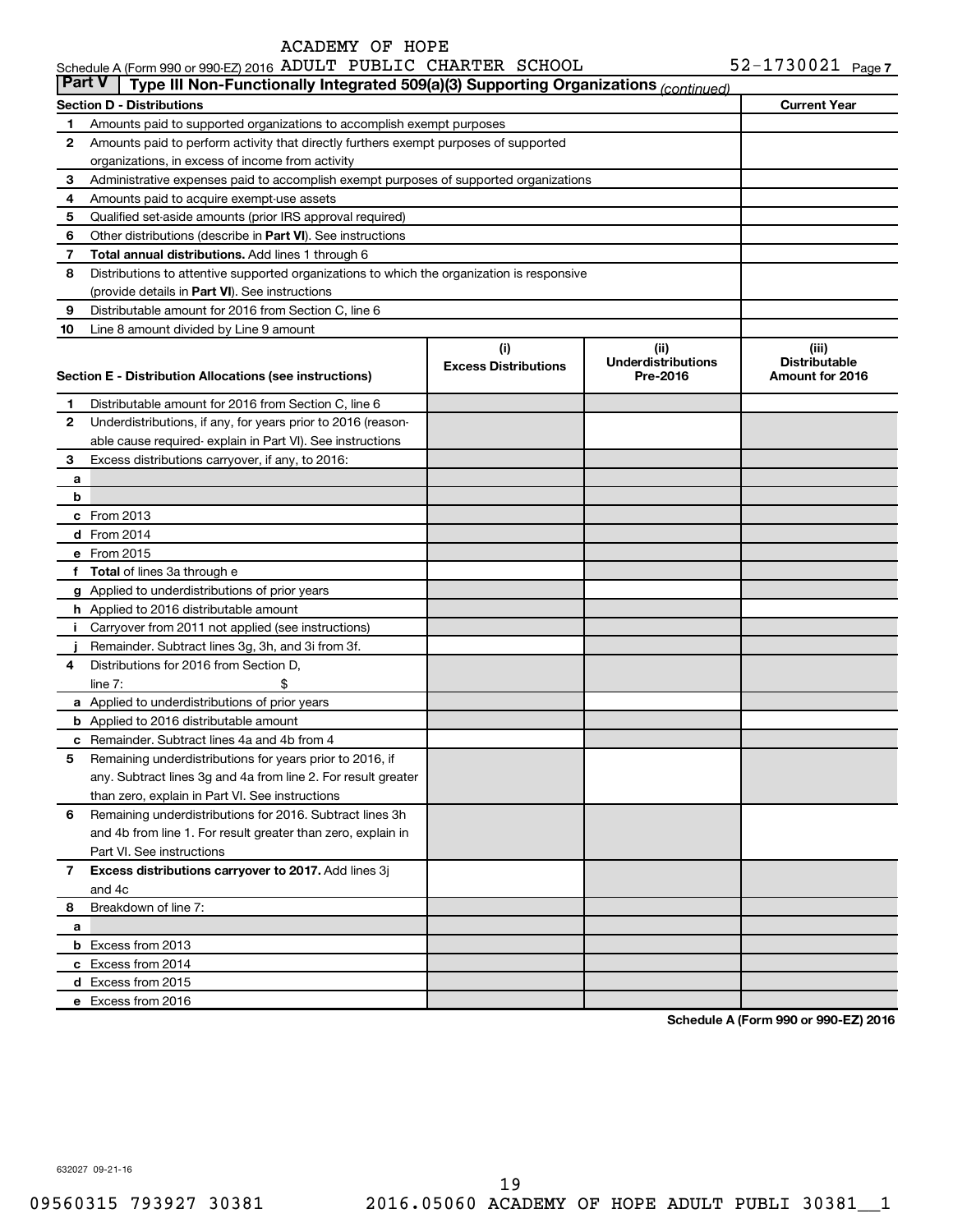|                 | Schedule A (Form 990 or 990-EZ) 2016 ADULT PUBLIC CHARTER SCHOOL                                                                                                                                                                                                                                                                                                                                                                                                                                                                                                                            | <b>ACADEMY OF HOPE</b> |  |    |  | 52-1730021 Page 8                    |  |
|-----------------|---------------------------------------------------------------------------------------------------------------------------------------------------------------------------------------------------------------------------------------------------------------------------------------------------------------------------------------------------------------------------------------------------------------------------------------------------------------------------------------------------------------------------------------------------------------------------------------------|------------------------|--|----|--|--------------------------------------|--|
| <b>Part VI</b>  | Supplemental Information. Provide the explanations required by Part II, line 10; Part II, line 17a or 17b; Part III, line 12;<br>Part IV, Section A, lines 1, 2, 3b, 3c, 4b, 4c, 5a, 6, 9a, 9b, 9c, 11a, 11b, and 11c; Part IV, Section B, lines 1 and 2; Part IV, Section C,<br>line 1; Part IV, Section D, lines 2 and 3; Part IV, Section E, lines 1c, 2a, 2b, 3a, and 3b; Part V, line 1; Part V, Section B, line 1e; Part V,<br>Section D, lines 5, 6, and 8; and Part V, Section E, lines 2, 5, and 6. Also complete this part for any additional information.<br>(See instructions.) |                        |  |    |  |                                      |  |
|                 |                                                                                                                                                                                                                                                                                                                                                                                                                                                                                                                                                                                             |                        |  |    |  |                                      |  |
|                 |                                                                                                                                                                                                                                                                                                                                                                                                                                                                                                                                                                                             |                        |  |    |  |                                      |  |
|                 |                                                                                                                                                                                                                                                                                                                                                                                                                                                                                                                                                                                             |                        |  |    |  |                                      |  |
|                 |                                                                                                                                                                                                                                                                                                                                                                                                                                                                                                                                                                                             |                        |  |    |  |                                      |  |
|                 |                                                                                                                                                                                                                                                                                                                                                                                                                                                                                                                                                                                             |                        |  |    |  |                                      |  |
|                 |                                                                                                                                                                                                                                                                                                                                                                                                                                                                                                                                                                                             |                        |  |    |  |                                      |  |
|                 |                                                                                                                                                                                                                                                                                                                                                                                                                                                                                                                                                                                             |                        |  |    |  |                                      |  |
|                 |                                                                                                                                                                                                                                                                                                                                                                                                                                                                                                                                                                                             |                        |  |    |  |                                      |  |
|                 |                                                                                                                                                                                                                                                                                                                                                                                                                                                                                                                                                                                             |                        |  |    |  |                                      |  |
|                 |                                                                                                                                                                                                                                                                                                                                                                                                                                                                                                                                                                                             |                        |  |    |  |                                      |  |
|                 |                                                                                                                                                                                                                                                                                                                                                                                                                                                                                                                                                                                             |                        |  |    |  |                                      |  |
|                 |                                                                                                                                                                                                                                                                                                                                                                                                                                                                                                                                                                                             |                        |  |    |  |                                      |  |
|                 |                                                                                                                                                                                                                                                                                                                                                                                                                                                                                                                                                                                             |                        |  |    |  |                                      |  |
|                 |                                                                                                                                                                                                                                                                                                                                                                                                                                                                                                                                                                                             |                        |  |    |  |                                      |  |
|                 |                                                                                                                                                                                                                                                                                                                                                                                                                                                                                                                                                                                             |                        |  |    |  |                                      |  |
|                 |                                                                                                                                                                                                                                                                                                                                                                                                                                                                                                                                                                                             |                        |  |    |  |                                      |  |
|                 |                                                                                                                                                                                                                                                                                                                                                                                                                                                                                                                                                                                             |                        |  |    |  |                                      |  |
|                 |                                                                                                                                                                                                                                                                                                                                                                                                                                                                                                                                                                                             |                        |  |    |  |                                      |  |
|                 |                                                                                                                                                                                                                                                                                                                                                                                                                                                                                                                                                                                             |                        |  |    |  |                                      |  |
|                 |                                                                                                                                                                                                                                                                                                                                                                                                                                                                                                                                                                                             |                        |  |    |  |                                      |  |
|                 |                                                                                                                                                                                                                                                                                                                                                                                                                                                                                                                                                                                             |                        |  |    |  |                                      |  |
|                 |                                                                                                                                                                                                                                                                                                                                                                                                                                                                                                                                                                                             |                        |  |    |  |                                      |  |
|                 |                                                                                                                                                                                                                                                                                                                                                                                                                                                                                                                                                                                             |                        |  |    |  |                                      |  |
|                 |                                                                                                                                                                                                                                                                                                                                                                                                                                                                                                                                                                                             |                        |  |    |  |                                      |  |
|                 |                                                                                                                                                                                                                                                                                                                                                                                                                                                                                                                                                                                             |                        |  |    |  |                                      |  |
|                 |                                                                                                                                                                                                                                                                                                                                                                                                                                                                                                                                                                                             |                        |  |    |  |                                      |  |
|                 |                                                                                                                                                                                                                                                                                                                                                                                                                                                                                                                                                                                             |                        |  |    |  |                                      |  |
|                 |                                                                                                                                                                                                                                                                                                                                                                                                                                                                                                                                                                                             |                        |  |    |  |                                      |  |
|                 |                                                                                                                                                                                                                                                                                                                                                                                                                                                                                                                                                                                             |                        |  |    |  |                                      |  |
|                 |                                                                                                                                                                                                                                                                                                                                                                                                                                                                                                                                                                                             |                        |  |    |  |                                      |  |
| 632028 09-21-16 |                                                                                                                                                                                                                                                                                                                                                                                                                                                                                                                                                                                             |                        |  | 20 |  | Schedule A (Form 990 or 990-EZ) 2016 |  |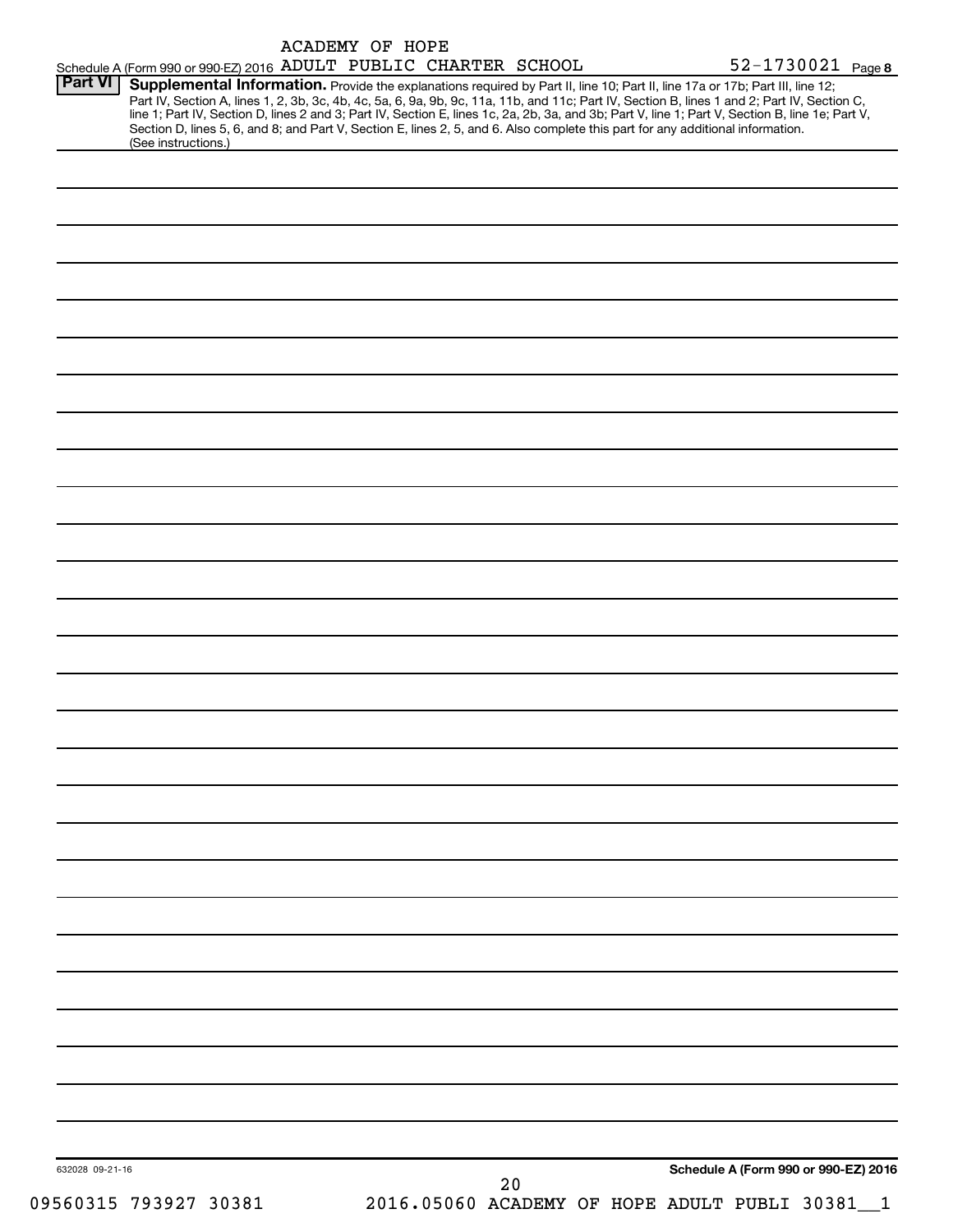**(Form 990, 990-EZ,**

Department of the Treasury Internal Revenue Service

# \*\* PUBLIC DISCLOSURE COPY \*\*

# **Schedule B Schedule of Contributors**

**or 990-PF) | Attach to Form 990, Form 990-EZ, or Form 990-PF. | Information about Schedule B (Form 990, 990-EZ, or 990-PF) and** its instructions is at www.irs.gov/form990.

OMB No. 1545-0047

**2016**

**Name of the organization Employer identification number**

ACADEMY OF HOPE

|                                       | ADULT PUBLIC CHARTER SCHOOL |  |
|---------------------------------------|-----------------------------|--|
| <b>Organization type</b> (check one): |                             |  |

| 52-1730021 |  |
|------------|--|

| Filers of:         | Section:                                                                           |
|--------------------|------------------------------------------------------------------------------------|
| Form 990 or 990-EZ | $ \underline{X} $ 501(c)( 3) (enter number) organization                           |
|                    | $4947(a)(1)$ nonexempt charitable trust <b>not</b> treated as a private foundation |
|                    | 527 political organization                                                         |
| Form 990-PF        | 501(c)(3) exempt private foundation                                                |
|                    | 4947(a)(1) nonexempt charitable trust treated as a private foundation              |
|                    | 501(c)(3) taxable private foundation                                               |

Check if your organization is covered by the General Rule or a Special Rule.

**Note:**  Only a section 501(c)(7), (8), or (10) organization can check boxes for both the General Rule and a Special Rule. See instructions.

## **General Rule**

**K** For an organization filing Form 990, 990-EZ, or 990-PF that received, during the year, contributions totaling \$5,000 or more (in money or property) from any one contributor. Complete Parts I and II. See instructions for determining a contributor's total contributions.

#### **Special Rules**

 $\Box$ 

any one contributor, during the year, total contributions of the greater of **(1)** \$5,000 or **(2)** 2% of the amount on (i) Form 990, Part VIII, line 1h, For an organization described in section 501(c)(3) filing Form 990 or 990-EZ that met the 33 1/3% support test of the regulations under sections 509(a)(1) and 170(b)(1)(A)(vi), that checked Schedule A (Form 990 or 990-EZ), Part II, line 13, 16a, or 16b, and that received from or (ii) Form 990-EZ, line 1. Complete Parts I and II.  $\Box$ 

year, total contributions of more than \$1,000 *exclusively* for religious, charitable, scientific, literary, or educational purposes, or for For an organization described in section 501(c)(7), (8), or (10) filing Form 990 or 990-EZ that received from any one contributor, during the the prevention of cruelty to children or animals. Complete Parts I, II, and III.  $\Box$ 

purpose. Don't complete any of the parts unless the General Rule applies to this organization because it received nonexclusively year, contributions exclusively for religious, charitable, etc., purposes, but no such contributions totaled more than \$1,000. If this box is checked, enter here the total contributions that were received during the year for an exclusively religious, charitable, etc., For an organization described in section 501(c)(7), (8), or (10) filing Form 990 or 990-EZ that received from any one contributor, during the religious, charitable, etc., contributions totaling \$5,000 or more during the year  $\ldots$  $\ldots$  $\ldots$  $\ldots$  $\ldots$  $\ldots$ 

**Caution:**  An organization that isn't covered by the General Rule and/or the Special Rules doesn't file Schedule B (Form 990, 990-EZ, or 990-PF),  **must** but it answer "No" on Part IV, line 2, of its Form 990; or check the box on line H of its Form 990-EZ or on its Form 990-PF, Part I, line 2, to certify that it doesn't meet the filing requirements of Schedule B (Form 990, 990-EZ, or 990-PF).

LHA For Paperwork Reduction Act Notice, see the Instructions for Form 990, 990-EZ, or 990-PF. Schedule B (Form 990, 990-EZ, or 990-PF) (2016)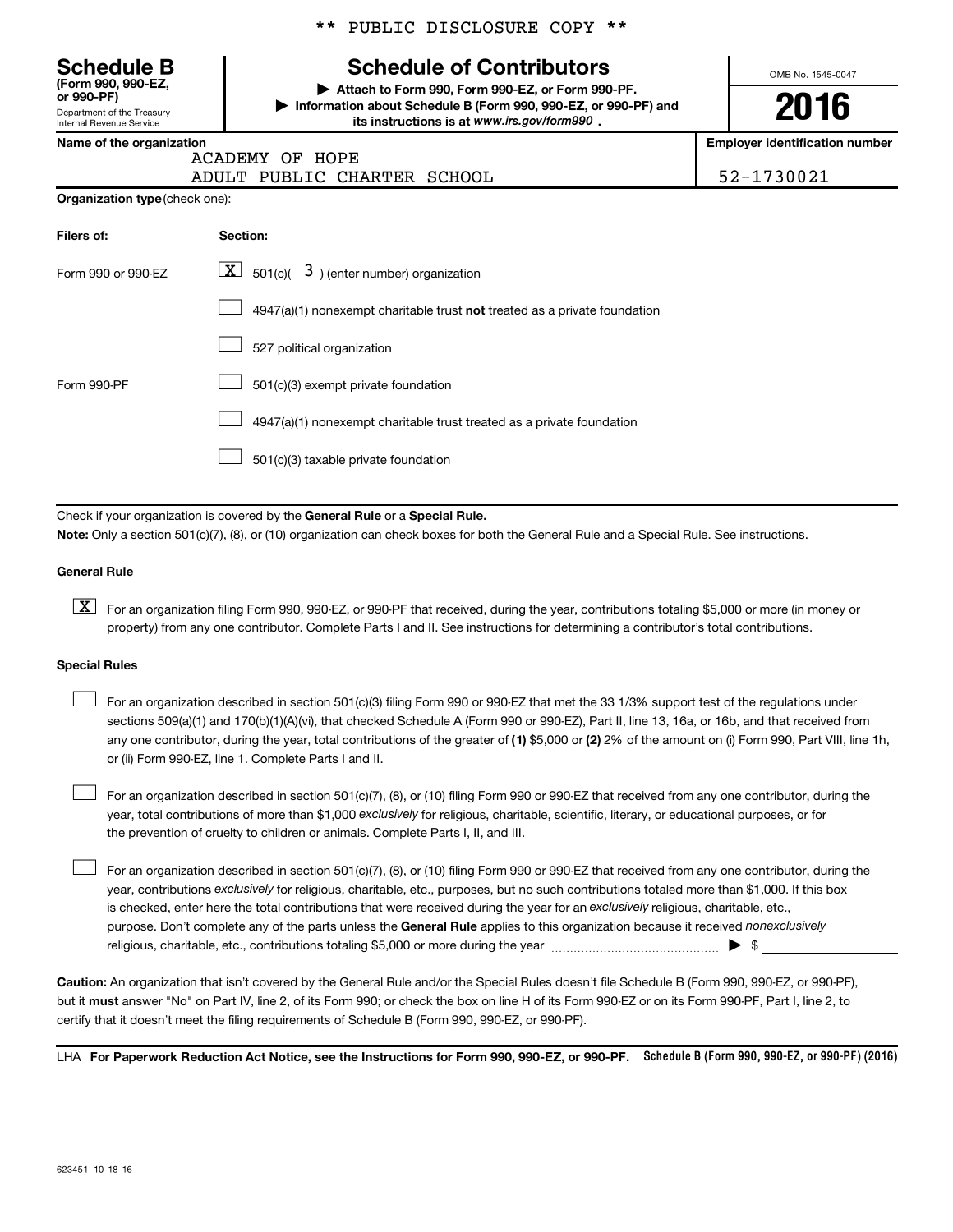|            | ADULT PUBLIC CHARTER SCHOOL                                                                           |                                   | 52-1730021                                                                                                       |
|------------|-------------------------------------------------------------------------------------------------------|-----------------------------------|------------------------------------------------------------------------------------------------------------------|
| Part I     | <b>Contributors</b> (See instructions). Use duplicate copies of Part I if additional space is needed. |                                   |                                                                                                                  |
| (a)<br>No. | (b)<br>Name, address, and ZIP + 4                                                                     | (c)<br><b>Total contributions</b> | (d)<br>Type of contribution                                                                                      |
| 1          |                                                                                                       | 5,000.<br>\$                      | $\mathbf{X}$<br>Person<br>Payroll<br><b>Noncash</b><br>(Complete Part II for<br>noncash contributions.)          |
| (a)<br>No. | (b)<br>Name, address, and ZIP + 4                                                                     | (c)<br><b>Total contributions</b> | (d)<br>Type of contribution                                                                                      |
| 2          |                                                                                                       | 30,000.<br>\$                     | $\overline{\text{X}}$<br>Person<br>Payroll<br><b>Noncash</b><br>(Complete Part II for<br>noncash contributions.) |
| (a)<br>No. | (b)<br>Name, address, and ZIP + 4                                                                     | (c)<br><b>Total contributions</b> | (d)<br>Type of contribution                                                                                      |
| 3          |                                                                                                       | 5,067.<br>\$                      | $\overline{\text{X}}$<br>Person<br>Payroll<br><b>Noncash</b><br>(Complete Part II for<br>noncash contributions.) |
| (a)<br>No. | (b)<br>Name, address, and ZIP + 4                                                                     | (c)<br><b>Total contributions</b> | (d)<br>Type of contribution                                                                                      |
| 4          |                                                                                                       | 20,000.<br>\$                     | $\overline{\text{X}}$<br>Person<br>Payroll<br>Noncash<br>(Complete Part II for<br>noncash contributions.)        |
| (a)<br>No. | (b)<br>Name, address, and ZIP + 4                                                                     | (c)<br><b>Total contributions</b> | (d)<br>Type of contribution                                                                                      |
| 5          |                                                                                                       | 100,000.<br>\$                    | $\boxed{\textbf{X}}$<br>Person<br>Payroll<br><b>Noncash</b><br>(Complete Part II for<br>noncash contributions.)  |
| (a)<br>No. | (b)<br>Name, address, and ZIP + 4                                                                     | (c)<br><b>Total contributions</b> | (d)<br>Type of contribution                                                                                      |
| 6          |                                                                                                       | 20,000.<br>\$                     | $\boxed{\textbf{X}}$<br>Person<br>Payroll<br><b>Noncash</b><br>(Complete Part II for<br>noncash contributions.)  |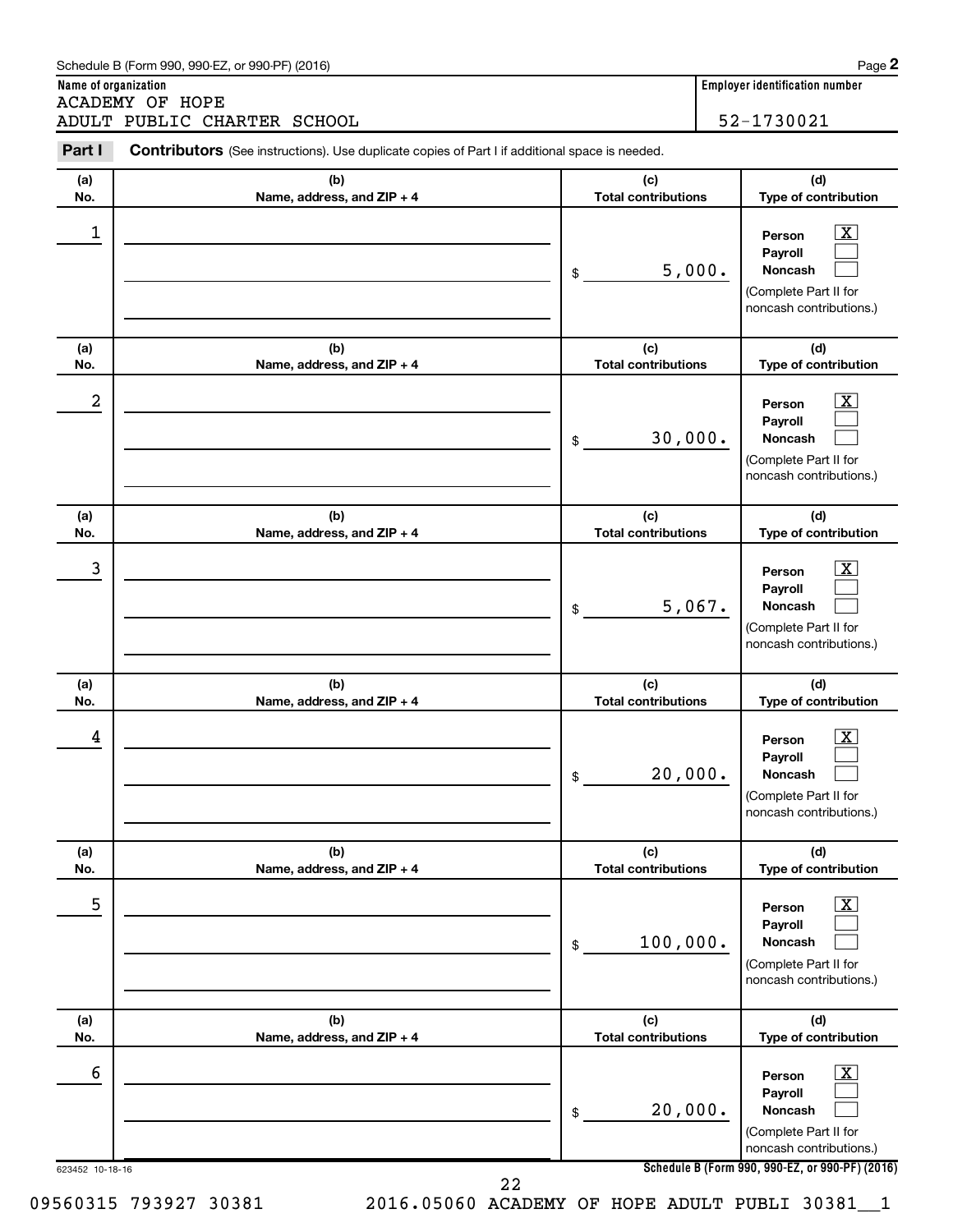|            | ADULT PUBLIC CHARTER SCHOOL                                                                    |                                   | 52-1730021                                                                                                       |
|------------|------------------------------------------------------------------------------------------------|-----------------------------------|------------------------------------------------------------------------------------------------------------------|
| Part I     | Contributors (See instructions). Use duplicate copies of Part I if additional space is needed. |                                   |                                                                                                                  |
| (a)<br>No. | (b)<br>Name, address, and ZIP + 4                                                              | (c)<br><b>Total contributions</b> | (d)<br>Type of contribution                                                                                      |
| 7          |                                                                                                | \$<br>200,000.                    | $\overline{\text{X}}$<br>Person<br>Payroll<br><b>Noncash</b><br>(Complete Part II for<br>noncash contributions.) |
| (a)<br>No. | (b)<br>Name, address, and ZIP + 4                                                              | (c)<br><b>Total contributions</b> | (d)<br>Type of contribution                                                                                      |
| 8          |                                                                                                | \$<br>314, 100.                   | $\overline{\text{X}}$<br>Person<br>Payroll<br><b>Noncash</b><br>(Complete Part II for<br>noncash contributions.) |
| (a)<br>No. | (b)<br>Name, address, and ZIP + 4                                                              | (c)<br><b>Total contributions</b> | (d)<br>Type of contribution                                                                                      |
| 9          |                                                                                                | \$<br>25,000.                     | $\overline{\text{X}}$<br>Person<br>Payroll<br><b>Noncash</b><br>(Complete Part II for<br>noncash contributions.) |
| (a)<br>No. | (b)<br>Name, address, and ZIP + 4                                                              | (c)<br><b>Total contributions</b> | (d)<br>Type of contribution                                                                                      |
| 10         |                                                                                                | \$<br>37,000.                     | $\overline{\text{X}}$<br>Person<br>Payroll<br>Noncash<br>(Complete Part II for<br>noncash contributions.)        |
| (a)<br>No. | (b)<br>Name, address, and ZIP + 4                                                              | (c)<br><b>Total contributions</b> | (d)<br>Type of contribution                                                                                      |
| 11         |                                                                                                | \$<br>150,000.                    | $\overline{\text{X}}$<br>Person<br>Payroll<br>Noncash<br>(Complete Part II for<br>noncash contributions.)        |
| (a)<br>No. | (b)<br>Name, address, and ZIP + 4                                                              | (c)<br><b>Total contributions</b> | (d)<br>Type of contribution                                                                                      |
| 12         |                                                                                                | \$<br>90,000.                     | $\overline{\text{X}}$<br>Person<br>Payroll<br>Noncash<br>(Complete Part II for<br>noncash contributions.)        |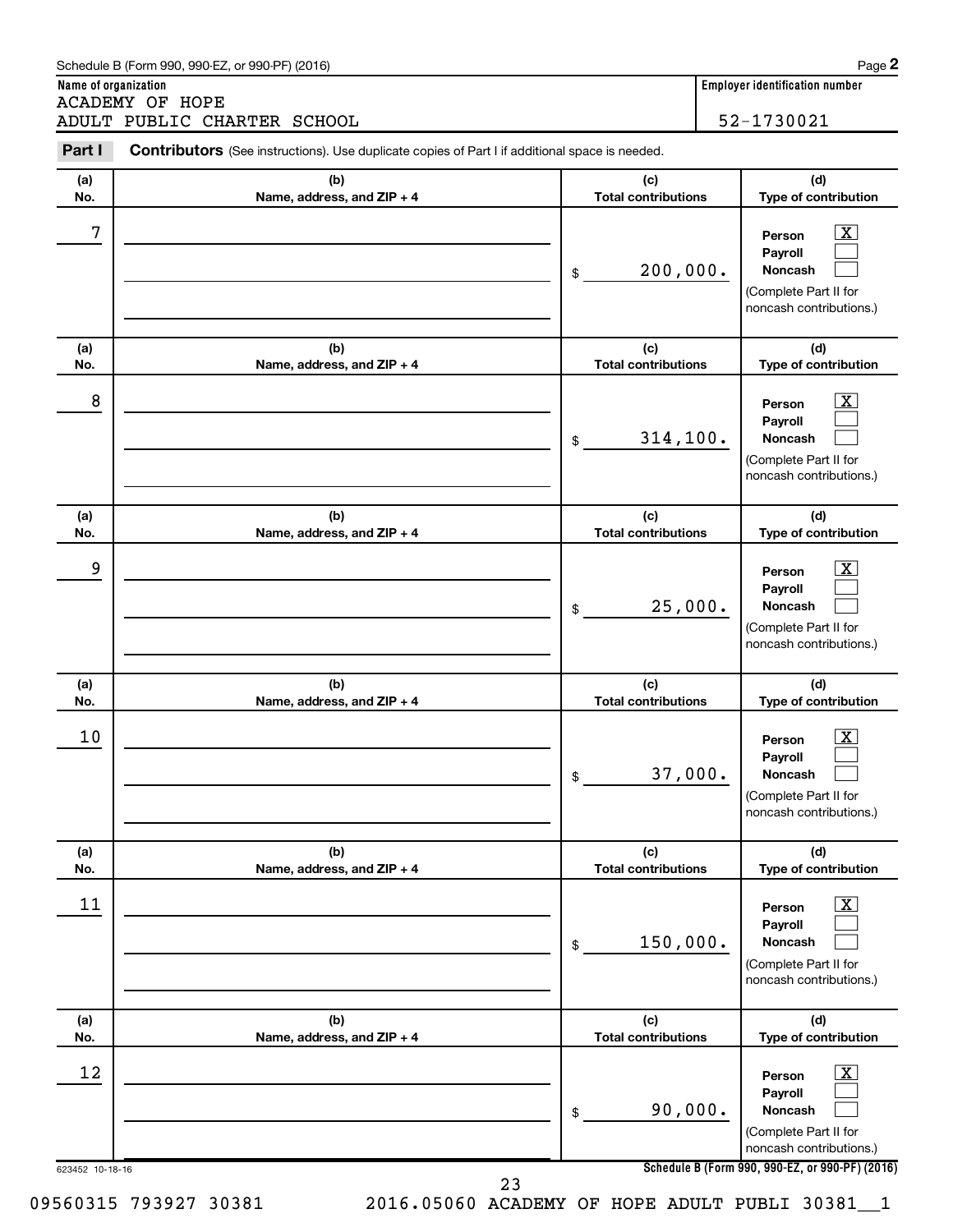|            | ADULT PUBLIC CHARTER SCHOOL                                                                    |                                   | 52-1730021                                                                                   |
|------------|------------------------------------------------------------------------------------------------|-----------------------------------|----------------------------------------------------------------------------------------------|
| Part I     | Contributors (See instructions). Use duplicate copies of Part I if additional space is needed. |                                   |                                                                                              |
| (a)<br>No. | (b)<br>Name, address, and ZIP + 4                                                              | (c)<br><b>Total contributions</b> | (d)<br>Type of contribution                                                                  |
| 13         |                                                                                                | \$<br>150,000.                    | X<br>Person<br>Payroll<br><b>Noncash</b><br>(Complete Part II for<br>noncash contributions.) |
| (a)<br>No. | (b)<br>Name, address, and ZIP + 4                                                              | (c)<br><b>Total contributions</b> | (d)<br>Type of contribution                                                                  |
| 14         |                                                                                                | \$<br>70,000.                     | x<br>Person<br>Pavroll<br><b>Noncash</b><br>(Complete Part II for<br>noncash contributions.) |
| (a)<br>No. | (b)<br>Name, address, and ZIP + 4                                                              | (c)<br><b>Total contributions</b> | (d)<br>Type of contribution                                                                  |
| 15         |                                                                                                | \$<br>35,000.                     | х<br>Person<br>Payroll<br><b>Noncash</b><br>(Complete Part II for<br>noncash contributions.) |
| (a)<br>No. | (b)<br>Name, address, and ZIP + 4                                                              | (c)<br><b>Total contributions</b> | (d)<br>Type of contribution                                                                  |
| 16         |                                                                                                | \$<br>25,500.                     | <u>x</u><br>Person<br>Payroll<br>Noncash<br>(Complete Part II for<br>noncash contributions.) |
| (a)<br>No. | (b)<br>Name, address, and ZIP + 4                                                              | (c)<br><b>Total contributions</b> | (d)<br>Type of contribution                                                                  |
| 17         |                                                                                                | \$<br>10,000.                     | х<br>Person<br>Payroll<br><b>Noncash</b><br>(Complete Part II for<br>noncash contributions.) |
| (a)<br>No. | (b)<br>Name, address, and ZIP + 4                                                              | (c)<br><b>Total contributions</b> | (d)<br>Type of contribution                                                                  |
| 18         |                                                                                                | \$<br>5,250.                      | <u>x</u><br>Person<br>Payroll<br>Noncash<br>(Complete Part II for<br>noncash contributions.) |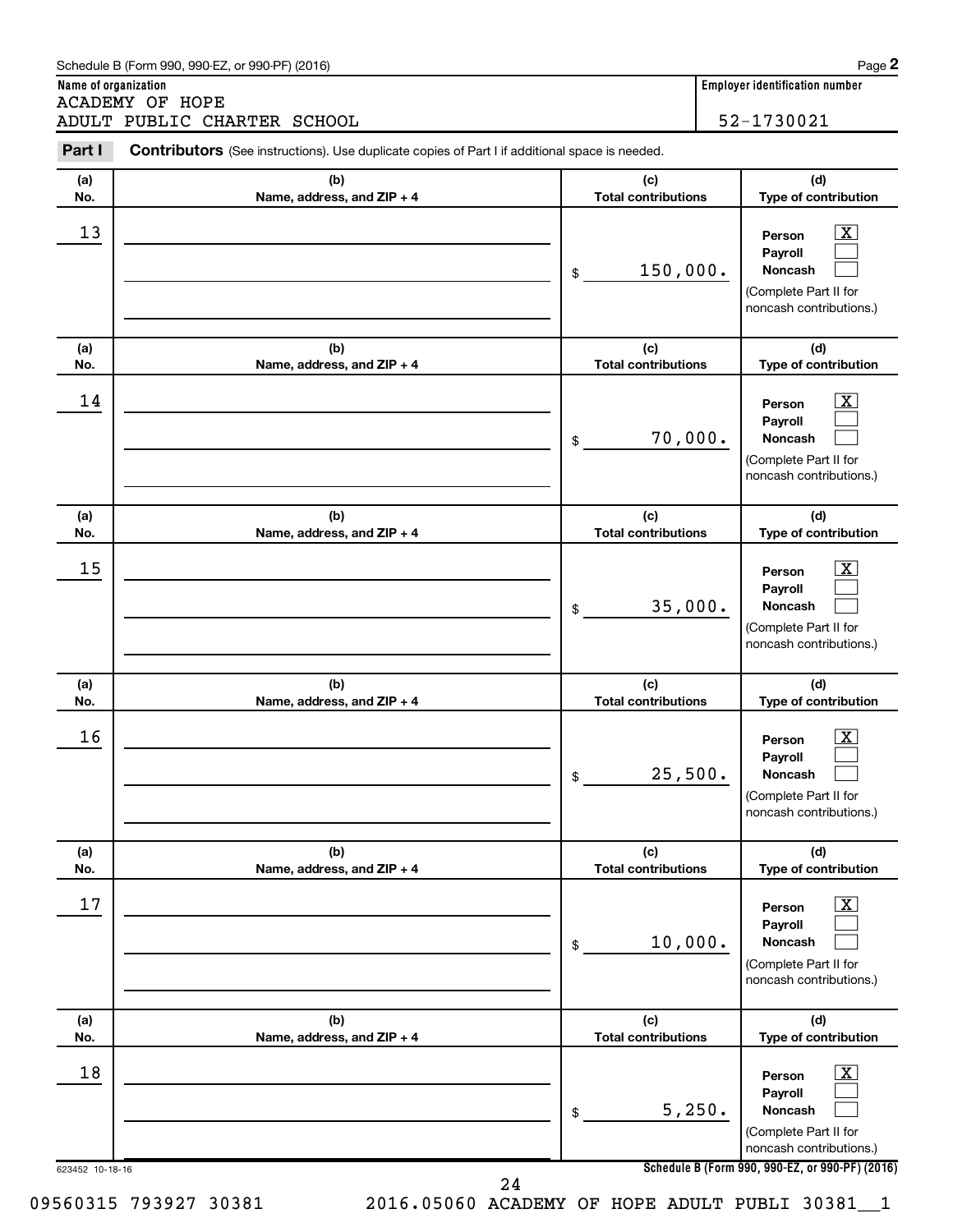|            | ADULT PUBLIC CHARTER SCHOOL                                                                           |                                   | 52-1730021                                                                                   |
|------------|-------------------------------------------------------------------------------------------------------|-----------------------------------|----------------------------------------------------------------------------------------------|
| Part I     | <b>Contributors</b> (See instructions). Use duplicate copies of Part I if additional space is needed. |                                   |                                                                                              |
| (a)<br>No. | (b)<br>Name, address, and ZIP + 4                                                                     | (c)<br><b>Total contributions</b> | (d)<br>Type of contribution                                                                  |
| 19         |                                                                                                       | 5,000.<br>\$                      | х<br>Person<br>Payroll<br><b>Noncash</b><br>(Complete Part II for<br>noncash contributions.) |
| (a)<br>No. | (b)<br>Name, address, and ZIP + 4                                                                     | (c)<br><b>Total contributions</b> | (d)<br>Type of contribution                                                                  |
|            |                                                                                                       | \$                                | Person<br>Payroll<br><b>Noncash</b><br>(Complete Part II for<br>noncash contributions.)      |
| (a)<br>No. | (b)<br>Name, address, and ZIP + 4                                                                     | (c)<br><b>Total contributions</b> | (d)<br>Type of contribution                                                                  |
|            |                                                                                                       | \$                                | Person<br>Payroll<br><b>Noncash</b><br>(Complete Part II for<br>noncash contributions.)      |
| (a)<br>No. | (b)<br>Name, address, and ZIP + 4                                                                     | (c)<br><b>Total contributions</b> | (d)<br>Type of contribution                                                                  |
|            |                                                                                                       | \$                                | Person<br>Payroll<br>Noncash<br>(Complete Part II for<br>noncash contributions.)             |
| (a)<br>No. | (b)<br>Name, address, and ZIP + 4                                                                     | (c)<br><b>Total contributions</b> | (d)<br>Type of contribution                                                                  |
|            |                                                                                                       | \$                                | Person<br>Payroll<br>Noncash<br>(Complete Part II for<br>noncash contributions.)             |
| (a)<br>No. | (b)<br>Name, address, and ZIP + 4                                                                     | (c)<br><b>Total contributions</b> | (d)<br>Type of contribution                                                                  |
|            |                                                                                                       | \$                                | Person<br>Payroll<br>Noncash<br>(Complete Part II for<br>noncash contributions.)             |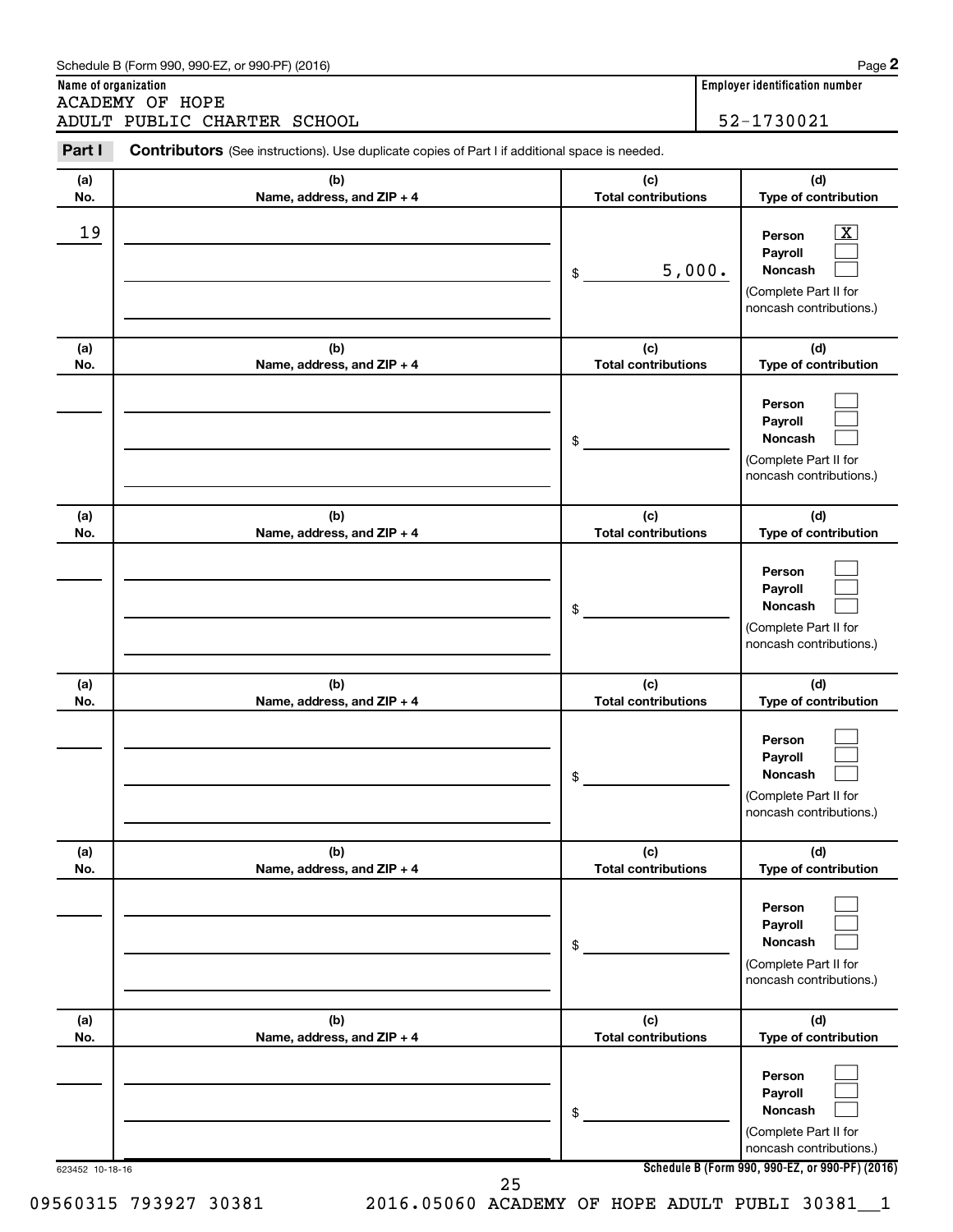| Name of organization<br><b>ACADEMY OF HOPE</b><br>52-1730021<br>ADULT PUBLIC CHARTER SCHOOL<br>Part II<br>Noncash Property (See instructions). Use duplicate copies of Part II if additional space is needed.<br>(a)<br>(c)<br>No.<br>(b)<br>(d)<br>FMV (or estimate)<br>from<br>Description of noncash property given<br>Date received<br>(See instructions)<br>Part I<br>\$<br>(a)<br>(c)<br>No.<br>(b)<br>(d)<br>FMV (or estimate)<br>from<br>Description of noncash property given<br>Date received<br>(See instructions)<br>Part I<br>\$<br>(a)<br>(c)<br>No.<br>(b)<br>(d)<br>FMV (or estimate)<br>from<br>Description of noncash property given<br>Date received<br>(See instructions)<br>Part I<br>\$<br>(a)<br>(c)<br>No.<br>(b)<br>(d)<br>FMV (or estimate)<br>from<br>Description of noncash property given<br>Date received<br>(See instructions)<br>Part I<br>\$<br>(a)<br>(c)<br>No.<br>(b)<br>(d)<br>FMV (or estimate)<br>from<br>Description of noncash property given<br>Date received<br>(See instructions)<br>Part I<br>\$<br>(a)<br>(c)<br>No.<br>(b)<br>(d)<br>FMV (or estimate)<br>from<br>Description of noncash property given<br>Date received<br>(See instructions)<br>Part I<br>\$<br>Schedule B (Form 990, 990-EZ, or 990-PF) (2016)<br>623453 10-18-16 | Schedule B (Form 990, 990-EZ, or 990-PF) (2016) |  | Page 3<br><b>Employer identification number</b> |
|-------------------------------------------------------------------------------------------------------------------------------------------------------------------------------------------------------------------------------------------------------------------------------------------------------------------------------------------------------------------------------------------------------------------------------------------------------------------------------------------------------------------------------------------------------------------------------------------------------------------------------------------------------------------------------------------------------------------------------------------------------------------------------------------------------------------------------------------------------------------------------------------------------------------------------------------------------------------------------------------------------------------------------------------------------------------------------------------------------------------------------------------------------------------------------------------------------------------------------------------------------------------------------------|-------------------------------------------------|--|-------------------------------------------------|
|                                                                                                                                                                                                                                                                                                                                                                                                                                                                                                                                                                                                                                                                                                                                                                                                                                                                                                                                                                                                                                                                                                                                                                                                                                                                                     |                                                 |  |                                                 |
|                                                                                                                                                                                                                                                                                                                                                                                                                                                                                                                                                                                                                                                                                                                                                                                                                                                                                                                                                                                                                                                                                                                                                                                                                                                                                     |                                                 |  |                                                 |
|                                                                                                                                                                                                                                                                                                                                                                                                                                                                                                                                                                                                                                                                                                                                                                                                                                                                                                                                                                                                                                                                                                                                                                                                                                                                                     |                                                 |  |                                                 |
|                                                                                                                                                                                                                                                                                                                                                                                                                                                                                                                                                                                                                                                                                                                                                                                                                                                                                                                                                                                                                                                                                                                                                                                                                                                                                     |                                                 |  |                                                 |
|                                                                                                                                                                                                                                                                                                                                                                                                                                                                                                                                                                                                                                                                                                                                                                                                                                                                                                                                                                                                                                                                                                                                                                                                                                                                                     |                                                 |  |                                                 |
|                                                                                                                                                                                                                                                                                                                                                                                                                                                                                                                                                                                                                                                                                                                                                                                                                                                                                                                                                                                                                                                                                                                                                                                                                                                                                     |                                                 |  |                                                 |
|                                                                                                                                                                                                                                                                                                                                                                                                                                                                                                                                                                                                                                                                                                                                                                                                                                                                                                                                                                                                                                                                                                                                                                                                                                                                                     |                                                 |  |                                                 |
|                                                                                                                                                                                                                                                                                                                                                                                                                                                                                                                                                                                                                                                                                                                                                                                                                                                                                                                                                                                                                                                                                                                                                                                                                                                                                     |                                                 |  |                                                 |
|                                                                                                                                                                                                                                                                                                                                                                                                                                                                                                                                                                                                                                                                                                                                                                                                                                                                                                                                                                                                                                                                                                                                                                                                                                                                                     |                                                 |  |                                                 |
|                                                                                                                                                                                                                                                                                                                                                                                                                                                                                                                                                                                                                                                                                                                                                                                                                                                                                                                                                                                                                                                                                                                                                                                                                                                                                     |                                                 |  |                                                 |
|                                                                                                                                                                                                                                                                                                                                                                                                                                                                                                                                                                                                                                                                                                                                                                                                                                                                                                                                                                                                                                                                                                                                                                                                                                                                                     |                                                 |  |                                                 |
|                                                                                                                                                                                                                                                                                                                                                                                                                                                                                                                                                                                                                                                                                                                                                                                                                                                                                                                                                                                                                                                                                                                                                                                                                                                                                     |                                                 |  |                                                 |
|                                                                                                                                                                                                                                                                                                                                                                                                                                                                                                                                                                                                                                                                                                                                                                                                                                                                                                                                                                                                                                                                                                                                                                                                                                                                                     |                                                 |  |                                                 |
|                                                                                                                                                                                                                                                                                                                                                                                                                                                                                                                                                                                                                                                                                                                                                                                                                                                                                                                                                                                                                                                                                                                                                                                                                                                                                     |                                                 |  |                                                 |
|                                                                                                                                                                                                                                                                                                                                                                                                                                                                                                                                                                                                                                                                                                                                                                                                                                                                                                                                                                                                                                                                                                                                                                                                                                                                                     |                                                 |  |                                                 |
|                                                                                                                                                                                                                                                                                                                                                                                                                                                                                                                                                                                                                                                                                                                                                                                                                                                                                                                                                                                                                                                                                                                                                                                                                                                                                     |                                                 |  |                                                 |
|                                                                                                                                                                                                                                                                                                                                                                                                                                                                                                                                                                                                                                                                                                                                                                                                                                                                                                                                                                                                                                                                                                                                                                                                                                                                                     |                                                 |  |                                                 |
|                                                                                                                                                                                                                                                                                                                                                                                                                                                                                                                                                                                                                                                                                                                                                                                                                                                                                                                                                                                                                                                                                                                                                                                                                                                                                     |                                                 |  |                                                 |
|                                                                                                                                                                                                                                                                                                                                                                                                                                                                                                                                                                                                                                                                                                                                                                                                                                                                                                                                                                                                                                                                                                                                                                                                                                                                                     |                                                 |  |                                                 |
|                                                                                                                                                                                                                                                                                                                                                                                                                                                                                                                                                                                                                                                                                                                                                                                                                                                                                                                                                                                                                                                                                                                                                                                                                                                                                     |                                                 |  |                                                 |
|                                                                                                                                                                                                                                                                                                                                                                                                                                                                                                                                                                                                                                                                                                                                                                                                                                                                                                                                                                                                                                                                                                                                                                                                                                                                                     |                                                 |  |                                                 |
|                                                                                                                                                                                                                                                                                                                                                                                                                                                                                                                                                                                                                                                                                                                                                                                                                                                                                                                                                                                                                                                                                                                                                                                                                                                                                     | 26                                              |  |                                                 |

09560315 793927 30381 2016.05060 ACADEMY OF HOPE ADULT PUBLI 30381\_1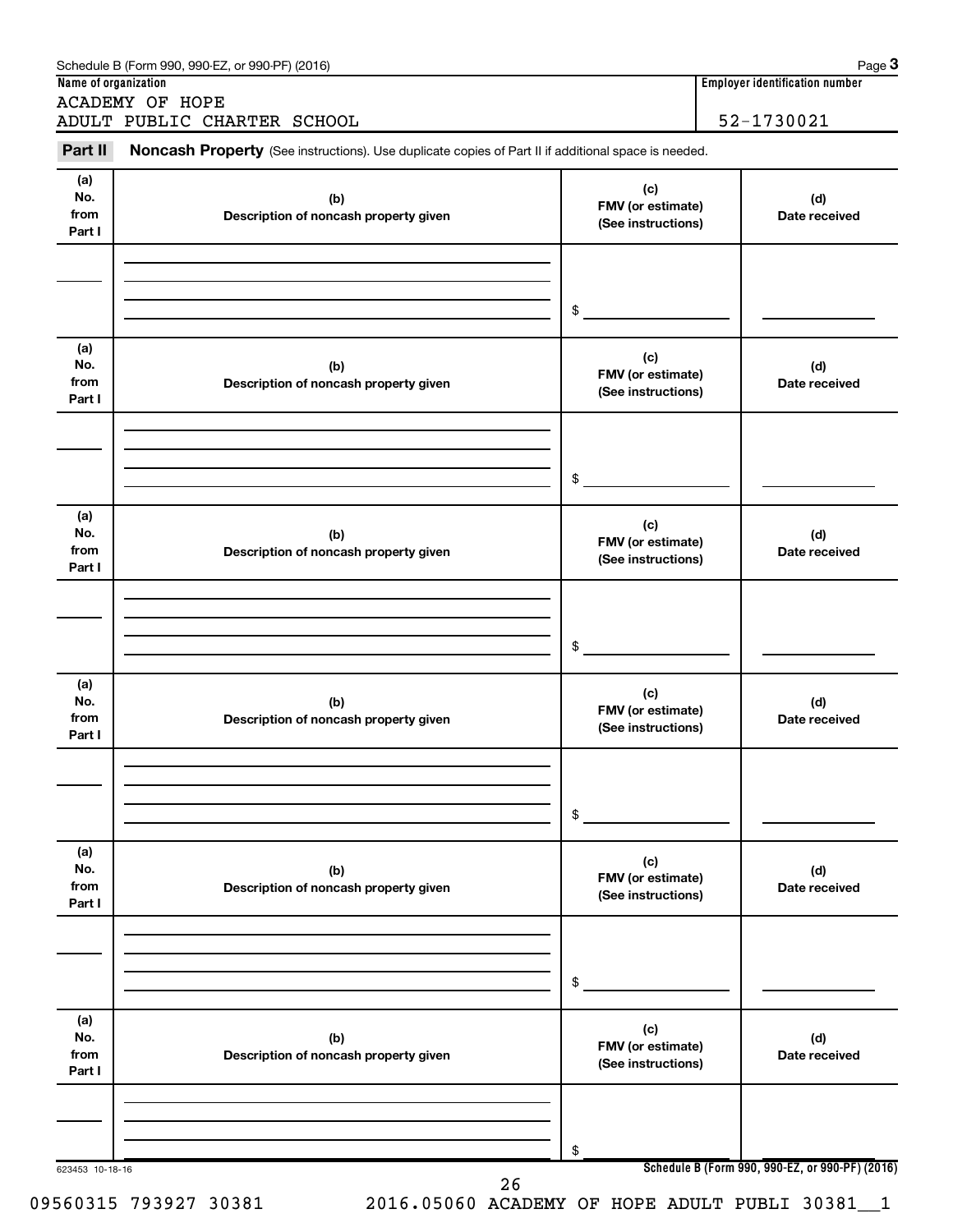|                           | <b>ACADEMY OF HOPE</b>                                                                                                                                   |                      |                                                                                                                                                       |
|---------------------------|----------------------------------------------------------------------------------------------------------------------------------------------------------|----------------------|-------------------------------------------------------------------------------------------------------------------------------------------------------|
|                           | ADULT PUBLIC CHARTER SCHOOL                                                                                                                              |                      | 52-1730021                                                                                                                                            |
| Part III                  | the year from any one contributor. Complete columns (a) through (e) and the following line entry. For organizations                                      |                      | Exclusively religious, charitable, etc., contributions to organizations described in section 501(c)(7), (8), or (10) that total more than \$1,000 for |
|                           | completing Part III, enter the total of exclusively religious, charitable, etc., contributions of \$1,000 or less for the year. (Enter this info. once.) |                      |                                                                                                                                                       |
|                           | Use duplicate copies of Part III if additional space is needed.                                                                                          |                      |                                                                                                                                                       |
| (a) No.<br>from<br>Part I | (b) Purpose of gift                                                                                                                                      | (c) Use of gift      | (d) Description of how gift is held                                                                                                                   |
|                           |                                                                                                                                                          |                      |                                                                                                                                                       |
|                           |                                                                                                                                                          |                      |                                                                                                                                                       |
|                           |                                                                                                                                                          |                      |                                                                                                                                                       |
|                           |                                                                                                                                                          |                      |                                                                                                                                                       |
|                           |                                                                                                                                                          | (e) Transfer of gift |                                                                                                                                                       |
|                           |                                                                                                                                                          |                      |                                                                                                                                                       |
|                           | Transferee's name, address, and ZIP + 4                                                                                                                  |                      | Relationship of transferor to transferee                                                                                                              |
|                           |                                                                                                                                                          |                      |                                                                                                                                                       |
|                           |                                                                                                                                                          |                      |                                                                                                                                                       |
|                           |                                                                                                                                                          |                      |                                                                                                                                                       |
| (a) No.<br>from           | (b) Purpose of gift                                                                                                                                      | (c) Use of gift      | (d) Description of how gift is held                                                                                                                   |
| Part I                    |                                                                                                                                                          |                      |                                                                                                                                                       |
|                           |                                                                                                                                                          |                      |                                                                                                                                                       |
|                           |                                                                                                                                                          |                      |                                                                                                                                                       |
|                           |                                                                                                                                                          |                      |                                                                                                                                                       |
|                           |                                                                                                                                                          | (e) Transfer of gift |                                                                                                                                                       |
|                           |                                                                                                                                                          |                      |                                                                                                                                                       |
|                           | Transferee's name, address, and ZIP + 4                                                                                                                  |                      | Relationship of transferor to transferee                                                                                                              |
|                           |                                                                                                                                                          |                      |                                                                                                                                                       |
|                           |                                                                                                                                                          |                      |                                                                                                                                                       |
|                           |                                                                                                                                                          |                      |                                                                                                                                                       |
| (a) No.<br>from           |                                                                                                                                                          |                      |                                                                                                                                                       |
| Part I                    | (b) Purpose of gift                                                                                                                                      | (c) Use of gift      | (d) Description of how gift is held                                                                                                                   |
|                           |                                                                                                                                                          |                      |                                                                                                                                                       |
|                           |                                                                                                                                                          |                      |                                                                                                                                                       |
|                           |                                                                                                                                                          |                      |                                                                                                                                                       |
|                           |                                                                                                                                                          | (e) Transfer of gift |                                                                                                                                                       |
|                           |                                                                                                                                                          |                      |                                                                                                                                                       |
|                           | Transferee's name, address, and $ZIP + 4$                                                                                                                |                      | Relationship of transferor to transferee                                                                                                              |
|                           |                                                                                                                                                          |                      |                                                                                                                                                       |
|                           |                                                                                                                                                          |                      |                                                                                                                                                       |
|                           |                                                                                                                                                          |                      |                                                                                                                                                       |
| (a) No.<br>from<br>Part I | (b) Purpose of gift                                                                                                                                      | (c) Use of gift      | (d) Description of how gift is held                                                                                                                   |
|                           |                                                                                                                                                          |                      |                                                                                                                                                       |
|                           |                                                                                                                                                          |                      |                                                                                                                                                       |
|                           |                                                                                                                                                          |                      |                                                                                                                                                       |
|                           |                                                                                                                                                          |                      |                                                                                                                                                       |
|                           |                                                                                                                                                          | (e) Transfer of gift |                                                                                                                                                       |
|                           |                                                                                                                                                          |                      |                                                                                                                                                       |
|                           | Transferee's name, address, and ZIP + 4                                                                                                                  |                      | Relationship of transferor to transferee                                                                                                              |
|                           |                                                                                                                                                          |                      |                                                                                                                                                       |
|                           |                                                                                                                                                          |                      |                                                                                                                                                       |
|                           |                                                                                                                                                          |                      |                                                                                                                                                       |
|                           |                                                                                                                                                          |                      |                                                                                                                                                       |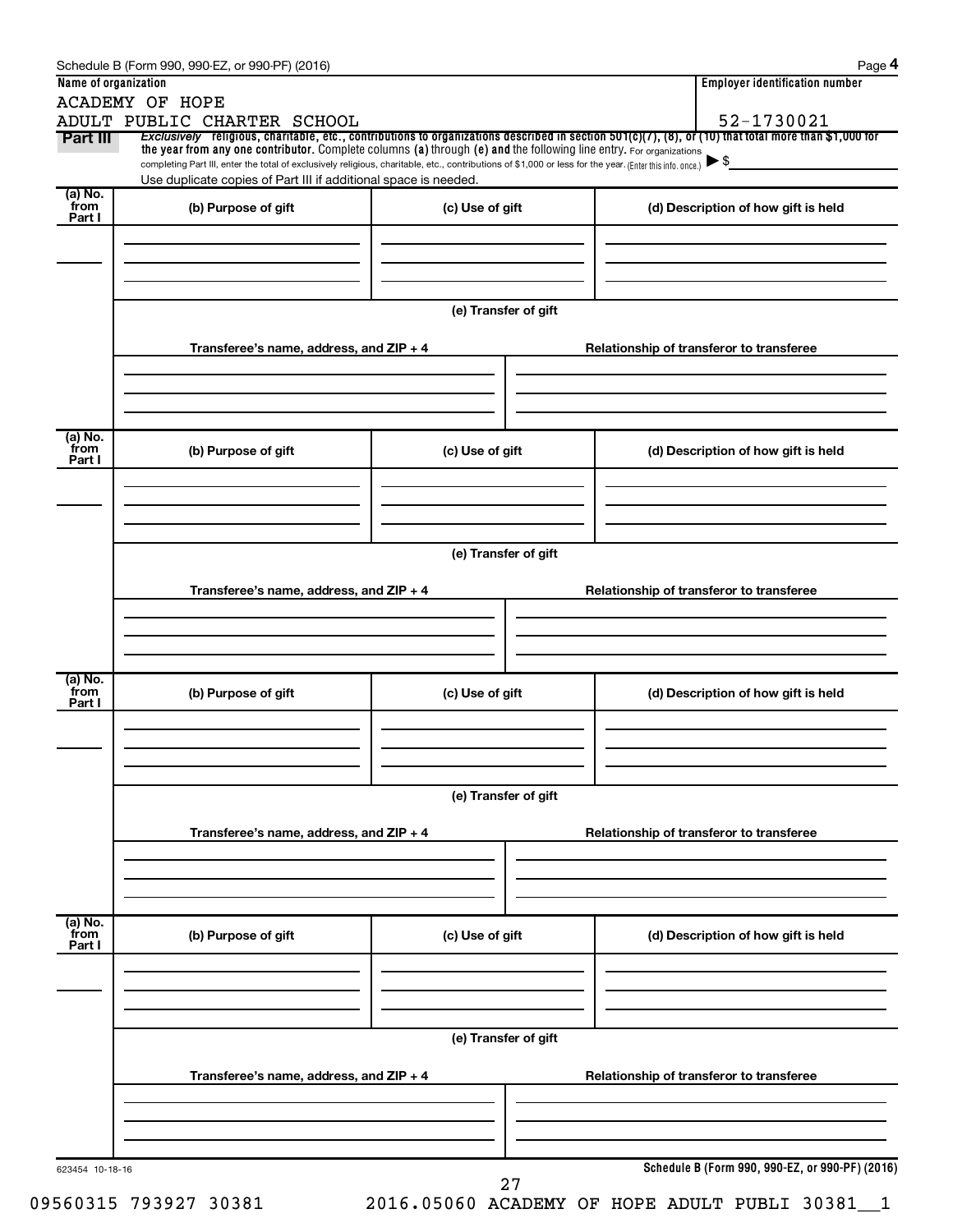|         | <b>SCHEDULE D</b><br>(Form 990)<br>Department of the Treasury<br>Internal Revenue Service |                                                                                                 | <b>Supplemental Financial Statements</b><br>Complete if the organization answered "Yes" on Form 990,<br>Part IV, line 6, 7, 8, 9, 10, 11a, 11b, 11c, 11d, 11e, 11f, 12a, or 12b.<br>$\blacktriangleright$ Attach to Form 990.<br>Information about Schedule D (Form 990) and its instructions is at www.irs.gov/form990. |                          | OMB No. 1545-0047<br><b>Open to Public</b><br>Inspection |
|---------|-------------------------------------------------------------------------------------------|-------------------------------------------------------------------------------------------------|--------------------------------------------------------------------------------------------------------------------------------------------------------------------------------------------------------------------------------------------------------------------------------------------------------------------------|--------------------------|----------------------------------------------------------|
|         | Name of the organization                                                                  | <b>ACADEMY OF HOPE</b>                                                                          |                                                                                                                                                                                                                                                                                                                          |                          | <b>Employer identification number</b>                    |
|         |                                                                                           | ADULT PUBLIC CHARTER SCHOOL                                                                     |                                                                                                                                                                                                                                                                                                                          |                          | 52-1730021                                               |
| Part I  |                                                                                           |                                                                                                 | Organizations Maintaining Donor Advised Funds or Other Similar Funds or Accounts. Complete if the                                                                                                                                                                                                                        |                          |                                                          |
|         |                                                                                           | organization answered "Yes" on Form 990, Part IV, line 6.                                       |                                                                                                                                                                                                                                                                                                                          |                          |                                                          |
|         |                                                                                           |                                                                                                 | (a) Donor advised funds                                                                                                                                                                                                                                                                                                  |                          | (b) Funds and other accounts                             |
| 1       |                                                                                           |                                                                                                 |                                                                                                                                                                                                                                                                                                                          |                          |                                                          |
| 2       |                                                                                           | Aggregate value of contributions to (during year)                                               |                                                                                                                                                                                                                                                                                                                          |                          |                                                          |
| з       |                                                                                           | Aggregate value of grants from (during year)                                                    |                                                                                                                                                                                                                                                                                                                          |                          |                                                          |
| 4       |                                                                                           |                                                                                                 |                                                                                                                                                                                                                                                                                                                          |                          |                                                          |
| 5       |                                                                                           |                                                                                                 | Did the organization inform all donors and donor advisors in writing that the assets held in donor advised funds                                                                                                                                                                                                         |                          |                                                          |
|         |                                                                                           |                                                                                                 |                                                                                                                                                                                                                                                                                                                          |                          | Yes<br>No                                                |
| 6       |                                                                                           |                                                                                                 | Did the organization inform all grantees, donors, and donor advisors in writing that grant funds can be used only                                                                                                                                                                                                        |                          |                                                          |
|         |                                                                                           |                                                                                                 | for charitable purposes and not for the benefit of the donor or donor advisor, or for any other purpose conferring                                                                                                                                                                                                       |                          | Yes<br>No                                                |
| Part II | impermissible private benefit?                                                            |                                                                                                 | Conservation Easements. Complete if the organization answered "Yes" on Form 990, Part IV, line 7.                                                                                                                                                                                                                        |                          |                                                          |
| 1.      |                                                                                           | Purpose(s) of conservation easements held by the organization (check all that apply).           |                                                                                                                                                                                                                                                                                                                          |                          |                                                          |
|         |                                                                                           | Preservation of land for public use (e.g., recreation or education)                             | Preservation of a historically important land area                                                                                                                                                                                                                                                                       |                          |                                                          |
|         |                                                                                           | Protection of natural habitat                                                                   | Preservation of a certified historic structure                                                                                                                                                                                                                                                                           |                          |                                                          |
|         |                                                                                           | Preservation of open space                                                                      |                                                                                                                                                                                                                                                                                                                          |                          |                                                          |
| 2       |                                                                                           |                                                                                                 | Complete lines 2a through 2d if the organization held a qualified conservation contribution in the form of a conservation easement on the last                                                                                                                                                                           |                          |                                                          |
|         | day of the tax year.                                                                      |                                                                                                 |                                                                                                                                                                                                                                                                                                                          |                          | Held at the End of the Tax Year                          |
| а       |                                                                                           |                                                                                                 |                                                                                                                                                                                                                                                                                                                          | 2a                       |                                                          |
| b       |                                                                                           |                                                                                                 |                                                                                                                                                                                                                                                                                                                          | 2 <sub>b</sub>           |                                                          |
| с       |                                                                                           |                                                                                                 |                                                                                                                                                                                                                                                                                                                          | 2c                       |                                                          |
| d       |                                                                                           |                                                                                                 | Number of conservation easements included in (c) acquired after 8/17/06, and not on a historic structure                                                                                                                                                                                                                 |                          |                                                          |
|         |                                                                                           |                                                                                                 |                                                                                                                                                                                                                                                                                                                          | 2d                       |                                                          |
| 3       |                                                                                           |                                                                                                 | Number of conservation easements modified, transferred, released, extinguished, or terminated by the organization during the tax                                                                                                                                                                                         |                          |                                                          |
|         | $\vee$ ear $\blacktriangleright$                                                          |                                                                                                 |                                                                                                                                                                                                                                                                                                                          |                          |                                                          |
| 4       |                                                                                           | Number of states where property subject to conservation easement is located >                   |                                                                                                                                                                                                                                                                                                                          |                          |                                                          |
| 5       |                                                                                           |                                                                                                 | Does the organization have a written policy regarding the periodic monitoring, inspection, handling of                                                                                                                                                                                                                   |                          |                                                          |
|         |                                                                                           | violations, and enforcement of the conservation easements it holds?                             |                                                                                                                                                                                                                                                                                                                          |                          | Yes<br>No                                                |
| 6       |                                                                                           |                                                                                                 | Staff and volunteer hours devoted to monitoring, inspecting, handling of violations, and enforcing conservation easements during the year                                                                                                                                                                                |                          |                                                          |
|         |                                                                                           |                                                                                                 |                                                                                                                                                                                                                                                                                                                          |                          |                                                          |
| 7       |                                                                                           |                                                                                                 | Amount of expenses incurred in monitoring, inspecting, handling of violations, and enforcing conservation easements during the year                                                                                                                                                                                      |                          |                                                          |
|         | $\blacktriangleright$ \$                                                                  |                                                                                                 |                                                                                                                                                                                                                                                                                                                          |                          |                                                          |
| 8       |                                                                                           |                                                                                                 | Does each conservation easement reported on line 2(d) above satisfy the requirements of section 170(h)(4)(B)(i)                                                                                                                                                                                                          |                          |                                                          |
|         |                                                                                           |                                                                                                 |                                                                                                                                                                                                                                                                                                                          |                          | Yes<br>No                                                |
| 9       |                                                                                           |                                                                                                 | In Part XIII, describe how the organization reports conservation easements in its revenue and expense statement, and balance sheet, and                                                                                                                                                                                  |                          |                                                          |
|         |                                                                                           |                                                                                                 | include, if applicable, the text of the footnote to the organization's financial statements that describes the organization's accounting for                                                                                                                                                                             |                          |                                                          |
|         | conservation easements.                                                                   |                                                                                                 |                                                                                                                                                                                                                                                                                                                          |                          |                                                          |
|         | Part III                                                                                  |                                                                                                 | Organizations Maintaining Collections of Art, Historical Treasures, or Other Similar Assets.                                                                                                                                                                                                                             |                          |                                                          |
|         |                                                                                           | Complete if the organization answered "Yes" on Form 990, Part IV, line 8.                       |                                                                                                                                                                                                                                                                                                                          |                          |                                                          |
|         |                                                                                           |                                                                                                 | 1a If the organization elected, as permitted under SFAS 116 (ASC 958), not to report in its revenue statement and balance sheet works of art,                                                                                                                                                                            |                          |                                                          |
|         |                                                                                           |                                                                                                 | historical treasures, or other similar assets held for public exhibition, education, or research in furtherance of public service, provide, in Part XIII,                                                                                                                                                                |                          |                                                          |
|         |                                                                                           | the text of the footnote to its financial statements that describes these items.                |                                                                                                                                                                                                                                                                                                                          |                          |                                                          |
| b       |                                                                                           |                                                                                                 | If the organization elected, as permitted under SFAS 116 (ASC 958), to report in its revenue statement and balance sheet works of art, historical                                                                                                                                                                        |                          |                                                          |
|         |                                                                                           |                                                                                                 | treasures, or other similar assets held for public exhibition, education, or research in furtherance of public service, provide the following amounts                                                                                                                                                                    |                          |                                                          |
|         | relating to these items:                                                                  |                                                                                                 |                                                                                                                                                                                                                                                                                                                          |                          |                                                          |
|         |                                                                                           |                                                                                                 |                                                                                                                                                                                                                                                                                                                          |                          | $\frac{1}{2}$                                            |
|         |                                                                                           | (ii) Assets included in Form 990, Part X                                                        |                                                                                                                                                                                                                                                                                                                          |                          | $\blacktriangleright$ \$                                 |
| 2       |                                                                                           |                                                                                                 | If the organization received or held works of art, historical treasures, or other similar assets for financial gain, provide                                                                                                                                                                                             |                          |                                                          |
|         |                                                                                           | the following amounts required to be reported under SFAS 116 (ASC 958) relating to these items: |                                                                                                                                                                                                                                                                                                                          |                          |                                                          |
| а       |                                                                                           |                                                                                                 |                                                                                                                                                                                                                                                                                                                          | $\blacktriangleright$ \$ |                                                          |
|         |                                                                                           |                                                                                                 |                                                                                                                                                                                                                                                                                                                          | $\blacktriangleright$ \$ |                                                          |
|         |                                                                                           | LHA For Paperwork Reduction Act Notice, see the Instructions for Form 990.                      |                                                                                                                                                                                                                                                                                                                          |                          | Schedule D (Form 990) 2016                               |
|         | 632051 08-29-16                                                                           |                                                                                                 |                                                                                                                                                                                                                                                                                                                          |                          |                                                          |
|         |                                                                                           |                                                                                                 | 28                                                                                                                                                                                                                                                                                                                       |                          |                                                          |

09560315 793927 30381 2016.05060 ACADEMY OF HOPE ADULT PUBLI 30381 1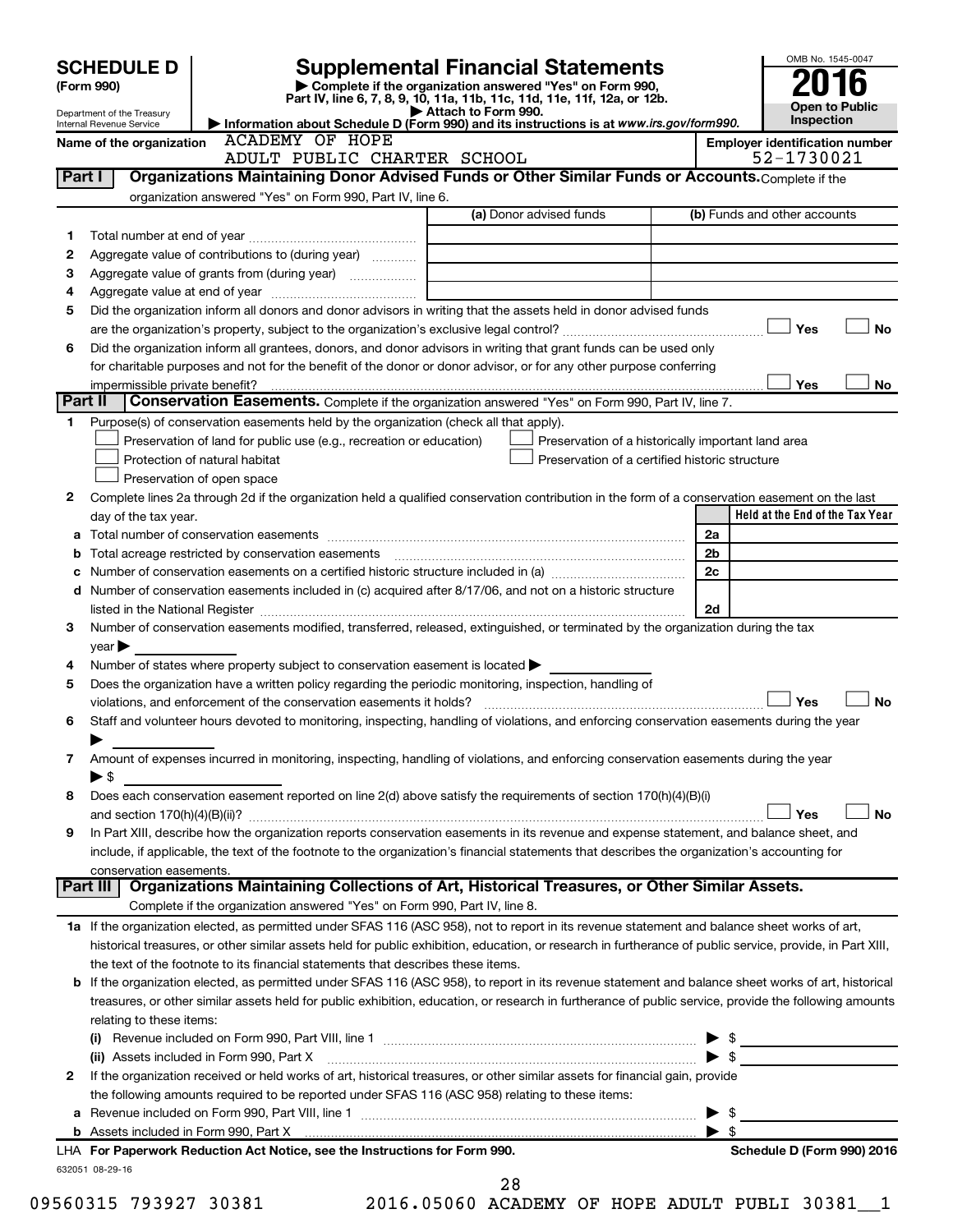|          |                                                                                                                                                                                                                                | <b>ACADEMY OF HOPE</b>      |   |                |                                                                                                                                                                                                                               |                                                                             |                   |              |
|----------|--------------------------------------------------------------------------------------------------------------------------------------------------------------------------------------------------------------------------------|-----------------------------|---|----------------|-------------------------------------------------------------------------------------------------------------------------------------------------------------------------------------------------------------------------------|-----------------------------------------------------------------------------|-------------------|--------------|
|          | Schedule D (Form 990) 2016                                                                                                                                                                                                     | ADULT PUBLIC CHARTER SCHOOL |   |                |                                                                                                                                                                                                                               |                                                                             | 52-1730021 Page 2 |              |
| Part III | Organizations Maintaining Collections of Art, Historical Treasures, or Other Similar Assets (continued)                                                                                                                        |                             |   |                |                                                                                                                                                                                                                               |                                                                             |                   |              |
| 3        | Using the organization's acquisition, accession, and other records, check any of the following that are a significant use of its collection items                                                                              |                             |   |                |                                                                                                                                                                                                                               |                                                                             |                   |              |
|          | (check all that apply):                                                                                                                                                                                                        |                             |   |                |                                                                                                                                                                                                                               |                                                                             |                   |              |
| a        | Public exhibition                                                                                                                                                                                                              | d                           |   |                | Loan or exchange programs                                                                                                                                                                                                     |                                                                             |                   |              |
| b        | Scholarly research                                                                                                                                                                                                             | e                           |   |                | Other and the contract of the contract of the contract of the contract of the contract of the contract of the contract of the contract of the contract of the contract of the contract of the contract of the contract of the |                                                                             |                   |              |
| c        | Preservation for future generations                                                                                                                                                                                            |                             |   |                |                                                                                                                                                                                                                               |                                                                             |                   |              |
|          |                                                                                                                                                                                                                                |                             |   |                |                                                                                                                                                                                                                               |                                                                             |                   |              |
| 4        | Provide a description of the organization's collections and explain how they further the organization's exempt purpose in Part XIII.                                                                                           |                             |   |                |                                                                                                                                                                                                                               |                                                                             |                   |              |
| 5        | During the year, did the organization solicit or receive donations of art, historical treasures, or other similar assets                                                                                                       |                             |   |                |                                                                                                                                                                                                                               |                                                                             |                   |              |
|          | Part IV                                                                                                                                                                                                                        |                             |   |                |                                                                                                                                                                                                                               |                                                                             | Yes               | No           |
|          | Escrow and Custodial Arrangements. Complete if the organization answered "Yes" on Form 990, Part IV, line 9, or                                                                                                                |                             |   |                |                                                                                                                                                                                                                               |                                                                             |                   |              |
|          | reported an amount on Form 990, Part X, line 21.                                                                                                                                                                               |                             |   |                |                                                                                                                                                                                                                               |                                                                             |                   |              |
|          | 1a Is the organization an agent, trustee, custodian or other intermediary for contributions or other assets not included                                                                                                       |                             |   |                |                                                                                                                                                                                                                               |                                                                             |                   |              |
|          | on Form 990, Part X? [11] matter and the contract of the contract of the contract of the contract of the contract of the contract of the contract of the contract of the contract of the contract of the contract of the contr |                             |   |                |                                                                                                                                                                                                                               |                                                                             | Yes               | No           |
|          | b If "Yes," explain the arrangement in Part XIII and complete the following table:                                                                                                                                             |                             |   |                |                                                                                                                                                                                                                               |                                                                             |                   |              |
|          |                                                                                                                                                                                                                                |                             |   |                |                                                                                                                                                                                                                               |                                                                             | Amount            |              |
|          |                                                                                                                                                                                                                                |                             |   |                |                                                                                                                                                                                                                               | 1c                                                                          |                   |              |
|          |                                                                                                                                                                                                                                |                             |   |                |                                                                                                                                                                                                                               | 1d                                                                          |                   |              |
|          | e Distributions during the year manufactured and an account of the year manufactured and account of the year manufactured and account of the USA of the Distributions during the year                                          |                             |   |                |                                                                                                                                                                                                                               | 1е                                                                          |                   |              |
|          | Ending balance <b>construction and construction of the construction of the construction of the construction</b>                                                                                                                |                             |   |                |                                                                                                                                                                                                                               | 1f                                                                          |                   |              |
|          | 2a Did the organization include an amount on Form 990, Part X, line 21, for escrow or custodial account liability?                                                                                                             |                             |   |                |                                                                                                                                                                                                                               |                                                                             | Yes               | No           |
|          |                                                                                                                                                                                                                                |                             |   |                |                                                                                                                                                                                                                               |                                                                             |                   |              |
| Part V   | <b>Endowment Funds.</b> Complete if the organization answered "Yes" on Form 990, Part IV, line 10.                                                                                                                             |                             |   |                |                                                                                                                                                                                                                               |                                                                             |                   |              |
|          |                                                                                                                                                                                                                                | (a) Current year            |   | (b) Prior year |                                                                                                                                                                                                                               | (c) Two years back $\vert$ (d) Three years back $\vert$ (e) Four years back |                   |              |
|          | 1a Beginning of year balance                                                                                                                                                                                                   |                             |   |                |                                                                                                                                                                                                                               |                                                                             |                   |              |
| b        |                                                                                                                                                                                                                                |                             |   |                |                                                                                                                                                                                                                               |                                                                             |                   |              |
|          | Net investment earnings, gains, and losses                                                                                                                                                                                     |                             |   |                |                                                                                                                                                                                                                               |                                                                             |                   |              |
|          |                                                                                                                                                                                                                                |                             |   |                |                                                                                                                                                                                                                               |                                                                             |                   |              |
|          |                                                                                                                                                                                                                                |                             |   |                |                                                                                                                                                                                                                               |                                                                             |                   |              |
|          | e Other expenditures for facilities                                                                                                                                                                                            |                             |   |                |                                                                                                                                                                                                                               |                                                                             |                   |              |
|          | and programs                                                                                                                                                                                                                   |                             |   |                |                                                                                                                                                                                                                               |                                                                             |                   |              |
| Ť.       |                                                                                                                                                                                                                                |                             |   |                |                                                                                                                                                                                                                               |                                                                             |                   |              |
| g        | End of year balance                                                                                                                                                                                                            |                             |   |                |                                                                                                                                                                                                                               |                                                                             |                   |              |
| 2        | Provide the estimated percentage of the current year end balance (line 1g, column (a)) held as:                                                                                                                                |                             |   |                |                                                                                                                                                                                                                               |                                                                             |                   |              |
| а        | Board designated or quasi-endowment                                                                                                                                                                                            |                             | ℅ |                |                                                                                                                                                                                                                               |                                                                             |                   |              |
| b        | Permanent endowment                                                                                                                                                                                                            | %                           |   |                |                                                                                                                                                                                                                               |                                                                             |                   |              |
|          | <b>c</b> Temporarily restricted endowment $\blacktriangleright$                                                                                                                                                                | %                           |   |                |                                                                                                                                                                                                                               |                                                                             |                   |              |
|          | The percentages on lines 2a, 2b, and 2c should equal 100%.                                                                                                                                                                     |                             |   |                |                                                                                                                                                                                                                               |                                                                             |                   |              |
|          | 3a Are there endowment funds not in the possession of the organization that are held and administered for the organization                                                                                                     |                             |   |                |                                                                                                                                                                                                                               |                                                                             |                   |              |
|          | by:                                                                                                                                                                                                                            |                             |   |                |                                                                                                                                                                                                                               |                                                                             |                   | Yes<br>No    |
|          | (i)                                                                                                                                                                                                                            |                             |   |                |                                                                                                                                                                                                                               |                                                                             | 3a(i)             |              |
|          |                                                                                                                                                                                                                                |                             |   |                |                                                                                                                                                                                                                               |                                                                             | 3a(ii)            |              |
|          |                                                                                                                                                                                                                                |                             |   |                |                                                                                                                                                                                                                               |                                                                             | 3b                |              |
| 4        | Describe in Part XIII the intended uses of the organization's endowment funds.                                                                                                                                                 |                             |   |                |                                                                                                                                                                                                                               |                                                                             |                   |              |
|          | <b>Part VI</b><br>Land, Buildings, and Equipment.                                                                                                                                                                              |                             |   |                |                                                                                                                                                                                                                               |                                                                             |                   |              |
|          | Complete if the organization answered "Yes" on Form 990, Part IV, line 11a. See Form 990, Part X, line 10.                                                                                                                     |                             |   |                |                                                                                                                                                                                                                               |                                                                             |                   |              |
|          |                                                                                                                                                                                                                                | (a) Cost or other           |   |                | (b) Cost or other                                                                                                                                                                                                             | (c) Accumulated                                                             | (d) Book value    |              |
|          | Description of property                                                                                                                                                                                                        | basis (investment)          |   |                | basis (other)                                                                                                                                                                                                                 | depreciation                                                                |                   |              |
|          |                                                                                                                                                                                                                                |                             |   |                | 1,660,000.                                                                                                                                                                                                                    |                                                                             |                   | 1,660,000.   |
|          |                                                                                                                                                                                                                                |                             |   |                |                                                                                                                                                                                                                               |                                                                             |                   |              |
|          |                                                                                                                                                                                                                                |                             |   |                | 3,326,511.                                                                                                                                                                                                                    | 99, 244.                                                                    |                   | 3,227,267.   |
|          |                                                                                                                                                                                                                                |                             |   |                | 188,481.                                                                                                                                                                                                                      | 173,890.                                                                    |                   | 14,591.      |
|          |                                                                                                                                                                                                                                |                             |   |                | 590, 868.                                                                                                                                                                                                                     | 290, 115.                                                                   |                   | 300, 753.    |
|          |                                                                                                                                                                                                                                |                             |   |                | 2,000.                                                                                                                                                                                                                        | 533.                                                                        |                   | 1,467.       |
|          |                                                                                                                                                                                                                                |                             |   |                |                                                                                                                                                                                                                               | ►                                                                           |                   | 5, 204, 078. |

**Schedule D (Form 990) 2016**

632052 08-29-16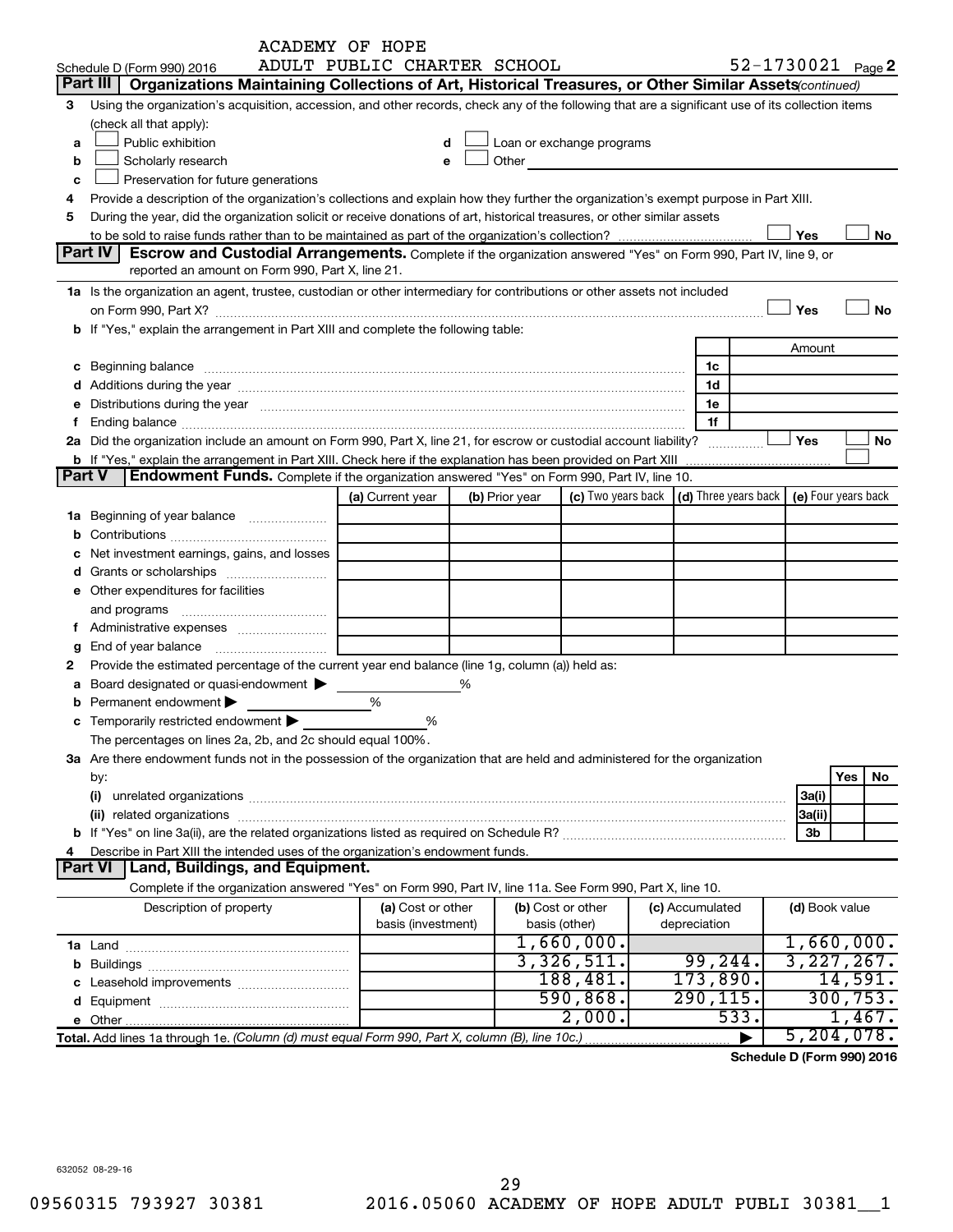| ACADEMY OF HOPE |  |
|-----------------|--|
|                 |  |

| <b>Part VII</b><br><b>Investments - Other Securities.</b><br>Complete if the organization answered "Yes" on Form 990, Part IV, line 11b. See Form 990, Part X, line 12.<br>(a) Description of security or category (including name of security)<br>(b) Book value<br>(c) Method of valuation: Cost or end-of-year market value<br>(1) Financial derivatives<br>$(3)$ Other<br>(A)<br>(B)<br>(C)<br>(D)<br>(E)<br>(F)<br>(G)<br>(H)<br>Total. (Col. (b) must equal Form 990, Part X, col. (B) line 12.)<br>Part VIII Investments - Program Related.<br>Complete if the organization answered "Yes" on Form 990, Part IV, line 11c. See Form 990, Part X, line 13.<br>(a) Description of investment<br>(c) Method of valuation: Cost or end-of-year market value<br>(b) Book value<br>(1)<br>(2)<br>(3)<br>(4)<br>(5)<br>(6)<br>(7)<br>(8)<br>(9)<br>Total. (Col. (b) must equal Form 990, Part X, col. (B) line 13.)<br>Part IX<br><b>Other Assets.</b><br>Complete if the organization answered "Yes" on Form 990, Part IV, line 11d. See Form 990, Part X, line 15.<br>(a) Description<br>(b) Book value<br>(1)<br>(2)<br>(3)<br>(4)<br>(5)<br>(6)<br>(7)<br>(8)<br>(9)<br>Total. (Column (b) must equal Form 990, Part X, col. (B) line 15.)<br><b>Other Liabilities.</b><br>Part X | Schedule D (Form 990) 2016 |  | ADULT PUBLIC CHARTER SCHOOL |  | $52 - 1730021$ Page 3 |  |
|---------------------------------------------------------------------------------------------------------------------------------------------------------------------------------------------------------------------------------------------------------------------------------------------------------------------------------------------------------------------------------------------------------------------------------------------------------------------------------------------------------------------------------------------------------------------------------------------------------------------------------------------------------------------------------------------------------------------------------------------------------------------------------------------------------------------------------------------------------------------------------------------------------------------------------------------------------------------------------------------------------------------------------------------------------------------------------------------------------------------------------------------------------------------------------------------------------------------------------------------------------------------------------------|----------------------------|--|-----------------------------|--|-----------------------|--|
|                                                                                                                                                                                                                                                                                                                                                                                                                                                                                                                                                                                                                                                                                                                                                                                                                                                                                                                                                                                                                                                                                                                                                                                                                                                                                       |                            |  |                             |  |                       |  |
|                                                                                                                                                                                                                                                                                                                                                                                                                                                                                                                                                                                                                                                                                                                                                                                                                                                                                                                                                                                                                                                                                                                                                                                                                                                                                       |                            |  |                             |  |                       |  |
|                                                                                                                                                                                                                                                                                                                                                                                                                                                                                                                                                                                                                                                                                                                                                                                                                                                                                                                                                                                                                                                                                                                                                                                                                                                                                       |                            |  |                             |  |                       |  |
|                                                                                                                                                                                                                                                                                                                                                                                                                                                                                                                                                                                                                                                                                                                                                                                                                                                                                                                                                                                                                                                                                                                                                                                                                                                                                       |                            |  |                             |  |                       |  |
|                                                                                                                                                                                                                                                                                                                                                                                                                                                                                                                                                                                                                                                                                                                                                                                                                                                                                                                                                                                                                                                                                                                                                                                                                                                                                       |                            |  |                             |  |                       |  |
|                                                                                                                                                                                                                                                                                                                                                                                                                                                                                                                                                                                                                                                                                                                                                                                                                                                                                                                                                                                                                                                                                                                                                                                                                                                                                       |                            |  |                             |  |                       |  |
|                                                                                                                                                                                                                                                                                                                                                                                                                                                                                                                                                                                                                                                                                                                                                                                                                                                                                                                                                                                                                                                                                                                                                                                                                                                                                       |                            |  |                             |  |                       |  |
|                                                                                                                                                                                                                                                                                                                                                                                                                                                                                                                                                                                                                                                                                                                                                                                                                                                                                                                                                                                                                                                                                                                                                                                                                                                                                       |                            |  |                             |  |                       |  |
|                                                                                                                                                                                                                                                                                                                                                                                                                                                                                                                                                                                                                                                                                                                                                                                                                                                                                                                                                                                                                                                                                                                                                                                                                                                                                       |                            |  |                             |  |                       |  |
|                                                                                                                                                                                                                                                                                                                                                                                                                                                                                                                                                                                                                                                                                                                                                                                                                                                                                                                                                                                                                                                                                                                                                                                                                                                                                       |                            |  |                             |  |                       |  |
|                                                                                                                                                                                                                                                                                                                                                                                                                                                                                                                                                                                                                                                                                                                                                                                                                                                                                                                                                                                                                                                                                                                                                                                                                                                                                       |                            |  |                             |  |                       |  |
|                                                                                                                                                                                                                                                                                                                                                                                                                                                                                                                                                                                                                                                                                                                                                                                                                                                                                                                                                                                                                                                                                                                                                                                                                                                                                       |                            |  |                             |  |                       |  |
|                                                                                                                                                                                                                                                                                                                                                                                                                                                                                                                                                                                                                                                                                                                                                                                                                                                                                                                                                                                                                                                                                                                                                                                                                                                                                       |                            |  |                             |  |                       |  |
|                                                                                                                                                                                                                                                                                                                                                                                                                                                                                                                                                                                                                                                                                                                                                                                                                                                                                                                                                                                                                                                                                                                                                                                                                                                                                       |                            |  |                             |  |                       |  |
|                                                                                                                                                                                                                                                                                                                                                                                                                                                                                                                                                                                                                                                                                                                                                                                                                                                                                                                                                                                                                                                                                                                                                                                                                                                                                       |                            |  |                             |  |                       |  |
|                                                                                                                                                                                                                                                                                                                                                                                                                                                                                                                                                                                                                                                                                                                                                                                                                                                                                                                                                                                                                                                                                                                                                                                                                                                                                       |                            |  |                             |  |                       |  |
|                                                                                                                                                                                                                                                                                                                                                                                                                                                                                                                                                                                                                                                                                                                                                                                                                                                                                                                                                                                                                                                                                                                                                                                                                                                                                       |                            |  |                             |  |                       |  |
|                                                                                                                                                                                                                                                                                                                                                                                                                                                                                                                                                                                                                                                                                                                                                                                                                                                                                                                                                                                                                                                                                                                                                                                                                                                                                       |                            |  |                             |  |                       |  |
|                                                                                                                                                                                                                                                                                                                                                                                                                                                                                                                                                                                                                                                                                                                                                                                                                                                                                                                                                                                                                                                                                                                                                                                                                                                                                       |                            |  |                             |  |                       |  |
|                                                                                                                                                                                                                                                                                                                                                                                                                                                                                                                                                                                                                                                                                                                                                                                                                                                                                                                                                                                                                                                                                                                                                                                                                                                                                       |                            |  |                             |  |                       |  |
|                                                                                                                                                                                                                                                                                                                                                                                                                                                                                                                                                                                                                                                                                                                                                                                                                                                                                                                                                                                                                                                                                                                                                                                                                                                                                       |                            |  |                             |  |                       |  |
|                                                                                                                                                                                                                                                                                                                                                                                                                                                                                                                                                                                                                                                                                                                                                                                                                                                                                                                                                                                                                                                                                                                                                                                                                                                                                       |                            |  |                             |  |                       |  |
|                                                                                                                                                                                                                                                                                                                                                                                                                                                                                                                                                                                                                                                                                                                                                                                                                                                                                                                                                                                                                                                                                                                                                                                                                                                                                       |                            |  |                             |  |                       |  |
|                                                                                                                                                                                                                                                                                                                                                                                                                                                                                                                                                                                                                                                                                                                                                                                                                                                                                                                                                                                                                                                                                                                                                                                                                                                                                       |                            |  |                             |  |                       |  |
|                                                                                                                                                                                                                                                                                                                                                                                                                                                                                                                                                                                                                                                                                                                                                                                                                                                                                                                                                                                                                                                                                                                                                                                                                                                                                       |                            |  |                             |  |                       |  |
|                                                                                                                                                                                                                                                                                                                                                                                                                                                                                                                                                                                                                                                                                                                                                                                                                                                                                                                                                                                                                                                                                                                                                                                                                                                                                       |                            |  |                             |  |                       |  |
|                                                                                                                                                                                                                                                                                                                                                                                                                                                                                                                                                                                                                                                                                                                                                                                                                                                                                                                                                                                                                                                                                                                                                                                                                                                                                       |                            |  |                             |  |                       |  |
|                                                                                                                                                                                                                                                                                                                                                                                                                                                                                                                                                                                                                                                                                                                                                                                                                                                                                                                                                                                                                                                                                                                                                                                                                                                                                       |                            |  |                             |  |                       |  |
|                                                                                                                                                                                                                                                                                                                                                                                                                                                                                                                                                                                                                                                                                                                                                                                                                                                                                                                                                                                                                                                                                                                                                                                                                                                                                       |                            |  |                             |  |                       |  |
|                                                                                                                                                                                                                                                                                                                                                                                                                                                                                                                                                                                                                                                                                                                                                                                                                                                                                                                                                                                                                                                                                                                                                                                                                                                                                       |                            |  |                             |  |                       |  |
|                                                                                                                                                                                                                                                                                                                                                                                                                                                                                                                                                                                                                                                                                                                                                                                                                                                                                                                                                                                                                                                                                                                                                                                                                                                                                       |                            |  |                             |  |                       |  |
|                                                                                                                                                                                                                                                                                                                                                                                                                                                                                                                                                                                                                                                                                                                                                                                                                                                                                                                                                                                                                                                                                                                                                                                                                                                                                       |                            |  |                             |  |                       |  |
|                                                                                                                                                                                                                                                                                                                                                                                                                                                                                                                                                                                                                                                                                                                                                                                                                                                                                                                                                                                                                                                                                                                                                                                                                                                                                       |                            |  |                             |  |                       |  |
|                                                                                                                                                                                                                                                                                                                                                                                                                                                                                                                                                                                                                                                                                                                                                                                                                                                                                                                                                                                                                                                                                                                                                                                                                                                                                       |                            |  |                             |  |                       |  |
|                                                                                                                                                                                                                                                                                                                                                                                                                                                                                                                                                                                                                                                                                                                                                                                                                                                                                                                                                                                                                                                                                                                                                                                                                                                                                       |                            |  |                             |  |                       |  |
|                                                                                                                                                                                                                                                                                                                                                                                                                                                                                                                                                                                                                                                                                                                                                                                                                                                                                                                                                                                                                                                                                                                                                                                                                                                                                       |                            |  |                             |  |                       |  |
|                                                                                                                                                                                                                                                                                                                                                                                                                                                                                                                                                                                                                                                                                                                                                                                                                                                                                                                                                                                                                                                                                                                                                                                                                                                                                       |                            |  |                             |  |                       |  |
|                                                                                                                                                                                                                                                                                                                                                                                                                                                                                                                                                                                                                                                                                                                                                                                                                                                                                                                                                                                                                                                                                                                                                                                                                                                                                       |                            |  |                             |  |                       |  |
|                                                                                                                                                                                                                                                                                                                                                                                                                                                                                                                                                                                                                                                                                                                                                                                                                                                                                                                                                                                                                                                                                                                                                                                                                                                                                       |                            |  |                             |  |                       |  |
|                                                                                                                                                                                                                                                                                                                                                                                                                                                                                                                                                                                                                                                                                                                                                                                                                                                                                                                                                                                                                                                                                                                                                                                                                                                                                       |                            |  |                             |  |                       |  |
|                                                                                                                                                                                                                                                                                                                                                                                                                                                                                                                                                                                                                                                                                                                                                                                                                                                                                                                                                                                                                                                                                                                                                                                                                                                                                       |                            |  |                             |  |                       |  |
|                                                                                                                                                                                                                                                                                                                                                                                                                                                                                                                                                                                                                                                                                                                                                                                                                                                                                                                                                                                                                                                                                                                                                                                                                                                                                       |                            |  |                             |  |                       |  |
| Complete if the organization answered "Yes" on Form 990, Part IV, line 11e or 11f. See Form 990, Part X, line 25.<br>(a) Description of liability<br>(b) Book value                                                                                                                                                                                                                                                                                                                                                                                                                                                                                                                                                                                                                                                                                                                                                                                                                                                                                                                                                                                                                                                                                                                   |                            |  |                             |  |                       |  |
| 1.                                                                                                                                                                                                                                                                                                                                                                                                                                                                                                                                                                                                                                                                                                                                                                                                                                                                                                                                                                                                                                                                                                                                                                                                                                                                                    |                            |  |                             |  |                       |  |
| Federal income taxes<br>(1)<br>CAPITAL LEASE OBLIGATION<br>24,455.                                                                                                                                                                                                                                                                                                                                                                                                                                                                                                                                                                                                                                                                                                                                                                                                                                                                                                                                                                                                                                                                                                                                                                                                                    |                            |  |                             |  |                       |  |
| (2)                                                                                                                                                                                                                                                                                                                                                                                                                                                                                                                                                                                                                                                                                                                                                                                                                                                                                                                                                                                                                                                                                                                                                                                                                                                                                   |                            |  |                             |  |                       |  |
| (3)                                                                                                                                                                                                                                                                                                                                                                                                                                                                                                                                                                                                                                                                                                                                                                                                                                                                                                                                                                                                                                                                                                                                                                                                                                                                                   |                            |  |                             |  |                       |  |
| (4)                                                                                                                                                                                                                                                                                                                                                                                                                                                                                                                                                                                                                                                                                                                                                                                                                                                                                                                                                                                                                                                                                                                                                                                                                                                                                   |                            |  |                             |  |                       |  |
| (5)                                                                                                                                                                                                                                                                                                                                                                                                                                                                                                                                                                                                                                                                                                                                                                                                                                                                                                                                                                                                                                                                                                                                                                                                                                                                                   |                            |  |                             |  |                       |  |
| (6)                                                                                                                                                                                                                                                                                                                                                                                                                                                                                                                                                                                                                                                                                                                                                                                                                                                                                                                                                                                                                                                                                                                                                                                                                                                                                   |                            |  |                             |  |                       |  |
| (7)                                                                                                                                                                                                                                                                                                                                                                                                                                                                                                                                                                                                                                                                                                                                                                                                                                                                                                                                                                                                                                                                                                                                                                                                                                                                                   |                            |  |                             |  |                       |  |
| (8)                                                                                                                                                                                                                                                                                                                                                                                                                                                                                                                                                                                                                                                                                                                                                                                                                                                                                                                                                                                                                                                                                                                                                                                                                                                                                   |                            |  |                             |  |                       |  |
| (9)                                                                                                                                                                                                                                                                                                                                                                                                                                                                                                                                                                                                                                                                                                                                                                                                                                                                                                                                                                                                                                                                                                                                                                                                                                                                                   |                            |  |                             |  |                       |  |
| 24,455.<br>Total. (Column (b) must equal Form 990, Part X, col. (B) line 25.)  ▶                                                                                                                                                                                                                                                                                                                                                                                                                                                                                                                                                                                                                                                                                                                                                                                                                                                                                                                                                                                                                                                                                                                                                                                                      |                            |  |                             |  |                       |  |
| 2. Liability for uncertain tax positions. In Part XIII, provide the text of the footnote to the organization's financial statements that reports the<br>organization's liability for uncertain tax positions under FIN 48 (ASC 740). Check here if the text of the footnote has been provided in Part XIII $\boxed{\text{X}}$                                                                                                                                                                                                                                                                                                                                                                                                                                                                                                                                                                                                                                                                                                                                                                                                                                                                                                                                                         |                            |  |                             |  |                       |  |

**Schedule D (Form 990) 2016**

632053 08-29-16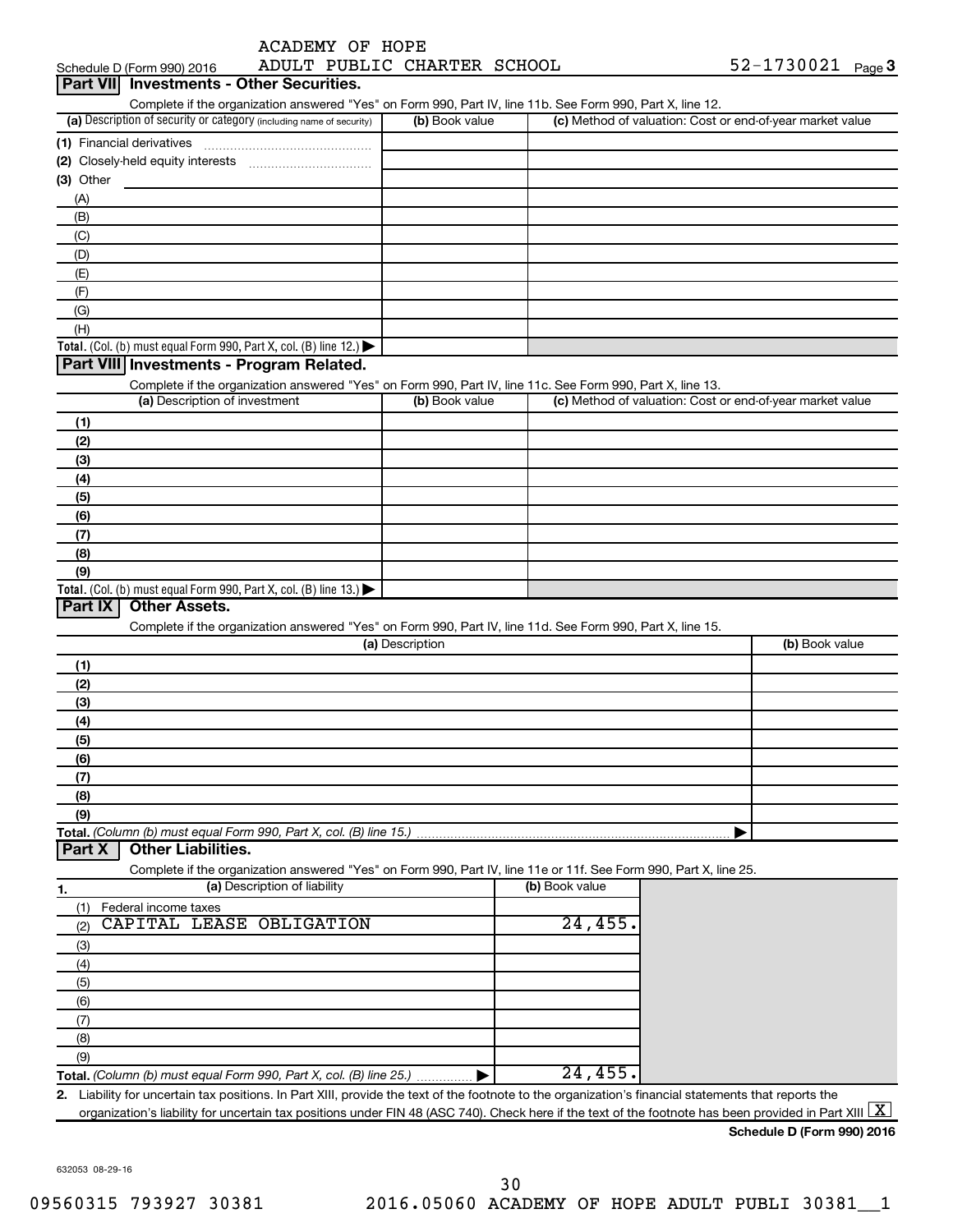|    | <b>ACADEMY OF HOPE</b>                                                                                                                                                                                                              |                |            |                   |            |    |  |  |  |  |
|----|-------------------------------------------------------------------------------------------------------------------------------------------------------------------------------------------------------------------------------------|----------------|------------|-------------------|------------|----|--|--|--|--|
|    | ADULT PUBLIC CHARTER SCHOOL<br>Schedule D (Form 990) 2016                                                                                                                                                                           |                |            | 52-1730021 Page 4 |            |    |  |  |  |  |
|    | Reconciliation of Revenue per Audited Financial Statements With Revenue per Return.<br><b>Part XI</b>                                                                                                                               |                |            |                   |            |    |  |  |  |  |
|    | Complete if the organization answered "Yes" on Form 990, Part IV, line 12a.                                                                                                                                                         |                |            |                   |            |    |  |  |  |  |
| 1  | Total revenue, gains, and other support per audited financial statements [11] [11] Total revenue, gains, and other support per audited financial statements                                                                         |                |            | $\overline{1}$    | 5,850,736. |    |  |  |  |  |
| 2  | Amounts included on line 1 but not on Form 990, Part VIII, line 12:                                                                                                                                                                 |                |            |                   |            |    |  |  |  |  |
| a  | Net unrealized gains (losses) on investments [11] [11] Net unrealized gains (losses) on investments [11] [12]                                                                                                                       | 2a             |            |                   |            |    |  |  |  |  |
| b  |                                                                                                                                                                                                                                     | 2 <sub>b</sub> |            |                   |            |    |  |  |  |  |
| c  |                                                                                                                                                                                                                                     | 2 <sub>c</sub> |            |                   |            |    |  |  |  |  |
| d  |                                                                                                                                                                                                                                     | 2d             | 19,344.    |                   |            |    |  |  |  |  |
| e  | Add lines 2a through 2d                                                                                                                                                                                                             |                |            | 2е                | 19,344.    |    |  |  |  |  |
| З  |                                                                                                                                                                                                                                     |                |            | 3                 | 5,831,392. |    |  |  |  |  |
| 4  | Amounts included on Form 990, Part VIII, line 12, but not on line 1:                                                                                                                                                                |                |            |                   |            |    |  |  |  |  |
| a  |                                                                                                                                                                                                                                     | 4a             |            |                   |            |    |  |  |  |  |
| b  |                                                                                                                                                                                                                                     | 4 <sub>h</sub> |            |                   |            |    |  |  |  |  |
|    | c Add lines 4a and 4b                                                                                                                                                                                                               | 4с             |            | 0.                |            |    |  |  |  |  |
| 5  |                                                                                                                                                                                                                                     | 5              | 5,831,392. |                   |            |    |  |  |  |  |
|    | Part XII   Reconciliation of Expenses per Audited Financial Statements With Expenses per Return.                                                                                                                                    |                |            |                   |            |    |  |  |  |  |
|    | Complete if the organization answered "Yes" on Form 990, Part IV, line 12a.                                                                                                                                                         |                |            |                   |            |    |  |  |  |  |
| 1  |                                                                                                                                                                                                                                     |                |            | $\blacksquare$    | 5,667,993. |    |  |  |  |  |
| 2  | Amounts included on line 1 but not on Form 990, Part IX, line 25:                                                                                                                                                                   |                |            |                   |            |    |  |  |  |  |
| a  |                                                                                                                                                                                                                                     | 2a             |            |                   |            |    |  |  |  |  |
| b  |                                                                                                                                                                                                                                     | 2 <sub>b</sub> |            |                   |            |    |  |  |  |  |
| c. |                                                                                                                                                                                                                                     | 2 <sub>c</sub> |            |                   |            |    |  |  |  |  |
| d  |                                                                                                                                                                                                                                     | 2d             | 19,344.    |                   |            |    |  |  |  |  |
| е  | Add lines 2a through 2d <b>[10]</b> University of the state of the state of the state of the state of the state of the state of the state of the state of the state of the state of the state of the state of the state of the stat |                |            | 2е                | 19,344.    |    |  |  |  |  |
| 3  |                                                                                                                                                                                                                                     |                |            | 3                 | 5,648,649. |    |  |  |  |  |
| 4  | Amounts included on Form 990, Part IX, line 25, but not on line 1:                                                                                                                                                                  |                |            |                   |            |    |  |  |  |  |
| a  |                                                                                                                                                                                                                                     | 4a             |            |                   |            |    |  |  |  |  |
| b  |                                                                                                                                                                                                                                     |                |            |                   |            |    |  |  |  |  |
|    | c Add lines 4a and 4b                                                                                                                                                                                                               |                |            | 4c                |            | 0. |  |  |  |  |
| 5  |                                                                                                                                                                                                                                     |                |            | 5                 | 5,648,649. |    |  |  |  |  |
|    | Part XIII Supplemental Information.                                                                                                                                                                                                 |                |            |                   |            |    |  |  |  |  |

Provide the descriptions required for Part II, lines 3, 5, and 9; Part III, lines 1a and 4; Part IV, lines 1b and 2b; Part V, line 4; Part X, line 2; Part XI, lines 2d and 4b; and Part XII, lines 2d and 4b. Also complete this part to provide any additional information.

PART X, LINE 2:

| ACADEMY OF HOPE ADULT PUBLIC CHARTER SCHOOL IS A $501(C)(3)$ TAX-EXEMPT    |
|----------------------------------------------------------------------------|
| ORGANIZATION UNDER SECTION 501(A) OF THE INTERNAL REVENUE CODE.<br>ACADEMY |
| OF HOPE ADULT PUBLIC SCHOOL BELIEVES THAT IT HAS APPROPRIATE SUPPORT FOR   |
| ANY TAX POSITIONS TAKEN, AND AS SUCH, DOES NOT HAVE ANY UNCERTAIN TAX      |
| POSITIONS TAHT ARE MATERIAL TO THE FINANCIAL STATEMENTS OR THAT WOULD HAVE |
| AN EFFECT ON ITS TAX-EXEMPT STATUS. THERE ARE NO UNRECOGNIZED TAX BENEFITS |
| OR LIABILITIES THAT NEED TO BE RECORDED. ACADEMY OF HOPE ADULT PUBLIC      |
| CHARTER SCHOOL'S INCOME TAX RETURNS ARE SUBJECT TO EXAMINIATION BY THE     |
| INTERNAL REVENUE SERVICE ("IRS") FOR A PERIOD OF THREE YEARS FROM THE DATE |
| THEY WERE FILED, EXCEPT UNDER CERTAIN CIRCUMSTANCES. THE FORM 990          |
| INFORMATION RETURNS FOR THE YEARS 2013 THROUGH 2015 ARE OPEN FOR A TAX     |
| Schedule D (Form 990) 2016<br>632054 08-29-16<br>31                        |
| 09560315 793927 30381 2016.05060 ACADEMY OF HOPE ADULT PUBLI 30381 1       |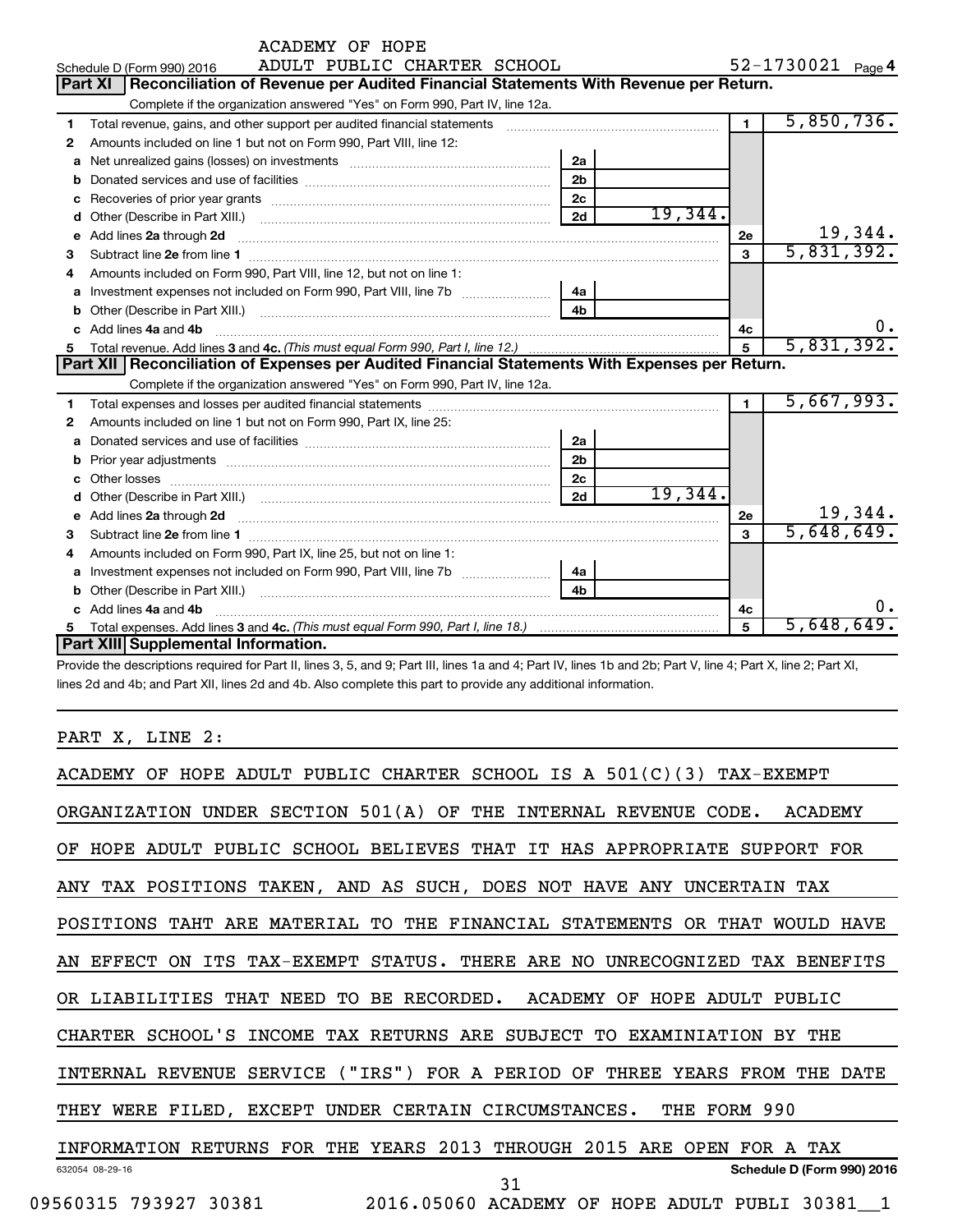| <b>ACADEMY OF HOPE</b><br>ADULT PUBLIC CHARTER SCHOOL<br>Schedule D (Form 990) 2016 |    |  | 52-1730021 Page 5          |
|-------------------------------------------------------------------------------------|----|--|----------------------------|
| <b>Part XIII Supplemental Information (continued)</b>                               |    |  |                            |
| EXAMINATION BY THE IRS, ALTHOUGH NO REQUEST HAS BEEN MADE AS OF THE DATE            |    |  |                            |
| OF THESE FINANCIAL STATEMENTS.                                                      |    |  |                            |
|                                                                                     |    |  |                            |
|                                                                                     |    |  |                            |
| PART XI, LINE 2D - OTHER ADJUSTMENTS:                                               |    |  |                            |
| FUNDRAISING EXPENSES                                                                |    |  | 19,344.                    |
|                                                                                     |    |  |                            |
| PART XII, LINE 2D - OTHER ADJUSTMENTS:                                              |    |  |                            |
| FUNDRAISING EXPENSES                                                                |    |  | 19,344.                    |
|                                                                                     |    |  |                            |
|                                                                                     |    |  |                            |
|                                                                                     |    |  |                            |
|                                                                                     |    |  |                            |
|                                                                                     |    |  |                            |
|                                                                                     |    |  |                            |
|                                                                                     |    |  |                            |
|                                                                                     |    |  |                            |
|                                                                                     |    |  |                            |
|                                                                                     |    |  |                            |
|                                                                                     |    |  |                            |
|                                                                                     |    |  |                            |
|                                                                                     |    |  |                            |
|                                                                                     |    |  |                            |
|                                                                                     |    |  |                            |
|                                                                                     |    |  |                            |
|                                                                                     |    |  |                            |
|                                                                                     |    |  |                            |
|                                                                                     |    |  |                            |
|                                                                                     |    |  |                            |
|                                                                                     |    |  |                            |
|                                                                                     |    |  |                            |
|                                                                                     |    |  |                            |
|                                                                                     |    |  |                            |
|                                                                                     |    |  |                            |
|                                                                                     |    |  |                            |
|                                                                                     |    |  |                            |
| 632055 08-29-16                                                                     |    |  | Schedule D (Form 990) 2016 |
|                                                                                     | 32 |  |                            |

09560315 793927 30381 2016.05060 ACADEMY OF HOPE ADULT PUBLI 30381 1 32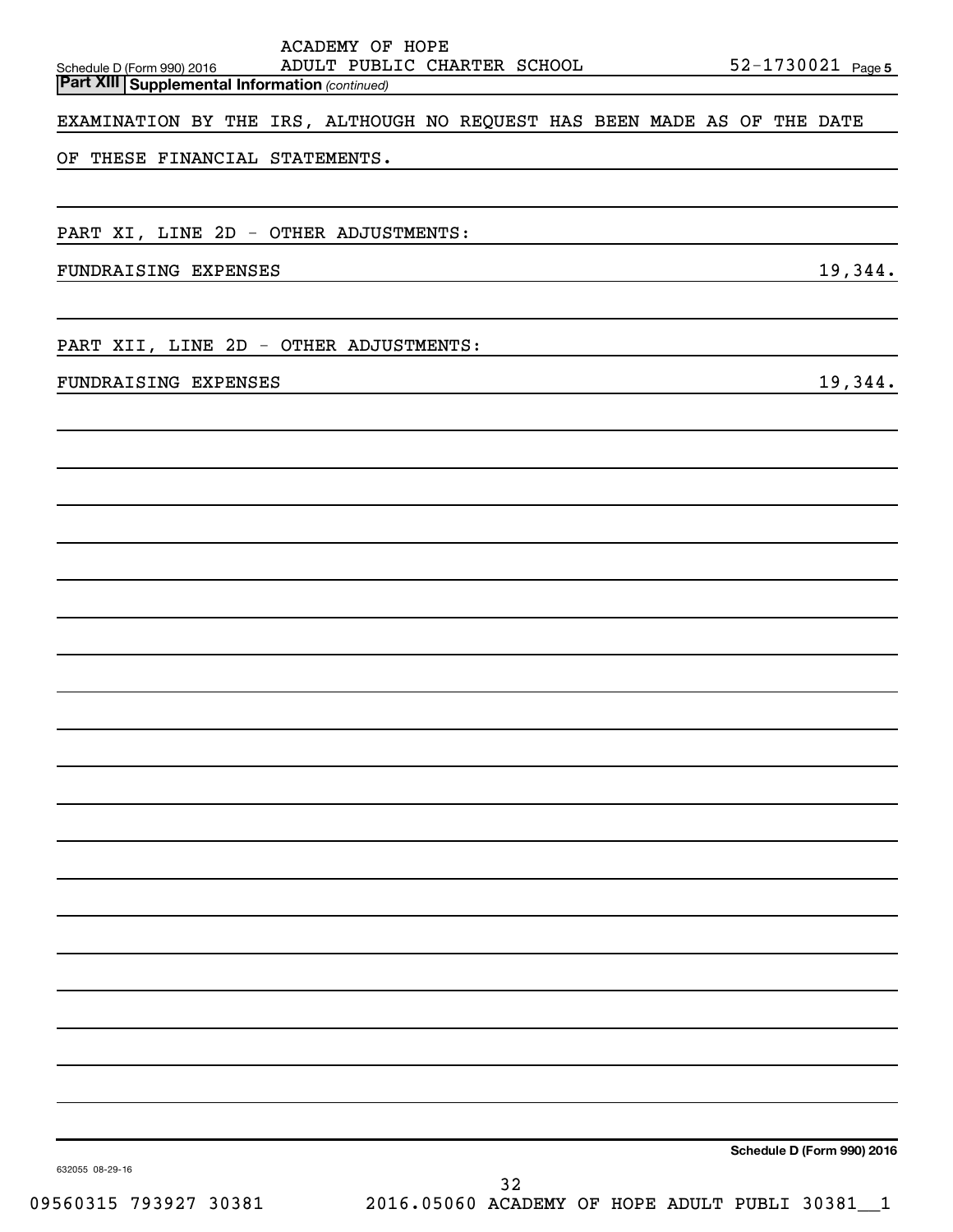|  | <b>SCHEDULE E</b> |  |
|--|-------------------|--|
|  |                   |  |

# **Schools**

**(Form 990 or 990-EZ) | Complete if the organization answered "Yes" on Form 990, Part IV, line 13, or Form 990-EZ, Part VI, line 48.**

OMB No. 1545-0047

**2016**

|    | Department of the Treasury<br>Internal Revenue Service | Attach to Form 990 or Form 990-EZ.                                                                                                                                                                                                 |                                       | <b>Open to Public</b><br>Inspection |                         |                               |
|----|--------------------------------------------------------|------------------------------------------------------------------------------------------------------------------------------------------------------------------------------------------------------------------------------------|---------------------------------------|-------------------------------------|-------------------------|-------------------------------|
|    |                                                        | Information about Schedule E (Form 990 or 990-EZ) and its instructions is at WWW.irs.gov/form990.<br>Name of the organization ACADEMY OF HOPE                                                                                      | <b>Employer identification number</b> |                                     |                         |                               |
|    |                                                        | ADULT PUBLIC CHARTER SCHOOL                                                                                                                                                                                                        |                                       | 52-1730021                          |                         |                               |
|    | Part I                                                 |                                                                                                                                                                                                                                    |                                       |                                     |                         |                               |
|    |                                                        |                                                                                                                                                                                                                                    |                                       |                                     | YES                     | NO.                           |
| 1. |                                                        | Does the organization have a racially nondiscriminatory policy toward students by statement in its charter, bylaws,                                                                                                                |                                       |                                     |                         |                               |
|    |                                                        |                                                                                                                                                                                                                                    |                                       | 1                                   | х                       |                               |
| 2  |                                                        | Does the organization include a statement of its racially nondiscriminatory policy toward students in all its brochures,                                                                                                           |                                       |                                     |                         |                               |
|    |                                                        | catalogues, and other written communications with the public dealing with student admissions, programs, and scholarships?                                                                                                          |                                       | $\mathbf{2}$                        | х                       |                               |
| 3  |                                                        | Has the organization publicized its racially nondiscriminatory policy through newspaper or broadcast media during the                                                                                                              |                                       |                                     |                         |                               |
|    |                                                        | period of solicitation for students, or during the registration period if it has no solicitation program, in a way that makes                                                                                                      |                                       |                                     |                         |                               |
|    |                                                        | the policy known to all parts of the general community it serves? If "Yes," please describe. If "No," please explain.                                                                                                              |                                       |                                     |                         |                               |
|    |                                                        | If you need more space, use Part II manufactured and continuum contract to the Part II manufactured and the contract of the contract of the contract of the contract of the contract of the contract of the contract of the co     |                                       | 3                                   | х                       |                               |
|    | SEE PART II                                            |                                                                                                                                                                                                                                    |                                       |                                     |                         |                               |
|    |                                                        |                                                                                                                                                                                                                                    |                                       |                                     |                         |                               |
|    |                                                        |                                                                                                                                                                                                                                    |                                       |                                     |                         |                               |
|    |                                                        |                                                                                                                                                                                                                                    |                                       |                                     |                         |                               |
|    |                                                        |                                                                                                                                                                                                                                    |                                       |                                     |                         |                               |
| 4  |                                                        | Does the organization maintain the following?                                                                                                                                                                                      |                                       |                                     |                         |                               |
| a  |                                                        |                                                                                                                                                                                                                                    |                                       | 4a                                  |                         | х                             |
|    |                                                        | <b>b</b> Records documenting that scholarships and other financial assistance are awarded on a racially nondiscriminatory basis?                                                                                                   |                                       | 4b                                  |                         | $\overline{\text{x}}$         |
|    |                                                        | c Copies of all catalogues, brochures, announcements, and other written communications to the public dealing with student                                                                                                          |                                       |                                     |                         |                               |
|    |                                                        |                                                                                                                                                                                                                                    |                                       | 4c                                  | х                       |                               |
|    |                                                        |                                                                                                                                                                                                                                    |                                       | 4d                                  | $\overline{\textbf{x}}$ |                               |
|    | SEE PART II                                            | If you answered "No" to any of the above, please explain. If you need more space, use Part II.                                                                                                                                     |                                       |                                     |                         |                               |
|    |                                                        |                                                                                                                                                                                                                                    |                                       |                                     |                         |                               |
|    |                                                        |                                                                                                                                                                                                                                    |                                       |                                     |                         |                               |
|    |                                                        |                                                                                                                                                                                                                                    |                                       |                                     |                         |                               |
| 5  |                                                        | Does the organization discriminate by race in any way with respect to:                                                                                                                                                             |                                       |                                     |                         |                               |
|    |                                                        |                                                                                                                                                                                                                                    |                                       | 5a                                  |                         | х                             |
|    |                                                        |                                                                                                                                                                                                                                    |                                       | 5b                                  |                         | $\overline{\mathbf{x}}$       |
|    |                                                        |                                                                                                                                                                                                                                    |                                       | 5с                                  |                         | $\overline{\mathbf{x}}$       |
|    |                                                        |                                                                                                                                                                                                                                    |                                       | 5d                                  |                         | х                             |
|    |                                                        |                                                                                                                                                                                                                                    |                                       | <b>5e</b>                           |                         | $\overline{\mathbf{x}}$       |
|    |                                                        | f Use of facilities? <b>www.communities.</b> We can be a series of the contract of the contract of the contract of the contract of the contract of the contract of the contract of the contract of the contract of the contract of |                                       | 5f                                  |                         | $\overline{\text{X}}$         |
|    |                                                        |                                                                                                                                                                                                                                    |                                       | 5g                                  |                         | $\overline{\mathbf{x}}$<br>∡⊾ |
|    |                                                        |                                                                                                                                                                                                                                    |                                       | 5h                                  |                         | $\overline{\textbf{x}}$       |
|    |                                                        | If you answered "Yes" to any of the above, please explain. If you need more space, use Part II.                                                                                                                                    |                                       |                                     |                         |                               |
|    |                                                        |                                                                                                                                                                                                                                    |                                       |                                     |                         |                               |
|    |                                                        |                                                                                                                                                                                                                                    |                                       |                                     |                         |                               |
|    |                                                        |                                                                                                                                                                                                                                    |                                       |                                     |                         |                               |
|    |                                                        |                                                                                                                                                                                                                                    |                                       |                                     |                         |                               |
|    |                                                        |                                                                                                                                                                                                                                    |                                       | 6a                                  | X                       |                               |
|    |                                                        |                                                                                                                                                                                                                                    |                                       | 6b                                  |                         | x                             |
|    |                                                        | If you answered "Yes" on either line 6a or line 6b, explain on Part II.                                                                                                                                                            |                                       |                                     |                         |                               |
| 7  |                                                        | Does the organization certify that it has complied with the applicable requirements of sections 4.01 through 4.05 of                                                                                                               |                                       |                                     |                         |                               |

**Schedule E (Form 990 or 990-EZ) 2016**

**7**

X

**For Paperwork Reduction Act Notice, see the Instructions for Form 990 or Form 990-EZ.** LHA

Rev. Proc. 75-50, 1975-2 C.B. 587, covering racial nondiscrimination? If "No," explain on Part II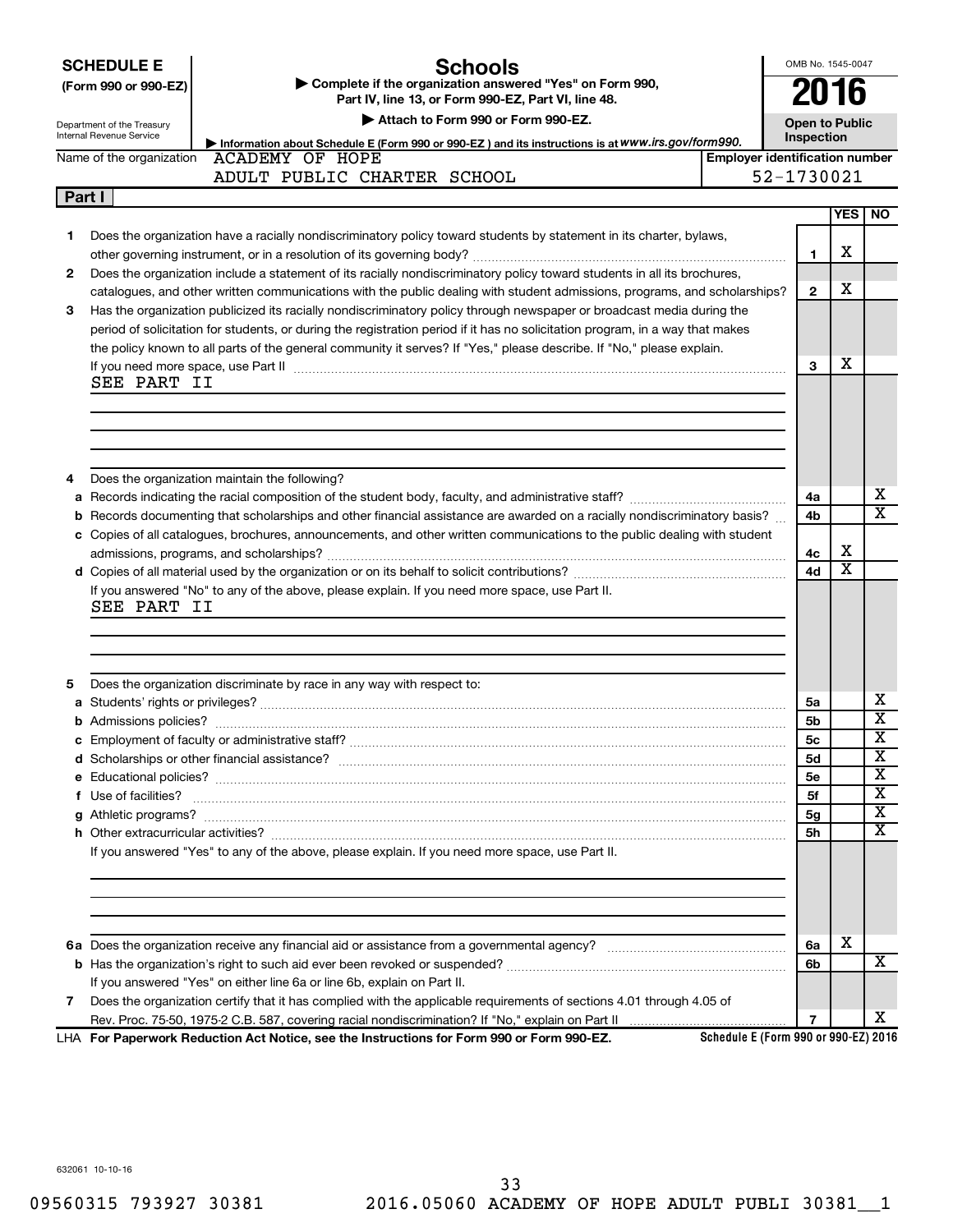Part II | Supplemental Information. Provide the explanations required by Part I, lines 3, 4d, 5h, 6b, and 7, as applicable. Also provide any other additional information.

LINE 3 - EXPLANATION OF NONDISCRIMINATION POLICY:

THE FOLLOWING STATEMENT APPEARS ON ALL LITERATURE: "ACADEMY

OF HOPE DOES NOT DISCRIMINATE ON THE BASIS OF RACE, COLOR,

RELIGION, SEX, AGE, MARITAL STATUS, NATIONAL ORIGIN, PERSONAL

APPEARANCE, SEXUAL ORIENTATION, GENDER IDENTITY OR

EXPRESSION, FAMILIAL STATUS, FAMILY RESPONSIBILITIES,

POLITICAL AFFILIATION, SOURCE OF INCOME OR ANY OTHER REASON PROHIBITED BY

LAW." IN ADDITION, AS A PUBLIC CHARTER SCHOOL, ACADEMY OF HOPE IS EXEMPT

FROM THE REQUIREMENTS OF REV. PROC.75-50.

LINE 4 - EXPLANATION OF RECORDS NON-MAINTENANCE:

LINE 4A - ACADEMY OF HOPE ADULT PUBLIC CHARTER SCHOOL KEEPS

RECORDS OF THE RACIAL COMPOSITION OF ITS STUDENTS, BUT DOES

NOT FOR THE STAFF SINCE WE ARE EXEMPT FROM REV. PROC. 75-50.

LINE 4B - ACADEMY OF HOPE ADULT PUBLIC CHARTER SCHOOL DOES NOT PROVIDE SCHOLARSHIPS OR FINANCIAL ASSISTANCE.

LINE 6 - EXPLANATION OF GOVERNMENT FINANCIAL AID:

ACADEMY OF HOPE ADULT PUBLIC CHARTER SCHOOL RECEIVES GRANT FUNDS TO

SUPPORT OPERATIONS FROM LOCAL GOVERNMENT AGENCIES.

LINE 7 - EXPLANATION OF RACIAL NONDISCRIMINATION COMPLIANCE:

AS A PUBLIC CHARTER SCHOOL, ACADEMY OF HOPE IS EXEMPT FROM THE

REQUIREMENTS OF REV.PROC.75-50.

632062 10-10-16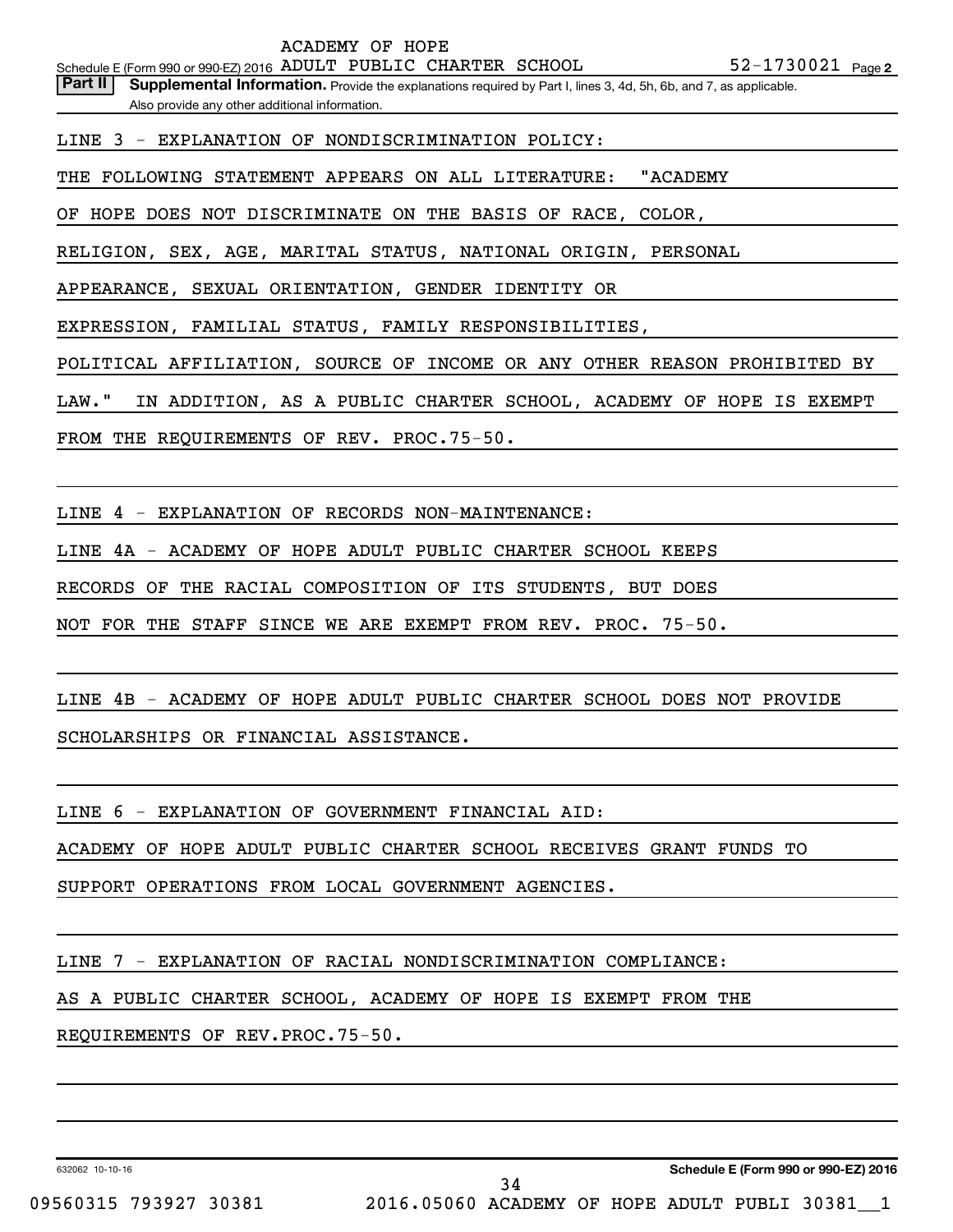| <b>SCHEDULE G</b><br>(Form 990 or 990-EZ)<br>Department of the Treasury<br><b>Internal Revenue Service</b>                                                                                                                                                                                                                                                                                                                                                                                                                                                                                                     | <b>Supplemental Information Regarding Fundraising or Gaming Activities</b><br>Complete if the organization answered "Yes" on Form 990, Part IV, line 17, 18, or 19, or if the<br>organization entered more than \$15,000 on Form 990-EZ, line 6a.<br>Attach to Form 990 or Form 990-EZ.<br>Information about Schedule G (Form 990 or 990-EZ) and its instructions is at WWW.irs.gov/form990. |                                         |                                 |                                                              |                                                                            | OMB No. 1545-0047<br><b>Open to Public</b><br>Inspection |
|----------------------------------------------------------------------------------------------------------------------------------------------------------------------------------------------------------------------------------------------------------------------------------------------------------------------------------------------------------------------------------------------------------------------------------------------------------------------------------------------------------------------------------------------------------------------------------------------------------------|----------------------------------------------------------------------------------------------------------------------------------------------------------------------------------------------------------------------------------------------------------------------------------------------------------------------------------------------------------------------------------------------|-----------------------------------------|---------------------------------|--------------------------------------------------------------|----------------------------------------------------------------------------|----------------------------------------------------------|
| Name of the organization                                                                                                                                                                                                                                                                                                                                                                                                                                                                                                                                                                                       | <b>ACADEMY OF HOPE</b><br>ADULT PUBLIC CHARTER SCHOOL                                                                                                                                                                                                                                                                                                                                        |                                         |                                 |                                                              | 52-1730021                                                                 | <b>Employer identification number</b>                    |
| Part I<br>required to complete this part.                                                                                                                                                                                                                                                                                                                                                                                                                                                                                                                                                                      | Fundraising Activities. Complete if the organization answered "Yes" on Form 990, Part IV, line 17. Form 990-EZ filers are not                                                                                                                                                                                                                                                                |                                         |                                 |                                                              |                                                                            |                                                          |
| 1 Indicate whether the organization raised funds through any of the following activities. Check all that apply.<br>$X$ Mail solicitations<br>a<br>$\mathbf{X}$<br>Internet and email solicitations<br>b<br>Phone solicitations<br>с<br>$\overline{X}$ In-person solicitations<br>d<br>2 a Did the organization have a written or oral agreement with any individual (including officers, directors, trustees, or<br>b If "Yes," list the 10 highest paid individuals or entities (fundraisers) pursuant to agreements under which the fundraiser is to be<br>compensated at least \$5,000 by the organization. | $f\left[\frac{X}{X}\right]$ Solicitation of government grants<br>$ \mathbf{X} $ Special fundraising events<br>q<br>key employees listed in Form 990, Part VII) or entity in connection with professional fundraising services?                                                                                                                                                               |                                         |                                 | $e$ $\boxed{\text{X}}$ Solicitation of non-government grants | $X \times$                                                                 | <b>No</b>                                                |
| (i) Name and address of individual<br>or entity (fundraiser)                                                                                                                                                                                                                                                                                                                                                                                                                                                                                                                                                   | (ii) Activity                                                                                                                                                                                                                                                                                                                                                                                | (iii) Did<br>fundraiser<br>have custody | or control of<br>?contributions | (iv) Gross receipts<br>from activity                         | (v) Amount paid<br>to (or retained by)<br>fundraiser<br>listed in col. (i) | (vi) Amount paid<br>to (or retained by)<br>organization  |
| LASSITER & ASSOCIATES, LLC -                                                                                                                                                                                                                                                                                                                                                                                                                                                                                                                                                                                   |                                                                                                                                                                                                                                                                                                                                                                                              | Yes                                     | No                              |                                                              |                                                                            |                                                          |
| 2 WISCONSIN CIRCLE, CHEVY<br>LYNN JENKINS-ENGLISH - 6710                                                                                                                                                                                                                                                                                                                                                                                                                                                                                                                                                       | FUNDRAISING CONSULTANT                                                                                                                                                                                                                                                                                                                                                                       |                                         | X                               | 0.                                                           | 174,095                                                                    | $-174.095.$                                              |
| WESTERN AVENUE, CHEVY CHASE,                                                                                                                                                                                                                                                                                                                                                                                                                                                                                                                                                                                   | FUNDRAISING CONTRACTOR                                                                                                                                                                                                                                                                                                                                                                       |                                         | х                               | 0.                                                           | 30,100                                                                     | $-30,100.$                                               |
|                                                                                                                                                                                                                                                                                                                                                                                                                                                                                                                                                                                                                |                                                                                                                                                                                                                                                                                                                                                                                              |                                         |                                 |                                                              |                                                                            |                                                          |
|                                                                                                                                                                                                                                                                                                                                                                                                                                                                                                                                                                                                                |                                                                                                                                                                                                                                                                                                                                                                                              |                                         |                                 |                                                              |                                                                            |                                                          |
| Total<br>3 List all states in which the organization is registered or licensed to solicit contributions or has been notified it is exempt from registration<br>or licensing.                                                                                                                                                                                                                                                                                                                                                                                                                                   |                                                                                                                                                                                                                                                                                                                                                                                              |                                         |                                 |                                                              | 204,195                                                                    | $-204, 195.$                                             |
| DC, MD, VA                                                                                                                                                                                                                                                                                                                                                                                                                                                                                                                                                                                                     |                                                                                                                                                                                                                                                                                                                                                                                              |                                         |                                 |                                                              |                                                                            |                                                          |
|                                                                                                                                                                                                                                                                                                                                                                                                                                                                                                                                                                                                                |                                                                                                                                                                                                                                                                                                                                                                                              |                                         |                                 |                                                              |                                                                            |                                                          |
|                                                                                                                                                                                                                                                                                                                                                                                                                                                                                                                                                                                                                |                                                                                                                                                                                                                                                                                                                                                                                              |                                         |                                 |                                                              |                                                                            |                                                          |
|                                                                                                                                                                                                                                                                                                                                                                                                                                                                                                                                                                                                                |                                                                                                                                                                                                                                                                                                                                                                                              |                                         |                                 |                                                              |                                                                            |                                                          |
|                                                                                                                                                                                                                                                                                                                                                                                                                                                                                                                                                                                                                |                                                                                                                                                                                                                                                                                                                                                                                              |                                         |                                 |                                                              |                                                                            |                                                          |
|                                                                                                                                                                                                                                                                                                                                                                                                                                                                                                                                                                                                                |                                                                                                                                                                                                                                                                                                                                                                                              |                                         |                                 |                                                              |                                                                            |                                                          |
|                                                                                                                                                                                                                                                                                                                                                                                                                                                                                                                                                                                                                |                                                                                                                                                                                                                                                                                                                                                                                              |                                         |                                 |                                                              |                                                                            |                                                          |
|                                                                                                                                                                                                                                                                                                                                                                                                                                                                                                                                                                                                                |                                                                                                                                                                                                                                                                                                                                                                                              |                                         |                                 |                                                              |                                                                            |                                                          |

### **For Paperwork Reduction Act Notice, see the Instructions for Form 990 or 990-EZ. Schedule G (Form 990 or 990-EZ) 2016** LHA SEE PART IV FOR CONTINUATIONS

632081 09-12-16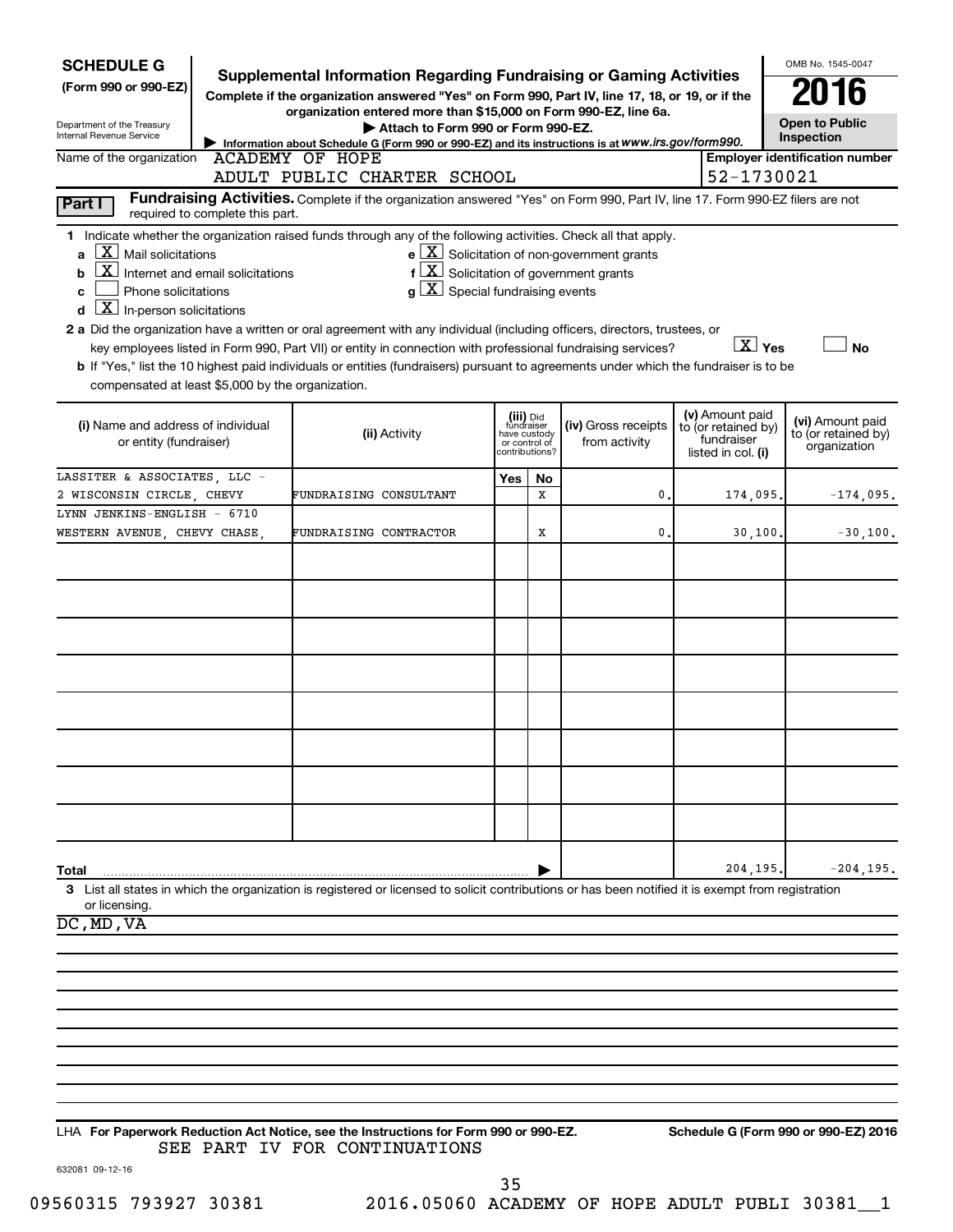|                 |          | Schedule G (Form 990 or 990-EZ) 2016 ADULT PUBLIC CHARTER SCHOOL                                                                                                            | <b>ACADEMY OF HOPE</b>                             |                         |                                 | $52 - 1730021$ Page 2                     |
|-----------------|----------|-----------------------------------------------------------------------------------------------------------------------------------------------------------------------------|----------------------------------------------------|-------------------------|---------------------------------|-------------------------------------------|
|                 | Part II  | Fundraising Events. Complete if the organization answered "Yes" on Form 990, Part IV, line 18, or reported more than \$15,000                                               |                                                    |                         |                                 |                                           |
|                 |          | of fundraising event contributions and gross income on Form 990-EZ, lines 1 and 6b. List events with gross receipts greater than \$5,000.                                   |                                                    |                         |                                 |                                           |
|                 |          |                                                                                                                                                                             | (a) Event $#1$<br><b>BREAKFAST</b><br>FOR LITERACY | (b) Event #2            | (c) Other events<br><b>NONE</b> | (d) Total events<br>(add col. (a) through |
|                 |          |                                                                                                                                                                             | (event type)                                       | (event type)            | (total number)                  | col. (c))                                 |
| Revenue         | 1.       |                                                                                                                                                                             | 36, 361.                                           |                         |                                 | 36, 361.                                  |
|                 |          |                                                                                                                                                                             | 31,051.                                            |                         |                                 | <u>31,051.</u>                            |
|                 | 3        | Gross income (line 1 minus line 2)                                                                                                                                          | 5,310.                                             |                         |                                 | 5,310.                                    |
|                 |          |                                                                                                                                                                             |                                                    |                         |                                 |                                           |
|                 | 5        |                                                                                                                                                                             |                                                    |                         |                                 |                                           |
|                 | 6        |                                                                                                                                                                             |                                                    |                         |                                 |                                           |
| Direct Expenses |          |                                                                                                                                                                             |                                                    |                         |                                 |                                           |
|                 | 8        |                                                                                                                                                                             |                                                    |                         |                                 |                                           |
|                 |          |                                                                                                                                                                             | 19,344.                                            |                         |                                 | 19,344.                                   |
|                 |          | 10 Direct expense summary. Add lines 4 through 9 in column (d)                                                                                                              |                                                    |                         |                                 | 19,344.<br>$-14,034$ .                    |
|                 | Part III | 11 Net income summary. Subtract line 10 from line 3, column (d)<br>Gaming. Complete if the organization answered "Yes" on Form 990, Part IV, line 19, or reported more than |                                                    |                         |                                 |                                           |
|                 |          | \$15,000 on Form 990-EZ, line 6a.                                                                                                                                           |                                                    |                         |                                 |                                           |
|                 |          |                                                                                                                                                                             | (a) Bingo                                          | (b) Pull tabs/instant   | (c) Other gaming                | (d) Total gaming (add                     |
| Revenue         |          |                                                                                                                                                                             |                                                    | bingo/progressive bingo |                                 | col. (a) through col. (c))                |
|                 |          |                                                                                                                                                                             |                                                    |                         |                                 |                                           |
|                 | 1        |                                                                                                                                                                             |                                                    |                         |                                 |                                           |
|                 |          |                                                                                                                                                                             |                                                    |                         |                                 |                                           |
| Expenses        |          |                                                                                                                                                                             |                                                    |                         |                                 |                                           |
| Direct          | 4        |                                                                                                                                                                             |                                                    |                         |                                 |                                           |
|                 | 5        |                                                                                                                                                                             |                                                    |                         |                                 |                                           |
|                 |          | 6 Volunteer labor                                                                                                                                                           | Yes<br>%<br>No                                     | Yes<br>%<br>No          | Yes<br>No                       | %                                         |
|                 |          | 7 Direct expense summary. Add lines 2 through 5 in column (d) manufactured expense summary. Add lines 2 through 5 in column (d)                                             |                                                    |                         |                                 |                                           |
|                 | 8        |                                                                                                                                                                             |                                                    |                         |                                 |                                           |
|                 |          | Enter the state(s) in which the organization conducts gaming activities:                                                                                                    |                                                    |                         |                                 |                                           |
| 9               |          | <b>b</b> If "No," explain:<br>the control of the control of the control of the control of the control of the control of                                                     |                                                    |                         |                                 | Yes<br>No                                 |
|                 |          |                                                                                                                                                                             |                                                    |                         |                                 |                                           |
|                 |          | <b>b</b> If "Yes," explain:<br>and the state of the state of the state of the state of the state of the state of the                                                        |                                                    |                         |                                 | Yes<br><b>No</b>                          |
|                 |          |                                                                                                                                                                             |                                                    |                         |                                 |                                           |
|                 |          | 632082 09-12-16                                                                                                                                                             |                                                    |                         |                                 | Schedule G (Form 990 or 990-EZ) 2016      |
|                 |          |                                                                                                                                                                             |                                                    |                         |                                 |                                           |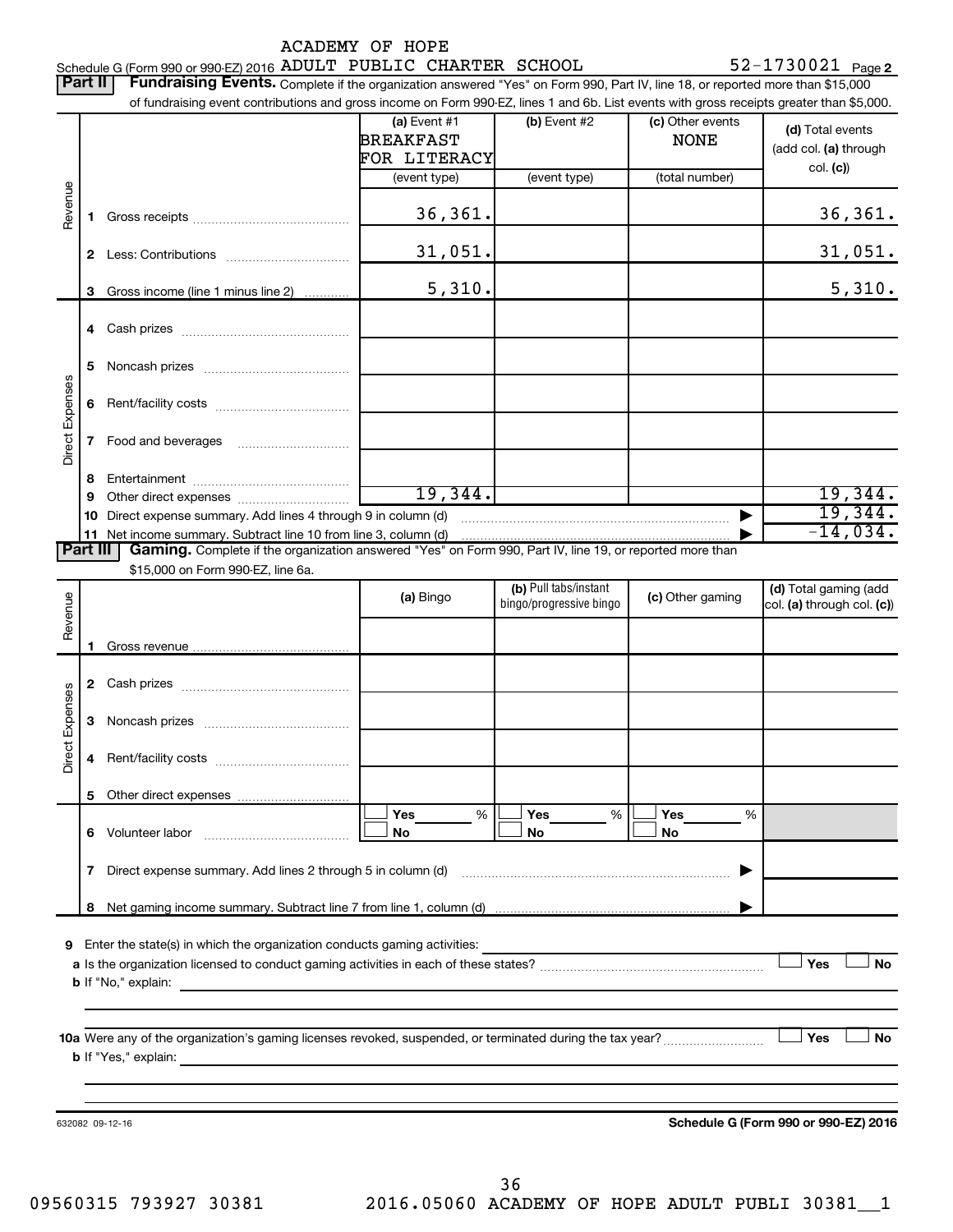|       | ACADEMY OF HOPE                                                                                                                                                                                                                           |                   |           |
|-------|-------------------------------------------------------------------------------------------------------------------------------------------------------------------------------------------------------------------------------------------|-------------------|-----------|
|       | Schedule G (Form 990 or 990-EZ) 2016 ADULT PUBLIC CHARTER SCHOOL                                                                                                                                                                          | 52-1730021 Page 3 |           |
|       | 12 Is the organization a grantor, beneficiary or trustee of a trust, or a member of a partnership or other entity formed                                                                                                                  | Yes               | <b>No</b> |
|       |                                                                                                                                                                                                                                           | Yes               | <b>No</b> |
|       | 13 Indicate the percentage of gaming activity conducted in:                                                                                                                                                                               |                   |           |
|       |                                                                                                                                                                                                                                           | 13a               | %         |
|       | b An outside facility www.commutation.com/commutation.com/commutation.com/commutation/commutation/commutation/                                                                                                                            | 13 <sub>b</sub>   | %         |
|       | 14 Enter the name and address of the person who prepares the organization's gaming/special events books and records:                                                                                                                      |                   |           |
|       | Name $\blacktriangleright$<br><u> 1989 - Johann John Stein, markin sammen bestemmer og det blev til starte og det blev til starte og det blev </u>                                                                                        |                   |           |
|       | Address $\blacktriangleright$<br><u> 1989 - Johann John Stone, meil in der Stone aus der Stone aus der Stone aus der Stone aus der Stone aus der S</u>                                                                                    |                   |           |
|       | 15a Does the organization have a contract with a third party from whom the organization receives gaming revenue?                                                                                                                          | Yes               | <b>No</b> |
|       |                                                                                                                                                                                                                                           |                   |           |
|       | of gaming revenue retained by the third party $\triangleright$ \$                                                                                                                                                                         |                   |           |
|       | c If "Yes," enter name and address of the third party:                                                                                                                                                                                    |                   |           |
|       | Name $\blacktriangleright$                                                                                                                                                                                                                |                   |           |
|       | Address $\blacktriangleright$                                                                                                                                                                                                             |                   |           |
|       | <b>16</b> Gaming manager information:                                                                                                                                                                                                     |                   |           |
|       | Name $\blacktriangleright$<br><u> 1989 - Andrea Stadt Britain, fransk politik (d. 1989)</u>                                                                                                                                               |                   |           |
|       | Gaming manager compensation > \$                                                                                                                                                                                                          |                   |           |
|       | Description of services provided >                                                                                                                                                                                                        |                   |           |
|       | <u> Alexandria de la contrada de la contrada de la contrada de la contrada de la contrada de la contrada de la c</u>                                                                                                                      |                   |           |
|       |                                                                                                                                                                                                                                           |                   |           |
|       | Director/officer<br>Employee<br>Independent contractor                                                                                                                                                                                    |                   |           |
|       | 17 Mandatory distributions:                                                                                                                                                                                                               |                   |           |
|       | a Is the organization required under state law to make charitable distributions from the gaming proceeds to                                                                                                                               |                   |           |
|       | retain the state gaming license?                                                                                                                                                                                                          | Yes               | No        |
|       | <b>b</b> Enter the amount of distributions required under state law to be distributed to other exempt organizations or spent in the                                                                                                       |                   |           |
|       | organization's own exempt activities during the tax year $\triangleright$ \$<br><b>Part IV</b>                                                                                                                                            |                   |           |
|       | Supplemental Information. Provide the explanations required by Part I, line 2b, columns (iii) and (v); and Part III, lines 9, 9b, 10b, 15b,<br>15c, 16, and 17b, as applicable. Also provide any additional information. See instructions |                   |           |
|       | SCHEDULE G, PART I, LINE 2B, LIST OF TEN HIGHEST PAID FUNDRAISERS:                                                                                                                                                                        |                   |           |
|       |                                                                                                                                                                                                                                           |                   |           |
| ( I ) | NAME OF FUNDRAISER: LASSITER & ASSOCIATES, LLC                                                                                                                                                                                            |                   |           |
|       |                                                                                                                                                                                                                                           |                   |           |
| (I)   | ADDRESS OF FUNDRAISER: 2 WISCONSIN CIRCLE, CHEVY CHASE, MD                                                                                                                                                                                | 20815             |           |
|       |                                                                                                                                                                                                                                           |                   |           |
| (I)   | NAME OF FUNDRAISER: LYNN JENKINS-ENGLISH                                                                                                                                                                                                  |                   |           |
| (I)   | ADDRESS OF FUNDRAISER: 6710 WESTERN AVENUE, CHEVY CHASE, MD                                                                                                                                                                               | 20815             |           |
|       |                                                                                                                                                                                                                                           |                   |           |
|       | Schedule G (Form 990 or 990-EZ) 2016<br>632083 09-12-16                                                                                                                                                                                   |                   |           |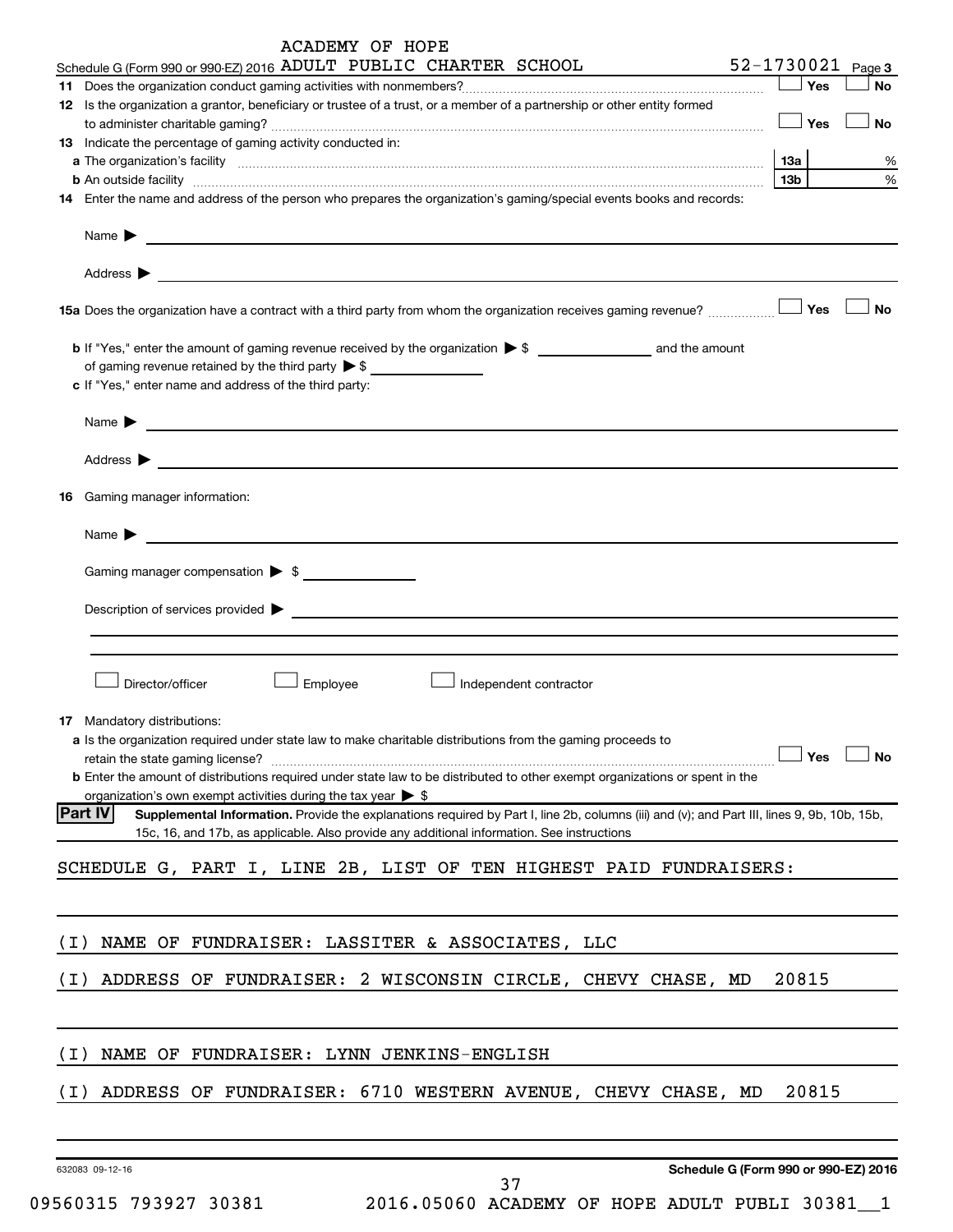| ACADEMY OF HOPE                                       |  |  |                             |  |                       |  |
|-------------------------------------------------------|--|--|-----------------------------|--|-----------------------|--|
| Schedule G (Form 990 or 990-EZ)                       |  |  | ADULT PUBLIC CHARTER SCHOOL |  | $52 - 1730021$ Page 4 |  |
| <b>Part IV   Supplemental Information (continued)</b> |  |  |                             |  |                       |  |

| 632084<br>04-01-16 |    | Schedule G (Form 990 or 990-EZ) |
|--------------------|----|---------------------------------|
|                    | 38 |                                 |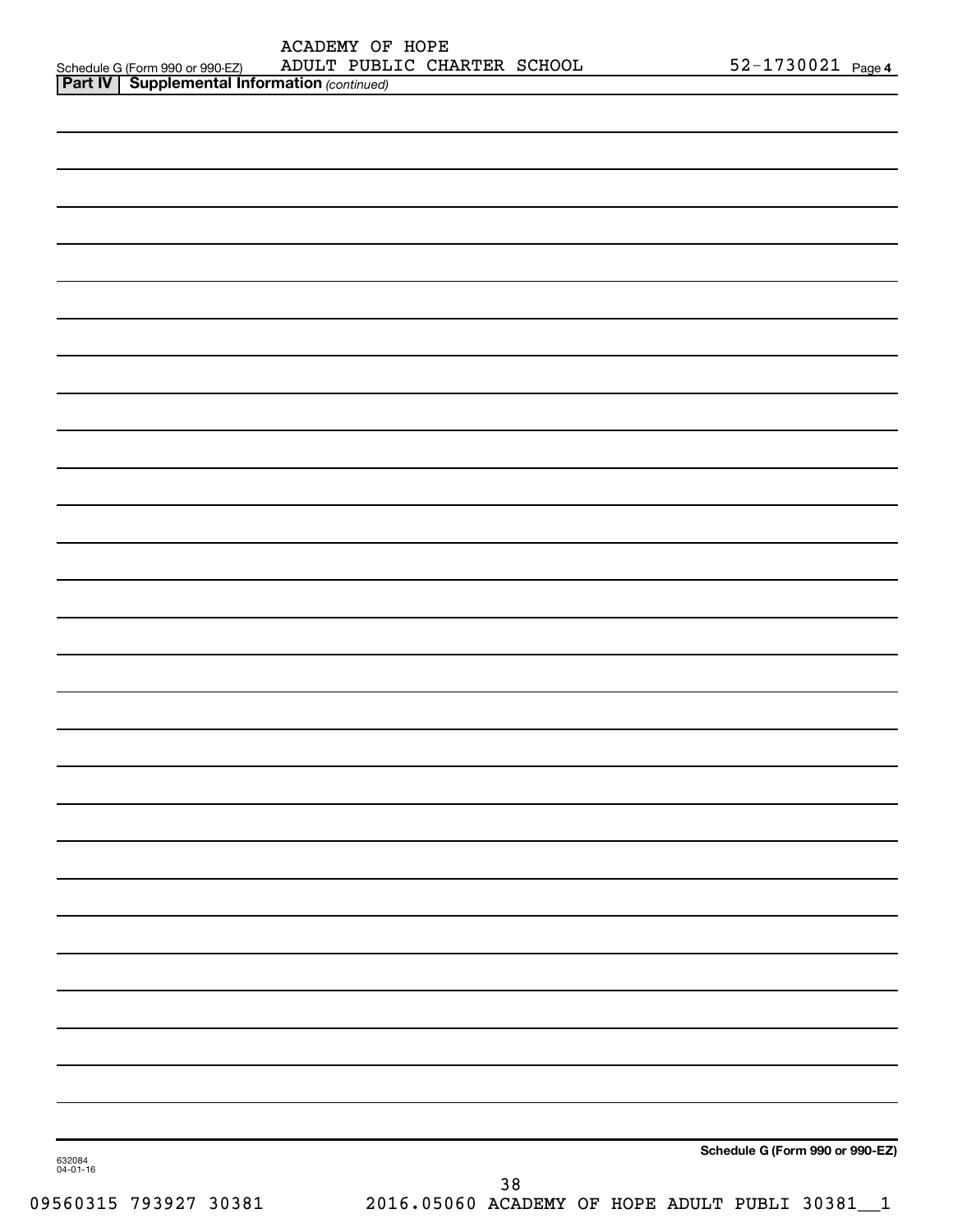|            | <b>SCHEDULE J</b>                                      | <b>Compensation Information</b>                                                                                           |                                       | OMB No. 1545-0047          |      |                         |  |
|------------|--------------------------------------------------------|---------------------------------------------------------------------------------------------------------------------------|---------------------------------------|----------------------------|------|-------------------------|--|
| (Form 990) |                                                        | For certain Officers, Directors, Trustees, Key Employees, and Highest                                                     |                                       |                            |      |                         |  |
|            |                                                        | <b>Compensated Employees</b>                                                                                              |                                       |                            | 2016 |                         |  |
|            |                                                        | Complete if the organization answered "Yes" on Form 990, Part IV, line 23.<br>Attach to Form 990.                         |                                       | <b>Open to Public</b>      |      |                         |  |
|            | Department of the Treasury<br>Internal Revenue Service | Information about Schedule J (Form 990) and its instructions is at www.irs.gov/form990.                                   | Inspection                            |                            |      |                         |  |
|            | Name of the organization                               | <b>ACADEMY OF HOPE</b>                                                                                                    | <b>Employer identification number</b> |                            |      |                         |  |
|            |                                                        | ADULT PUBLIC CHARTER SCHOOL                                                                                               |                                       | 52-1730021                 |      |                         |  |
| Part I     |                                                        | <b>Questions Regarding Compensation</b>                                                                                   |                                       |                            |      |                         |  |
|            |                                                        |                                                                                                                           |                                       |                            | Yes  | No                      |  |
|            |                                                        | Check the appropriate box(es) if the organization provided any of the following to or for a person listed on Form 990,    |                                       |                            |      |                         |  |
|            |                                                        | Part VII, Section A, line 1a. Complete Part III to provide any relevant information regarding these items.                |                                       |                            |      |                         |  |
|            | First-class or charter travel                          | Housing allowance or residence for personal use                                                                           |                                       |                            |      |                         |  |
|            | Travel for companions                                  | Payments for business use of personal residence                                                                           |                                       |                            |      |                         |  |
|            |                                                        | Health or social club dues or initiation fees<br>Tax indemnification and gross-up payments                                |                                       |                            |      |                         |  |
|            |                                                        | Discretionary spending account<br>Personal services (such as, maid, chauffeur, chef)                                      |                                       |                            |      |                         |  |
|            |                                                        |                                                                                                                           |                                       |                            |      |                         |  |
|            |                                                        | <b>b</b> If any of the boxes on line 1a are checked, did the organization follow a written policy regarding payment or    |                                       |                            |      |                         |  |
|            |                                                        |                                                                                                                           |                                       | 1b                         |      |                         |  |
| 2          |                                                        | Did the organization require substantiation prior to reimbursing or allowing expenses incurred by all directors,          |                                       |                            |      |                         |  |
|            |                                                        |                                                                                                                           |                                       | $\mathbf{2}$               |      |                         |  |
|            |                                                        |                                                                                                                           |                                       |                            |      |                         |  |
| з          |                                                        | Indicate which, if any, of the following the filing organization used to establish the compensation of the organization's |                                       |                            |      |                         |  |
|            |                                                        | CEO/Executive Director. Check all that apply. Do not check any boxes for methods used by a related organization to        |                                       |                            |      |                         |  |
|            |                                                        | establish compensation of the CEO/Executive Director, but explain in Part III.                                            |                                       |                            |      |                         |  |
|            | Compensation committee                                 | Written employment contract                                                                                               |                                       |                            |      |                         |  |
|            |                                                        | $ \mathbf{X} $ Compensation survey or study<br>Independent compensation consultant                                        |                                       |                            |      |                         |  |
|            | $X$ Form 990 of other organizations                    | $ \mathbf{X} $ Approval by the board or compensation committee                                                            |                                       |                            |      |                         |  |
|            |                                                        |                                                                                                                           |                                       |                            |      |                         |  |
| 4          |                                                        | During the year, did any person listed on Form 990, Part VII, Section A, line 1a, with respect to the filing              |                                       |                            |      |                         |  |
|            |                                                        | organization or a related organization:                                                                                   |                                       |                            |      |                         |  |
| а          |                                                        | Receive a severance payment or change-of-control payment?                                                                 |                                       | 4a                         | X    |                         |  |
| b          |                                                        |                                                                                                                           |                                       | 4b                         |      | X                       |  |
|            |                                                        |                                                                                                                           |                                       | 4c                         |      | $\mathbf x$             |  |
|            |                                                        | If "Yes" to any of lines 4a-c, list the persons and provide the applicable amounts for each item in Part III.             |                                       |                            |      |                         |  |
|            |                                                        |                                                                                                                           |                                       |                            |      |                         |  |
|            |                                                        | Only section 501(c)(3), 501(c)(4), and 501(c)(29) organizations must complete lines 5-9.                                  |                                       |                            |      |                         |  |
|            |                                                        | For persons listed on Form 990, Part VII, Section A, line 1a, did the organization pay or accrue any compensation         |                                       |                            |      |                         |  |
|            | contingent on the revenues of:                         |                                                                                                                           |                                       |                            |      |                         |  |
| a          |                                                        |                                                                                                                           |                                       | 5а                         |      | x                       |  |
|            |                                                        |                                                                                                                           |                                       | 5b                         |      | X                       |  |
|            |                                                        | If "Yes" on line 5a or 5b, describe in Part III.                                                                          |                                       |                            |      |                         |  |
| 6.         |                                                        | For persons listed on Form 990, Part VII, Section A, line 1a, did the organization pay or accrue any compensation         |                                       |                            |      |                         |  |
|            | contingent on the net earnings of:                     |                                                                                                                           |                                       |                            |      |                         |  |
| a          |                                                        |                                                                                                                           |                                       | 6a                         |      | х                       |  |
|            |                                                        |                                                                                                                           |                                       | 6b                         |      | $\overline{\mathbf{X}}$ |  |
|            |                                                        | If "Yes" on line 6a or 6b, describe in Part III.                                                                          |                                       |                            |      |                         |  |
|            |                                                        | 7 For persons listed on Form 990, Part VII, Section A, line 1a, did the organization provide any nonfixed payments        |                                       |                            |      |                         |  |
|            |                                                        |                                                                                                                           |                                       | 7                          | X    |                         |  |
| 8          |                                                        | Were any amounts reported on Form 990, Part VII, paid or accrued pursuant to a contract that was subject to the           |                                       |                            |      |                         |  |
|            |                                                        |                                                                                                                           |                                       | 8                          |      | x                       |  |
| 9          |                                                        | If "Yes" on line 8, did the organization also follow the rebuttable presumption procedure described in                    |                                       |                            |      |                         |  |
|            |                                                        |                                                                                                                           |                                       | 9                          |      |                         |  |
|            |                                                        | LHA For Paperwork Reduction Act Notice, see the Instructions for Form 990.                                                |                                       | Schedule J (Form 990) 2016 |      |                         |  |

632111 09-09-16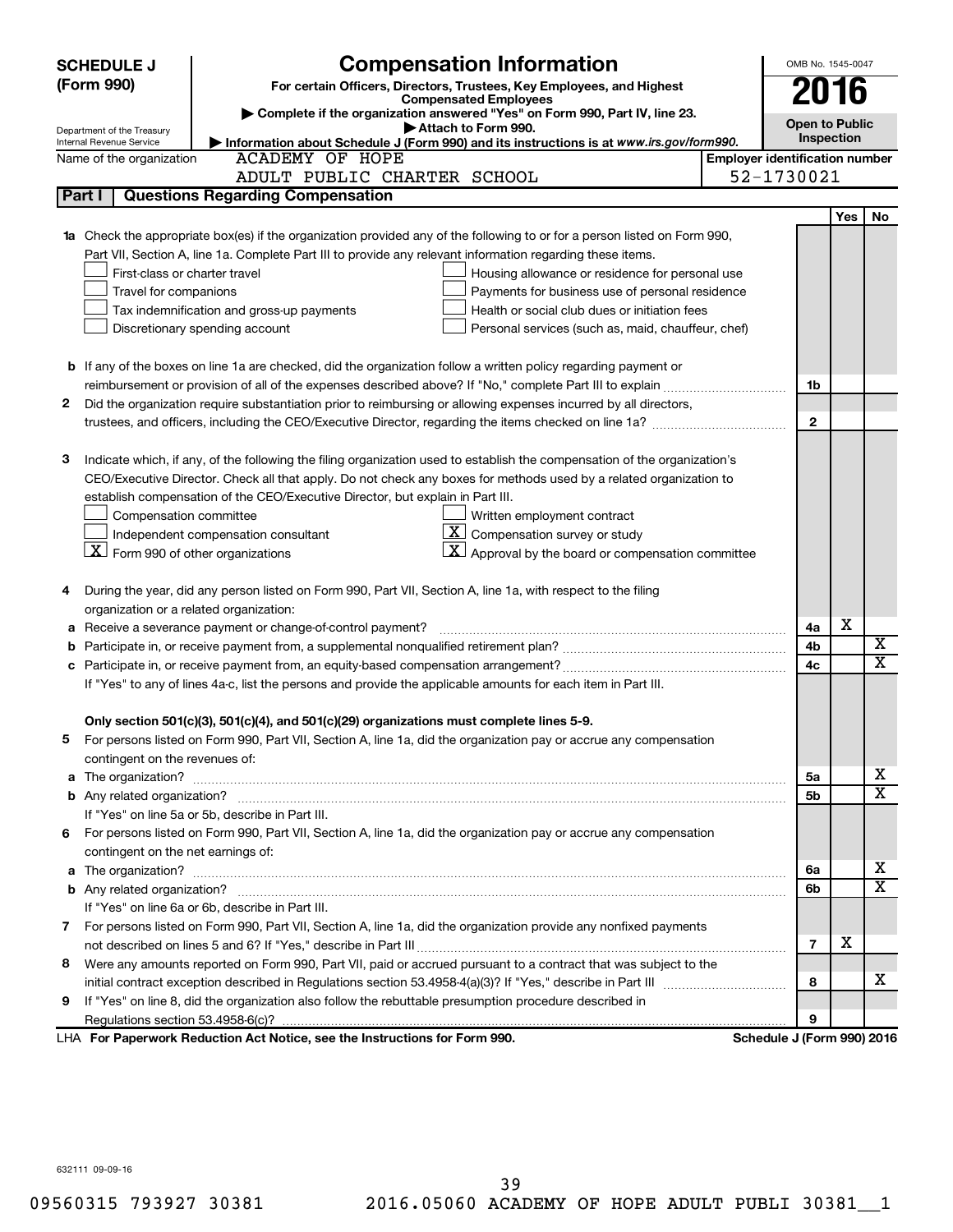# Schedule J (Form 990) 2016 Page ADULT PUBLIC CHARTER SCHOOL 52-1730021

Part II | Officers, Directors, Trustees, Key Employees, and Highest Compensated Employees. Use duplicate copies if additional space is needed.

For each individual whose compensation must be reported on Schedule J, report compensation from the organization on row (i) and from related organizations, described in the instructions, on row (ii). Do not list any individuals that aren't listed on Form 990, Part VII.

Note: The sum of columns (B)(i)-(iii) for each listed individual must equal the total amount of Form 990, Part VII, Section A, line 1a, applicable column (D) and (E) amounts for that individual.

|                         |                     |                          | (B) Breakdown of W-2 and/or 1099-MISC compensation |                                           | (C) Retirement and             | (D) Nontaxable   | (E) Total of columns | (F) Compensation                                           |
|-------------------------|---------------------|--------------------------|----------------------------------------------------|-------------------------------------------|--------------------------------|------------------|----------------------|------------------------------------------------------------|
| (A) Name and Title      |                     | (i) Base<br>compensation | (ii) Bonus &<br>incentive<br>compensation          | (iii) Other<br>reportable<br>compensation | other deferred<br>compensation | benefits         | $(B)(i)-(D)$         | in column (B)<br>reported as deferred<br>on prior Form 990 |
| LECESTER JOHNSON<br>(1) | (i)                 | 157, 257.                | 23,250.                                            | $\overline{0}$ .                          | $\overline{0}$ .               | 7,471.           | 187,978.             | $\overline{\mathbf{0}}$ .                                  |
| CHIEF EXECUTIVE OFFICER | $\vert$ (ii)        | $\overline{0}$ .         | $\overline{0}$ .                                   | $\overline{0}$ .                          | $\overline{0}$ .               | $\overline{0}$ . | $\overline{0}$ .     | $\overline{0}$ .                                           |
|                         | (i)                 |                          |                                                    |                                           |                                |                  |                      |                                                            |
|                         | (ii)                |                          |                                                    |                                           |                                |                  |                      |                                                            |
|                         | (i)                 |                          |                                                    |                                           |                                |                  |                      |                                                            |
|                         | (ii)                |                          |                                                    |                                           |                                |                  |                      |                                                            |
|                         | (i)                 |                          |                                                    |                                           |                                |                  |                      |                                                            |
|                         | (ii)                |                          |                                                    |                                           |                                |                  |                      |                                                            |
|                         | (i)                 |                          |                                                    |                                           |                                |                  |                      |                                                            |
|                         | (ii)                |                          |                                                    |                                           |                                |                  |                      |                                                            |
|                         | (i)                 |                          |                                                    |                                           |                                |                  |                      |                                                            |
|                         | $\vert$ (ii)        |                          |                                                    |                                           |                                |                  |                      |                                                            |
|                         | (i)                 |                          |                                                    |                                           |                                |                  |                      |                                                            |
|                         | $\vert$ (ii)        |                          |                                                    |                                           |                                |                  |                      |                                                            |
|                         | (i)                 |                          |                                                    |                                           |                                |                  |                      |                                                            |
|                         | $\vert$ (ii)<br>(i) |                          |                                                    |                                           |                                |                  |                      |                                                            |
|                         | $\vert$ (ii)        |                          |                                                    |                                           |                                |                  |                      |                                                            |
|                         | (i)                 |                          |                                                    |                                           |                                |                  |                      |                                                            |
|                         | $\vert$ (ii)        |                          |                                                    |                                           |                                |                  |                      |                                                            |
|                         | (i)                 |                          |                                                    |                                           |                                |                  |                      |                                                            |
|                         | $\vert$ (ii)        |                          |                                                    |                                           |                                |                  |                      |                                                            |
|                         | (i)                 |                          |                                                    |                                           |                                |                  |                      |                                                            |
|                         | $\vert$ (ii)        |                          |                                                    |                                           |                                |                  |                      |                                                            |
|                         | (i)                 |                          |                                                    |                                           |                                |                  |                      |                                                            |
|                         | $\vert$ (ii)        |                          |                                                    |                                           |                                |                  |                      |                                                            |
|                         | (i)                 |                          |                                                    |                                           |                                |                  |                      |                                                            |
|                         | $\vert$ (ii)        |                          |                                                    |                                           |                                |                  |                      |                                                            |
|                         | (i)                 |                          |                                                    |                                           |                                |                  |                      |                                                            |
|                         | $\vert$ (ii)        |                          |                                                    |                                           |                                |                  |                      |                                                            |
|                         | (i)                 |                          |                                                    |                                           |                                |                  |                      |                                                            |
|                         | (iii)               |                          |                                                    |                                           |                                |                  |                      |                                                            |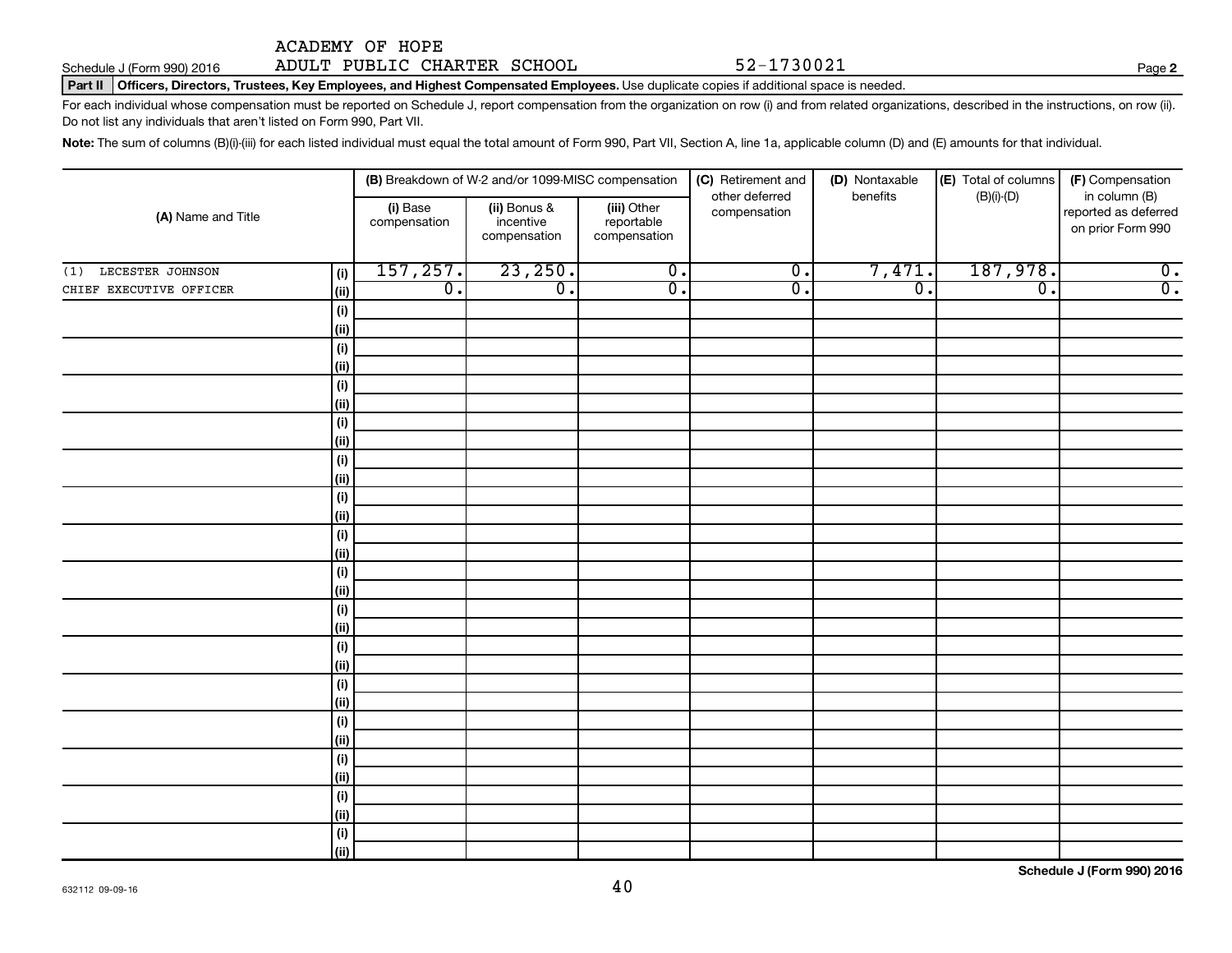### **Part III Supplemental Information**

Provide the information, explanation, or descriptions required for Part I, lines 1a, 1b, 3, 4a, 4b, 4c, 5a, 5b, 6a, 6b, 7, and 8, and for Part II. Also complete this part for any additional information.

PART I, LINE 4A:

PATRICIA DEFERRARI, CHIEF PROGRAM OFFICER RECEIVED A SEVERANCE PAYMENT OF

\$21,648 ON 3/31/2017.

PART I, LINE 7:

BONUS IS DETERMINED AND APPROVED BY THE BOARD BASED ON THE SCHOOL'S OVERALL

PERFORMANCE. THE BONUS AMOUNT IS CALCULATED AS 15% OF THE ANNUAL SALARY.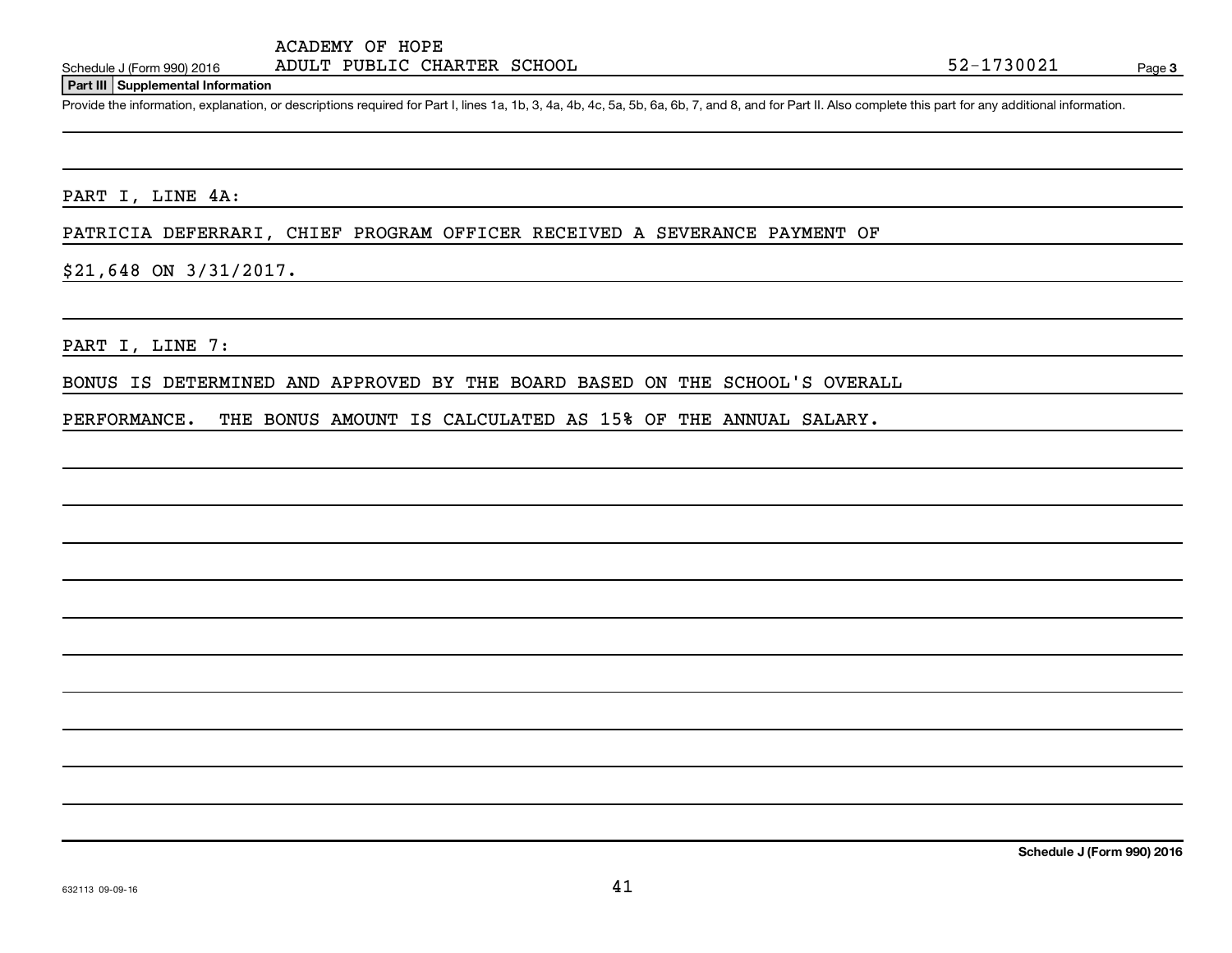**(Form 990 or 990-EZ)**

Department of the Treasury Internal Revenue Service Name of the organization

**SCHEDULE O Supplemental Information to Form 990 or 990-EZ 2016**

**Information about Schedule O (Form 990 or 990-EZ) and its instructions is at WWW.irs.gov/form990. Complete to provide information for responses to specific questions on Form 990 or 990-EZ or to provide any additional information. | Attach to Form 990 or 990-EZ.**



ACADEMY OF HOPE ADULT PUBLIC CHARTER SCHOOL  $\vert$  52-1730021

**Employer identification number**

FORM 990, PART I, LINE 1, DESCRIPTION OF ORGANIZATION MISSION:

LIVES AND IMPROVES OUR COMMUNITY.

FORM 990, PART VI, SECTION B, LINE 11B:

THE FORM 990 IS INITIALLY REVIEWED BY THE CEO. AFTER THE INITIAL REVIEW,

THE FORM 990 IS DISTRIBUTED TO THE BOARD OF DIRECTORS FOR REVIEW PRIOR TO

SUBMISSION WITH THE IRS.

FORM 990, PART VI, SECTION B, LINE 12C:

EMPLOYEES AND BOARD MEMBERS ARE COVERED. FOR THE BOARD OF DIRECTORS, THE CONFLICT OF INTEREST POLICY IS REVIEWED AND RECOMMITTED ANNUALLY BY SIGNING NEW FORM AT THE FALL BOARD OF DIRECTORS MEETING. EMPLOYEES CERTIFY THEIR REVEIW OF THE CONFLICT OF INTEREST POLICY UPON BEING HIRED AND WHEN CHANGES ARE MADE TO THE PERSONNEL POLICIES MANUAL.

FORM 990, PART VI, SECTION B, LINE 15A:

THE CEO'S COMPENSATION IS REVIEWED AND APPROVED BY THE BOARD OF DIRECTORS. COMPENSATION IS SET AND ADJUSTED USING COMPARABLE DATA WITH CONTEMPORANEOUS SUBSTANTIATION OF THE DELIBERATION AND DECISION, FORM 990 OF OTHER ORGANIZATIONS AND COMPENSATION SURVEY OR STUDY. THIS PROCESS WAS LAST UNDERTAKEN IN AUGUST 2017.

FORM 990, PART VI, SECTION C, LINE 19:

THE GOVERNMENT DOCUMENTS, CONFLICT OF INTEREST POLICY AND FINANCIAL

STATEMENTS ARE AVAILABLE TO THE PUBLIC UPON REQUEST.

632211 08-25-16 LHA For Paperwork Reduction Act Notice, see the Instructions for Form 990 or 990-EZ. Schedule O (Form 990 or 990-EZ) (2016)